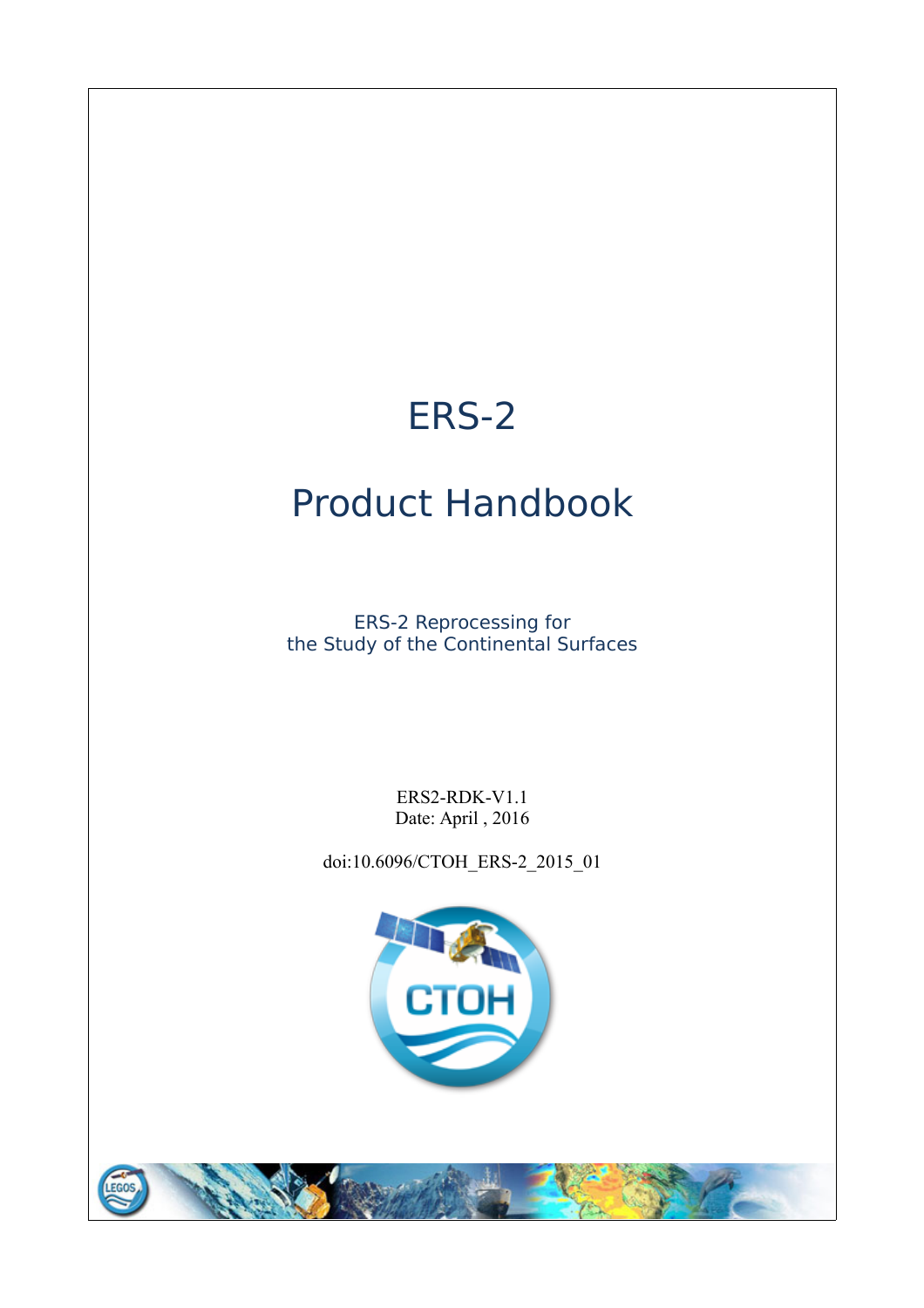| Issue:     | Date:                                                                         |                                                                                        |  |
|------------|-------------------------------------------------------------------------------|----------------------------------------------------------------------------------------|--|
| 0.0        | February 2015   Created                                                       |                                                                                        |  |
| 0.1        |                                                                               | February 2015 Iterated draft after comments (N. Fuller, F. Frappart and B.<br>Legresy) |  |
| 0.2        | March 2015                                                                    | Iterated draft after comments (S. Fleury)                                              |  |
| 0.3        | April 2015                                                                    | Update of the values of the inter-mode corrections (F. Blarel)                         |  |
| 0.5        | June 2015                                                                     | Section 10 added                                                                       |  |
| 0.6        | <b>July 2015</b>                                                              | Added DOI reference and update of some valariables names                               |  |
| 1.0        | <b>Aout 2015</b>                                                              | Release to the public                                                                  |  |
| 1.1        | April 2016                                                                    | Text correction                                                                        |  |
|            |                                                                               |                                                                                        |  |
| Written by | Fabien Blarel                                                                 |                                                                                        |  |
| Checked by | Sara Fleury, Nicolas Fuller, Frédéric Frappart, Benoit Legresy, Fernando Niño |                                                                                        |  |
|            |                                                                               |                                                                                        |  |
| Context    | CTOH ERS-2 reprocessing activity                                              |                                                                                        |  |
| Keywords   | ERS-2, ICE-1, ICE-2, retracking, cross-validation, continental surfaces       |                                                                                        |  |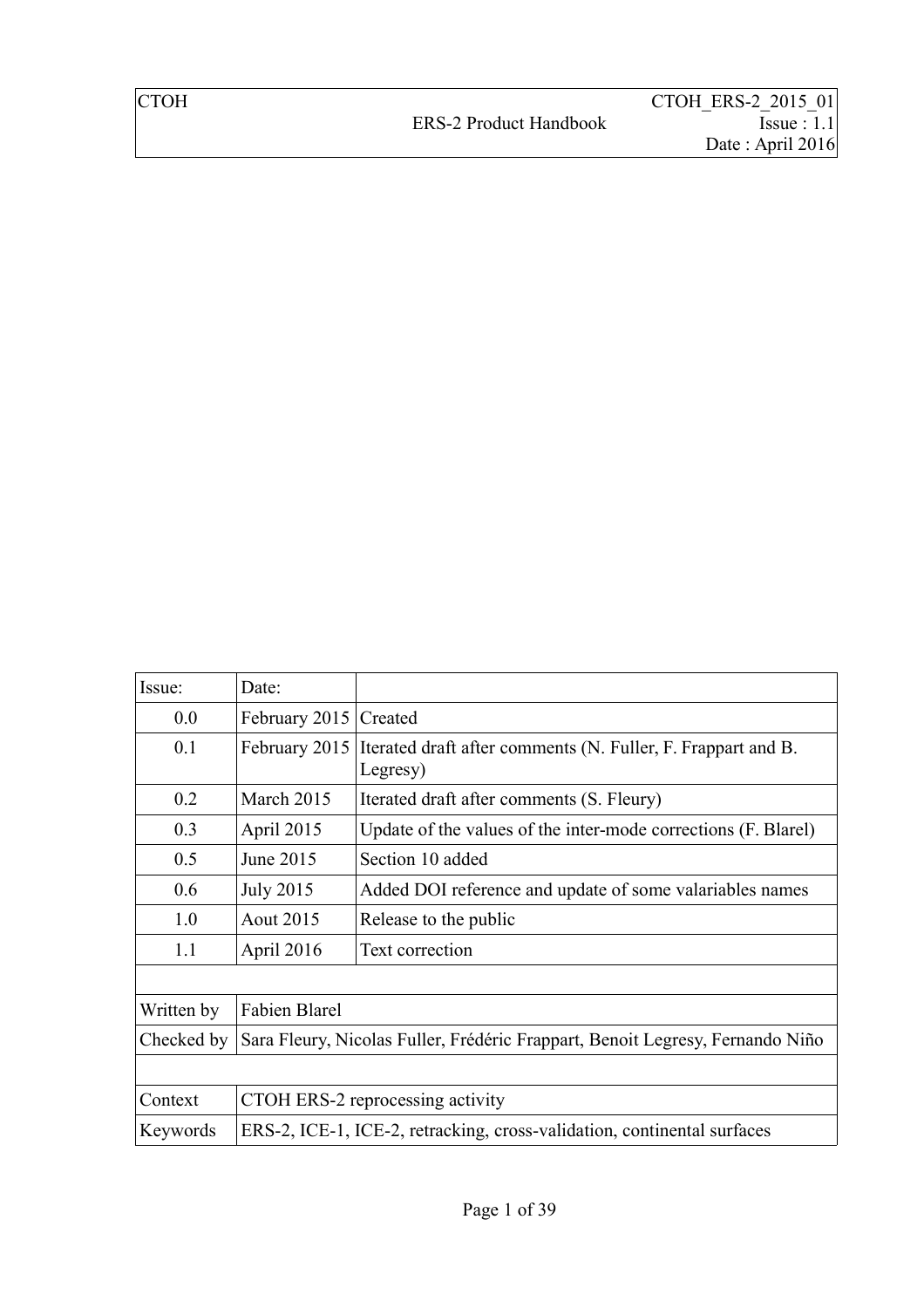# Table of contents

| 10 Detailed parameters and corrections interpolated from ERS-2 Reaper Product31 |  |
|---------------------------------------------------------------------------------|--|
|                                                                                 |  |
|                                                                                 |  |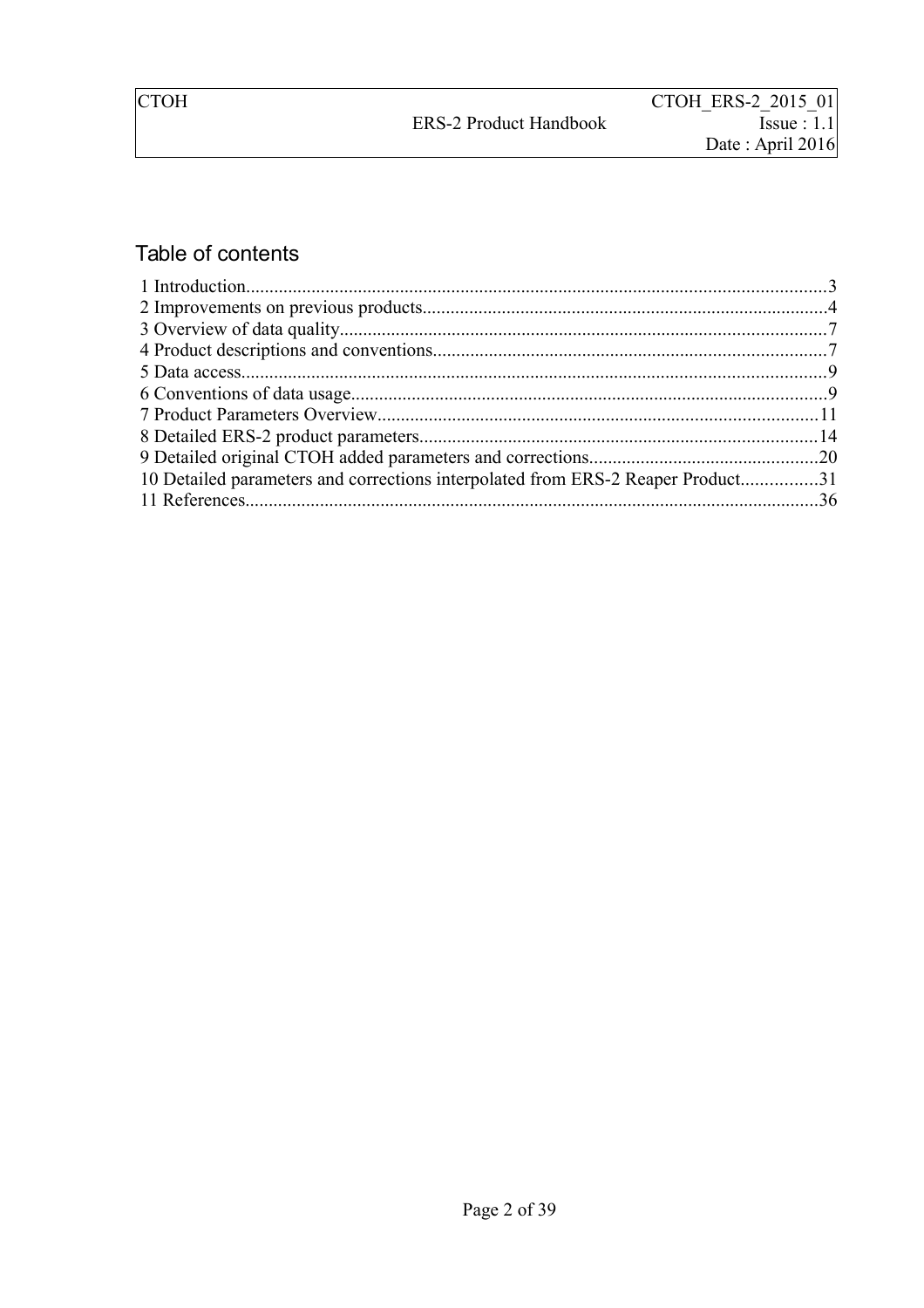# <span id="page-3-0"></span> **1 Introduction**

### *1.1 Purpose and scope of this user guide*

This document presents the ERS-2 data product *-release CTOH\_ERS-2\_2015\_01* processed by the CTOH at the LEGOS Laboratory. This document will be modified and updated for each new release provided by the CTOH.

### *1.2 The CTOH re-processing project*

The CTOH re-processing project is tailored to obtain the most accurate information possible from ERS-2 data incontinental surfaces. As such,it is complementary to the REAPER project [1].

The first goal of the CTOH project is to reprocess, at a global scale, ERS-2 waveforms using a new implementation of the ICE-2 retracker (Legresy et al. 2005) [2] using thebest orbit available (Rudenko et al. 2014) [3]. During the process, new values of the ICE-1 retracking are also obtained,for the low, medium and high leading edge levels (corresponding to 25, 50 and 75% threshold values)

The second goal of the project is to improve the consistency between the ERS-2 data and ENVISAT V2.1 data, and provide better quality times series spanning the period of the two missions. For this, the calculation of some corrections particularly relevant for continental surfaces have been improved (e.g. tropospheric correction, doppler slope correction).

### *1.3 Dataset identification*

This ERS-2 data product is identified using a Digital Object Identifier (DOI): doi:10.6096/CTOH\_ERS-2\_2015\_01. The product should be cited as CTOH, (2015), as detailed below. The associated science reference article by Legresy et al (2015) should also be mentioned :

CTOH. 2015. « Dataset: Altimetric data of the ERS-2 mission ». *OMP-INSU-UPS-IRD*. doi:10.6096/CTOH\_ERS-2\_2015\_01.

F. Frappart, Legrésy, B., F. Nino, F. Blarel, N. Fuller, S. Fleury, et F. Birol. 2016. « *An ERS-2 altimetry product compatible with ENVISAT for continental and ice surface studies.* ». Remote Sensing of Environment.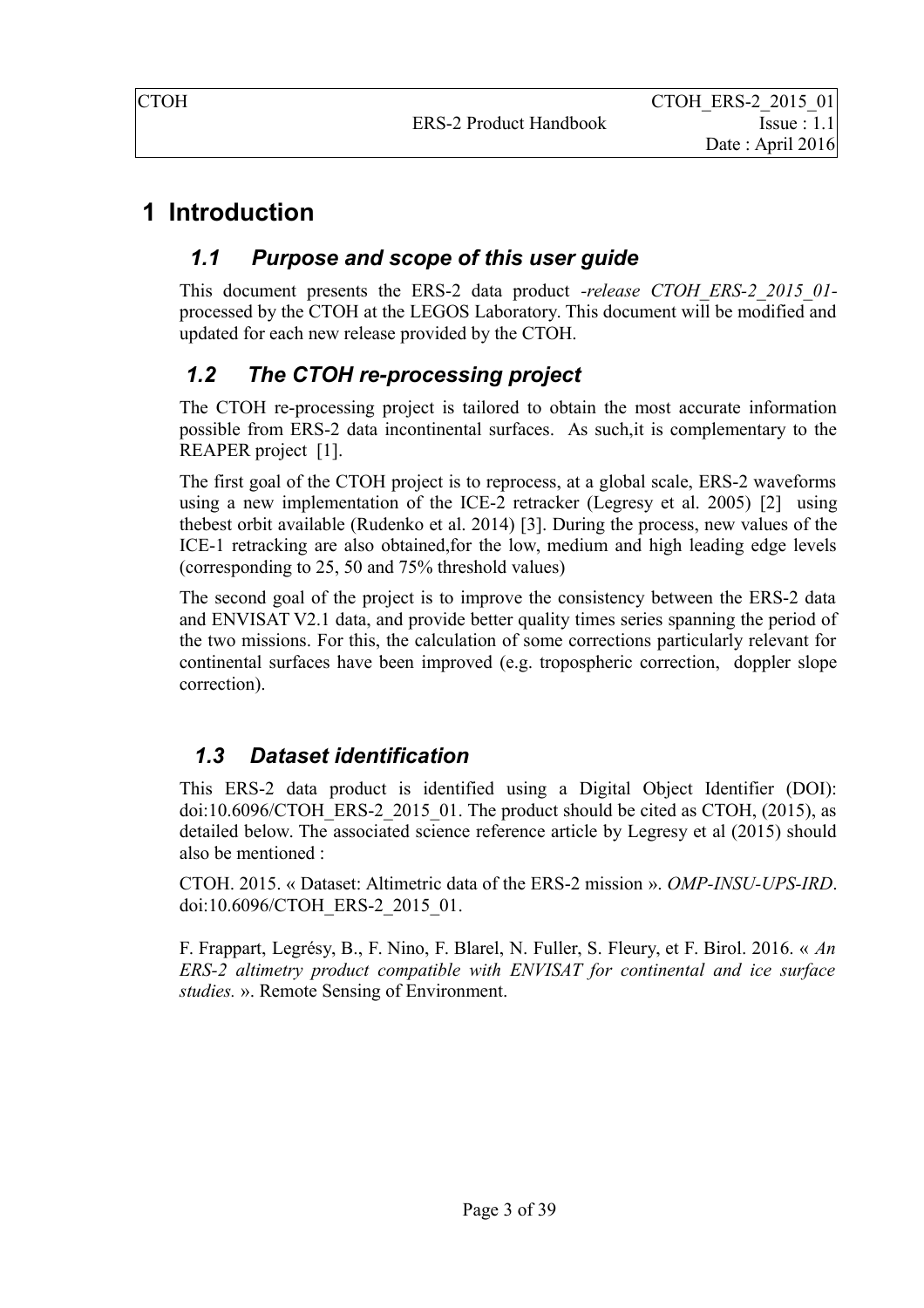# <span id="page-4-0"></span> **2 Improvements on previous products**

## *2.1 Orbit*

The orbit computed by Rudenko et al. 2014 [3] has been used; it is an upgrade of the REAPER combined orbit [4] which is used for ESA's REAPER ERS product. Using this orbit we obtain an improvement of data consistency, particularly a reduction of standard deviation t crossovers; cross-validation with the ENVISAT V2.1 data during the tandem phasealso shows an improvement over the REAPER combined orbit.

# *2.2 Tropospheric corrections*

The tropospheric corrections have been improved over continental surfaces by using the re-analysed meteorological data ERA Interim form European Center for Medium Range Weather Forecasting (ECMWF). The algorithm has been also changed by taking into account the surface elevation measured by the radar altimeter rather than the Digital Elevation Model (DEM). This improvement shows that this correction becomes more relevant over continental surfaces (Blarel et al. 2010)[5].

The dry tropospheric correction is already available in the ERS-2 release (ESA REA-UG-PHB-7003). The wet tropospheric correction will be soon available due to an important amount of data to process. Nevertheless the CTOH product has been completed by a copy of the wet tropospheric correction from the ERS-2 REAPER product which is computed using ECMWF ERA Interim data and a DEM.

### *2.3 Doppler slope correction*

The doppler slope correction has been reimplemented following the recommendations of Blarel et al. 2012 [6]. The main result of this study shows that this correction depends strongly on the accuracy of the surface slope but it also depends to the real surface observed by the altimeter. In this case the DEM used in the previous ERS-2 product is not enough relevant to calculate it. Specifically for cryosphere areas or hydrology areas where the topography is always changing. Following the recommandation, this correction has been thun recomputed using a more accruate surface slope obtain directly from the altimeter mesaurement.

### *2.4 Ionospheric Correction*

Ionospheric corrections have also been consolidated into a homogeneous dataset, using the New Ionospheric Climatology 2009 (NIC09) [7] model until 1998 and the GPS Ionosphere Maps (GIM) [8] after that.

### *2.5 Cross-validation*

The ERS-2/ENVISAT cross-validation has been done using the 11 cycles of the tandem phase (ERS2: cycle 75 to 85 and ENVISAT V2.1: cycle 7 to 17). From the crossvalidation for each ICE-1 and ICE-2 parameters we observe:

• a strong linear dependency of the parameters difference at crossover with the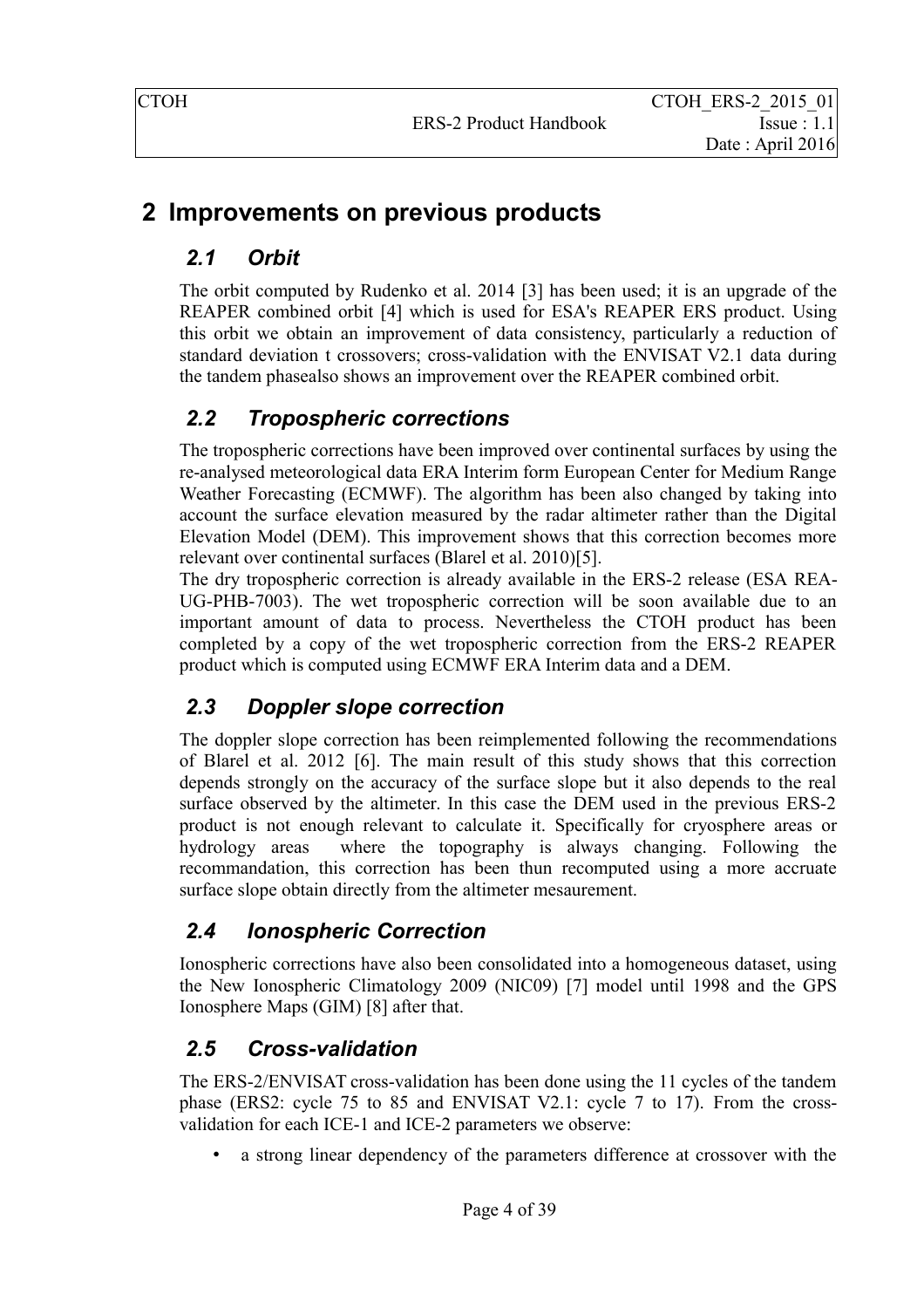orbit altitude over ocean; we have not yet found a clear technical explanation for this.

• a bias due to the different bandwidth mode over continental surfaces (ERS-2 in "ice mode" (BW=82.5Mhz) and ENVISAT-V2.1 in "ocean mode" (BW=320Mhz)). The bias observed over Antarctica and those over Greenland are very similar for all ICE-1 and ICE-2 parameters; these observations suggest that these inter-mode biases are constant, to a good approximation.

These preliminary results have been presented for the OSTST 2014 [9]. All detailed results will be available soon in the cross-validation report in the CTOH web site.

### *2.6 Inter-calibration*

From the cross-validation, we have calculated an inter-mission biasfor the ERS-2 mission relative toto the ENVISAT v2.1 mission. This bias has benn calculated as having two components: the large scale inter-mission bias and an inter-mode bias over continental surfaces.

The first component has been calculated over ocean and for each ICE-1 and ICE-2 parameters. We calculated linear functions of the orbit altitude and systematic bias which characterize as empirical large scale offset functions. Once corrected for these large scale offset functions, the two missions show an overall good agreement.

Over continental surfaces and specifically over cryosphere, we estimated statically the inter-mode bias correction as it shows in the table below:

| <b>Bias ERS2/ENVISAT</b><br>Inter-mode | ICE-1<br><b>Ice-mode</b> | $ICE-2$<br>Ice-mode |
|----------------------------------------|--------------------------|---------------------|
| <b>Backscatter (dB)</b>                | $-0.838$                 | 0.921               |
| Range (m)                              | 0.432                    | $-0.205$            |
| <b>Leading Edge Width (m)</b>          |                          | $-0.718$            |
| Trailing Edge Slope $(10^6s^{-1})$     |                          | $-0.360$            |

The inter-mission bias is available for each ICE-1 and ICE-2 parameters in the data ERS-2 product as named:

- ice1 range intermission corr 20hz: Inter-mission correction of the ICE-1 range.
- ice1 sig0 intermission corr 20hz: Inter-mission correction of the ICE-1 **Backscatter**
- ice2 range intermission corr 20hz: Inter-mission correction of the ICE-2 range.
- ice2 sig0 intermission corr 20hz: Inter-mission correction of the ICE-2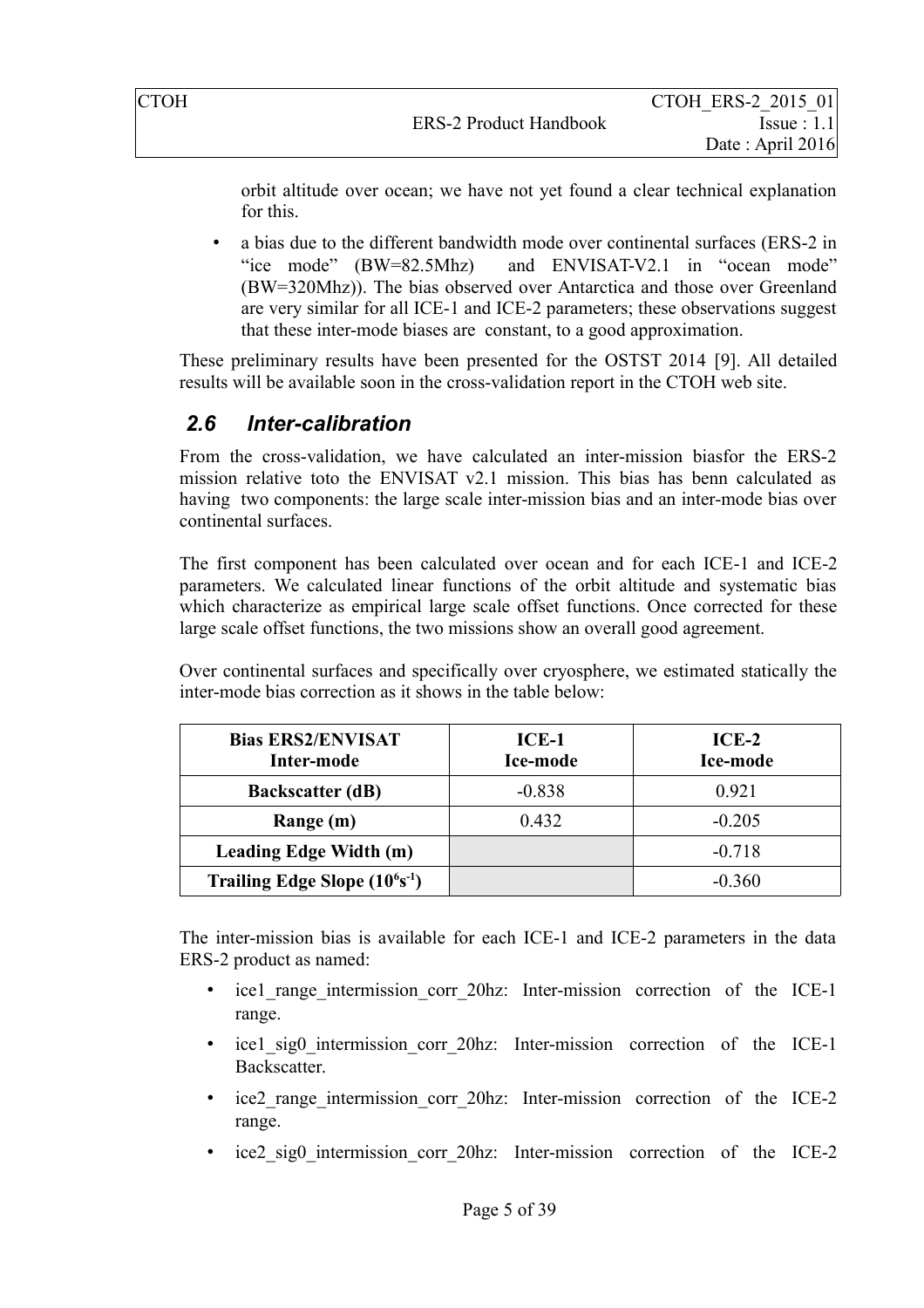Backscatter.

- ice2 le with intermission corr 20hz: Inter-mission correction of the ICE-2 Leading edge Width.
- ice2 1st te slope intermission corr 20hz: Inter-mission correction of the ICE-2 Trailing edge Slope.

### <span id="page-6-0"></span> *2.7 Flags records*

The data status had been improved to help users to edit the right data due to issues observed in the data:

ctoh flag: This flag indicating the validity of time data (no jumps, always increasing) at 1 Hz ctoh  $flaq = 0$  time tag is ok.

For details see the section [3.1.](#page-7-2)

- ice2 flag 20hz: This flag indicate the ICE-2 retracker estate:
	- ice-2 flag  $20hz = 0 \rightarrow All ICE-2 parameters are Ok$ ice-2 flag  $20hz = 1 \rightarrow ICE-2$  parameters are Ok but no backscatter ice-2\_flag\_20hz =  $2 \rightarrow NOK$
- alt flag\_ocean1\_ice0\_20hz: This flag indicates the altimeter operating mode: ocean mode :  $330MHz$  Band Width, flag value = 1 ice mode :  $82.5\text{MHz}$  Band Width, flag value = 0 This flag does not indicate the actual surface type (from ESA WAP product). **This flag is impacted by calibration mode issues.** The CTOH has solved this problem and produce this flag\_ocean1\_ice0\_20hz corrected flag.
- flag\_ocean1\_ice0\_20hz: This flag\_indicating operating mode: ocean mode :  $330MHz$  Band Width, flag value = 1 ice mode :  $82.5\text{MHz}$  Band Width, flag value = 0 This flag does not indicate the actual surface type. This is a original CTOH's flag corrected of the calibration mode issues found in the alt flag\_ocean1\_ice0\_20hz flag parameter in the ESA WAP product.
- calib mode flag 20hz: This flag is deduced by the CTOH from alt flag ocean1 ice0 20hz and the calibration period observed every 2400 20hz-ressords.

calib mode flag  $20hz = 0 \rightarrow Ok$ .

calib mode flag  $20\text{hz} > 0 \rightarrow \text{NOK}$ . Data impacted by the calibration mode. Data not usable.

For details see the section [3.1.](#page-7-2)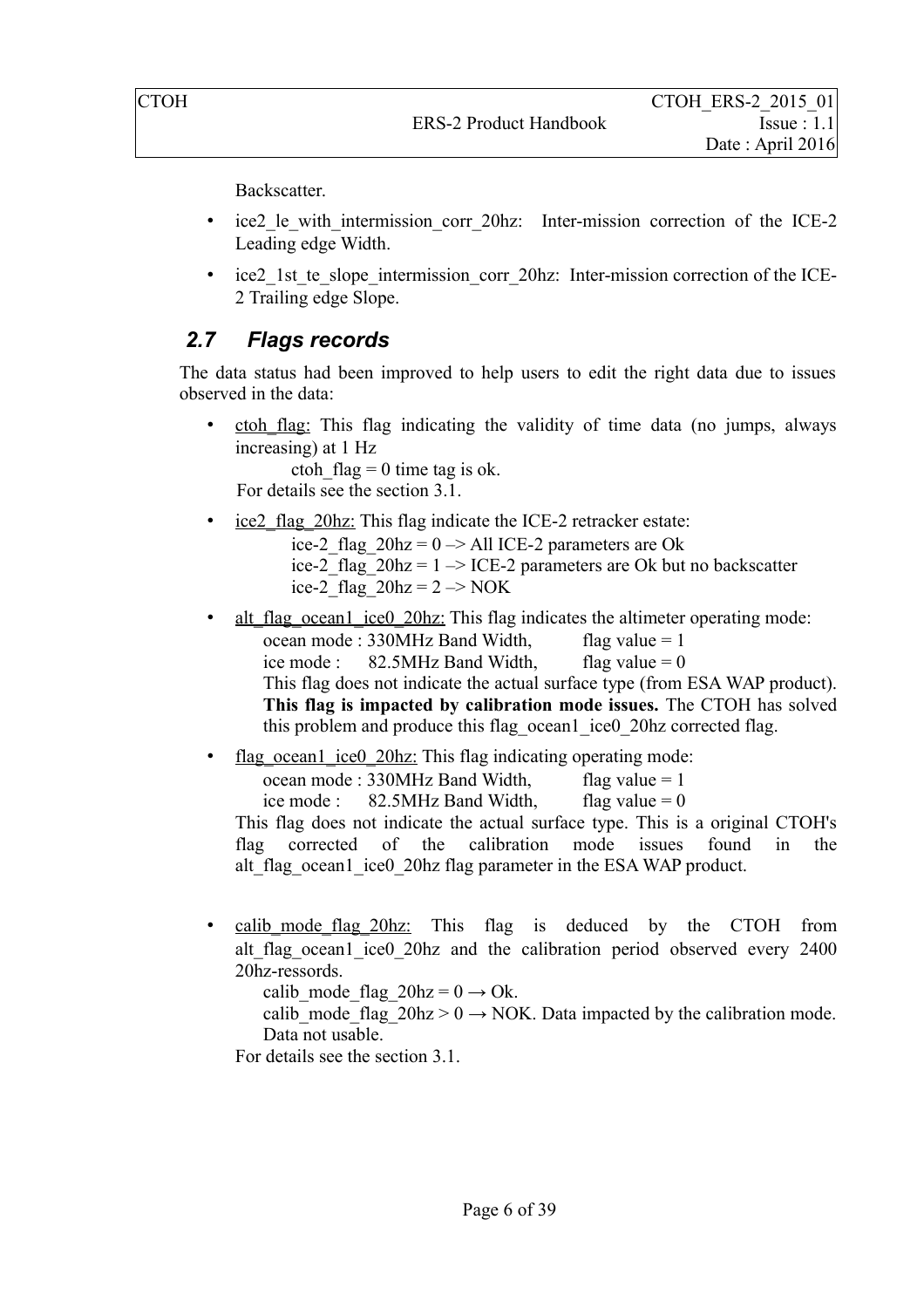# <span id="page-7-0"></span> **3 Overview of data quality**

### <span id="page-7-2"></span> *3.1 Known issues in ERS2-RDK-V1.0*

### ● *non-monotonous time*

We have found in about 20% ofpasses that time is not always increasing (i.e. successive points show a step back in time, clearly unrealistic). This problem of time is also reported as overlapping ranges of time in WAP files in the Reaper RA L2 Validation report by Scharroo [\(https://earth.esa.int/documents/10174/1511090/REA-](https://earth.esa.int/documents/10174/1511090/REA-TR-VAL-L2-7001-3-1.pdf)[TR-VAL-L2-7001-3-1.pdf\)](https://earth.esa.int/documents/10174/1511090/REA-TR-VAL-L2-7001-3-1.pdf). Furthermore, the regularity of the 1Hz time is also checked.

If a record arrives before the expected time (less than 1 sec between altimetry packets) there is no clear explanation and there is, usually, sample overlapping. The ctoh\_flag to a value of 1 indicates this is the case.

If a record arrives after the expected time, it is frequently either because of lost data or because of additional delays linked to surface slope topography. As before, ctoh\_flag indicates if the data are valid or not.

●

● *Waveform peak problem*

We found waveforms present a very sharp peak every 2400 records. This problem is visible in retrackers Ocean, ICE-1 and ICE-2 – all of them giving unphysical values. It appears that is the result of a cyclic perturbation due to on-board procedures (calibration?).

The CTOH has created the calib mode flag 20hz flag in order to remove these bad records (section [2.7\)](#page-6-0).

● *Trailing edge slope:*

The standard deviationof the ERS2 trailing edge slope (TeS) shows an anomalous feature around 13°N which is consistently observed but remains unexplained. ICE-2 data between latitudes 5 to 20°N are to be used with caution. This issue has been presented for the OSTST 2014 [9].

● *Orbit control* 

During the ERS2 mission life, the orbit control was impacted by the lost of gyroscope after the cycle 60. This problem impact the repeatability of the passes and the consistency of the time series of the parameters. This issue is not specific to CTOH reprocessing, but it is particularly important to take it into account when using data for continental surfaces[10].

### <span id="page-7-1"></span> **4 Product descriptions and conventions**

The CTOH re-processing is oriented for continental surfaces and it is complementary to the REAPER re-processing. The data naming conventions and the format (NetCDF) used for this product are hence as close as possible to those from ESA's REAPER product.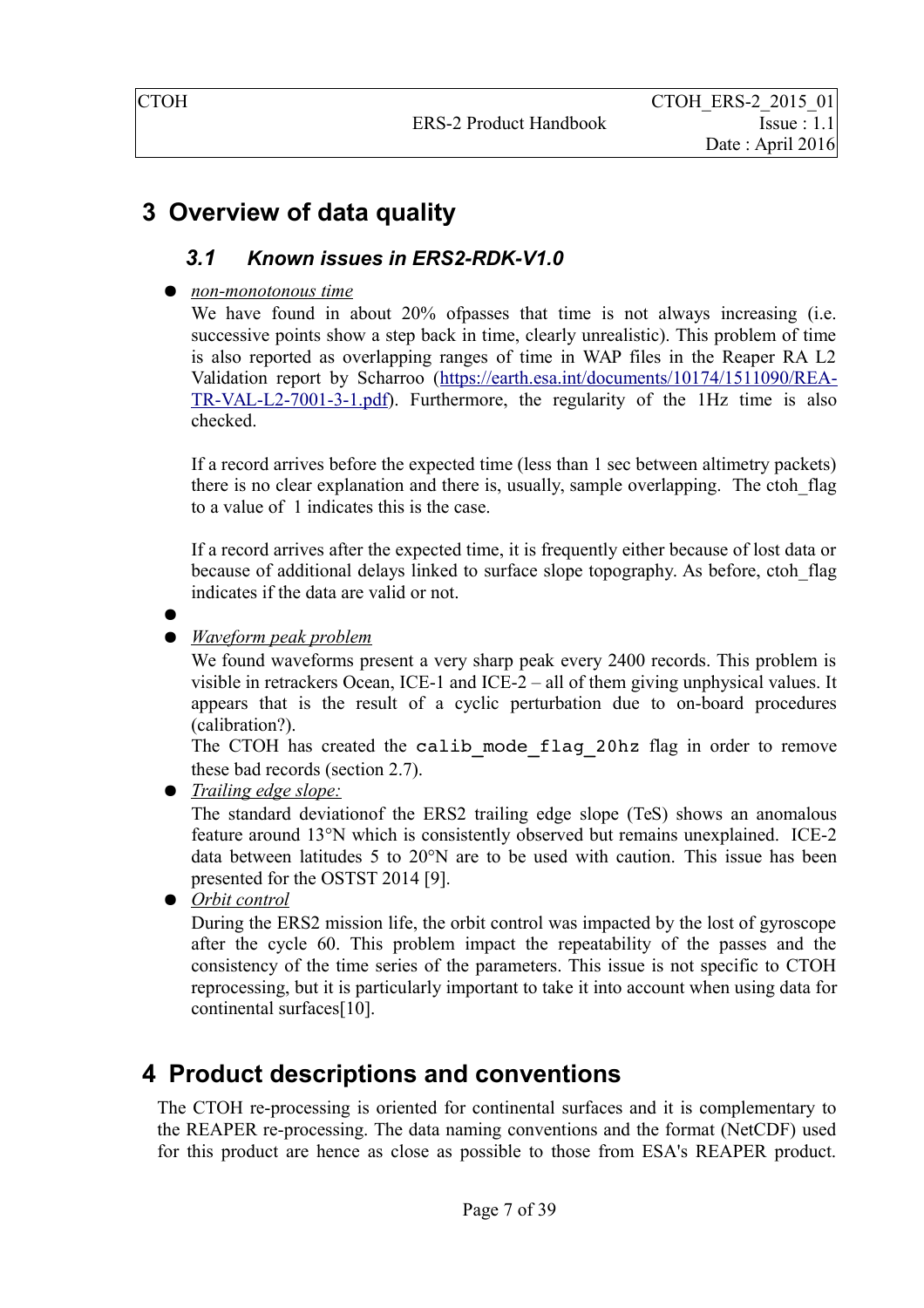| CTOH |                               | CTOH ERS-2 2015 01 |
|------|-------------------------------|--------------------|
|      | <b>ERS-2 Product Handbook</b> | Issue: 1.1         |
|      |                               | Date: April 2016   |

Nevertheless, some particularities remain, which we describe hereinafter..

### *4.1 Time*

Measurement time is stored as a double-precision floating-point number, counting in seconds from 1<sup>st</sup> January 1990. The 1Hz time is the average of the twenty 20Hz times it was derived from.

### *4.2 Orbit Altitude*

The orbit altitude (alt and alt 20hz) and also the coordinates (lon, lon 20hz, lat and lat 20hz) have been estimated by interpolating the time from the WAP data and the Rudenko et al. [3] orbit with reference to the WGS84 ellipsoid. This ellipsoid is the same as forENVISAT-v2.1.

### *4.3 Range corrections*

The ranges supplied in the CTOH ERS-2 product are for retracker ICE-1 and retracker ICE-2. For all of them the doppler correction (doppler orbit corr 20hz) and the instrumental correction (inst\_range\_corr) and the inter-mission correction (ice1\_range\_inter-mis\_corr\_20hz for ICE-1 range or ice2\_range\_inter-mis\_corr\_20hz for ICE-2 range) *have been already applied*.

### *4.4 Geophysical range corrections*

The convention for correction is that to apply them, they should be added to range (or subtracted from elevation, if not already applied). It is possible that some corrections to range have missing values. In that case, there value is set to the value indicated by the *FillValue* attribute of the corresponding variable.

### *4.5 ICE-2 Waveform parameters*

The ICE-2 waveform parameters (leading edge width, trailing edge slope and backscatter) are already corrected of the inter-mission correction (ice2 ???? intermission corr 20hz) supplied in the ERS-2 product.

### *4.6 Doppler correction*

The Doppler correction has been computed using the orbit described in Rudenko et al 2014 [3].

### *4.7 Doppler Slope correction*

The doppler sloper correction has been computed as shown inBlarel et al. Proceeding 2012 [6].

### *4.8 Instrument correction*

The instrumental correction is copied from the original WAP data supplied by ESA.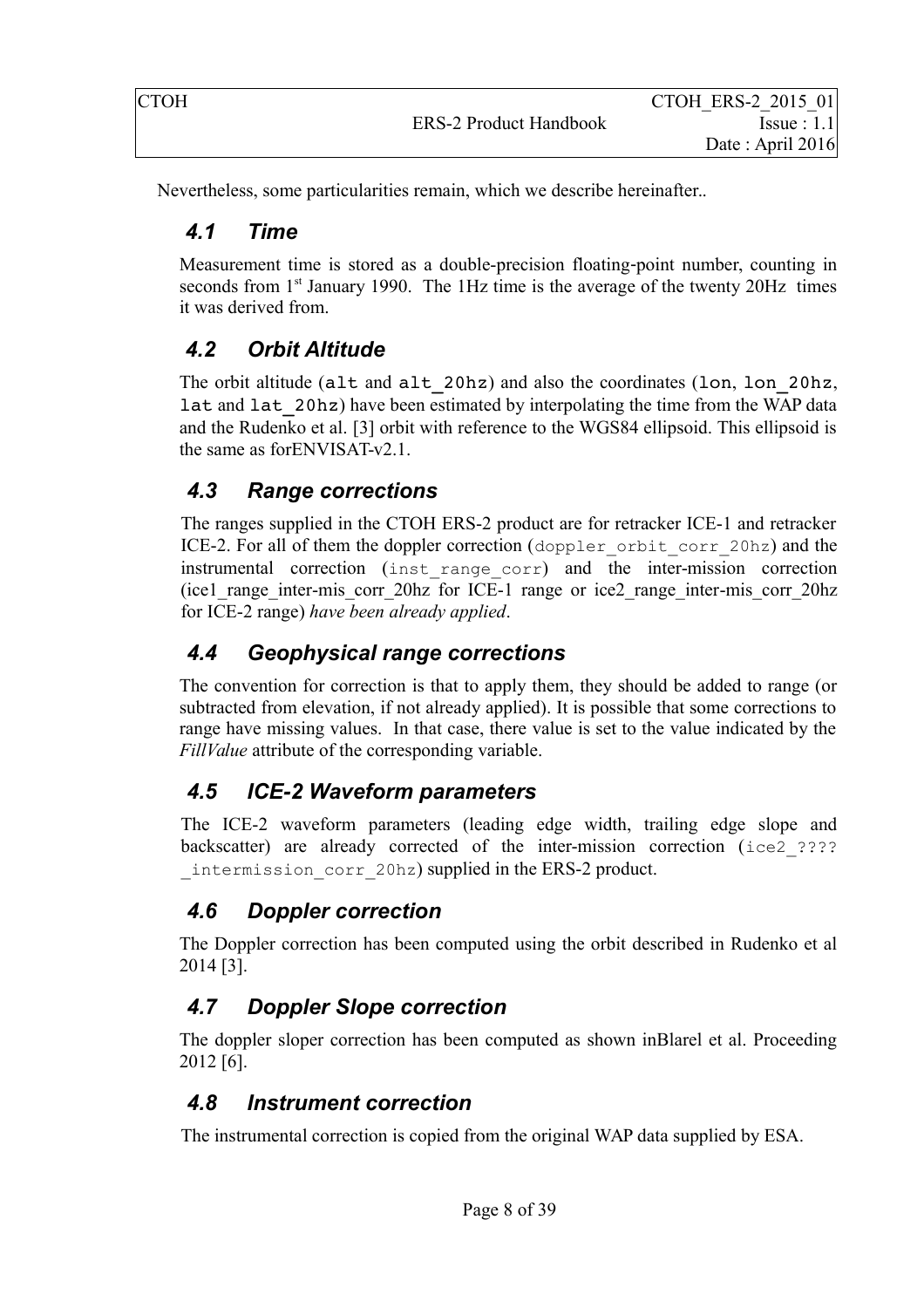### <span id="page-9-0"></span> **5 Data access**

### *5.1 CTOH Database*

The data are available on CTOH web site: <http://ctoh.legos.obs-mip.fr/>products/ers-2

The users have to fill request form to have access to this ERS-2 product.

# <span id="page-9-1"></span> **6 Conventions of data usage**

The surface elevation is obtained by making the difference between the orbit altitude and the altimetric range. Some corrections are applied to the altimetric range to take into account the atmospheric propagation and the geophysical perturbations on the radar signal [11]. By convention these corrections are added to the altimetric range. Some of them are given at 1 Hz and have to be interpolated to 20 Hz in order to apply to the range.

The user can choose between two range retrackers: ICE-1 and ICE-2. They have both their own specificity for continental study but the atmospheric and geophysical corrections are identical.

In order to help the users on using this ERS-2 product, we present some practical use cases of height profile calculations.

# *6.1 Height profile for continental surfaces*

To calculate the *alti* surface elevation over the cryosphere using the ICE-2 retracker range:

```
alti= alt_20hz
      (ice2_range_20hz
           +model_dry_tropo_corr_20hz
           +model_wet_tropo_corr_20hz
           +gim_ku  (or iono_nic09)
           +solid_earth_tide
           +load \overline{t}ide
           +pole_tide
           +doppler slope corr 20hz)
```
Please note that the ICE-2 range (ice2 range 20hz) used is already corrected by:

- Doppler correction calculated by the CTOH from the new orbit of Rudenko et al. 2014 (doppler orbit corr 20hz),
- Instrumental correction given by ESA (inst\_range\_corr),
- Inter-mission correction calculated by the CTOH in order to homogenize ERS-2 and ENVISAT v2.1 missions (ice2 range intermission corr 20hz).

Over continental surfaces the atmospheric perturbations of the troposphere could not be estimated from the Micro Wave Radiometer (MWR). The only way to correct them is to use the model dry and wet tropospheric correction (model\_dry\_tropo\_corr\_20hz and model\_wet\_tropo\_corr\_20hz) from the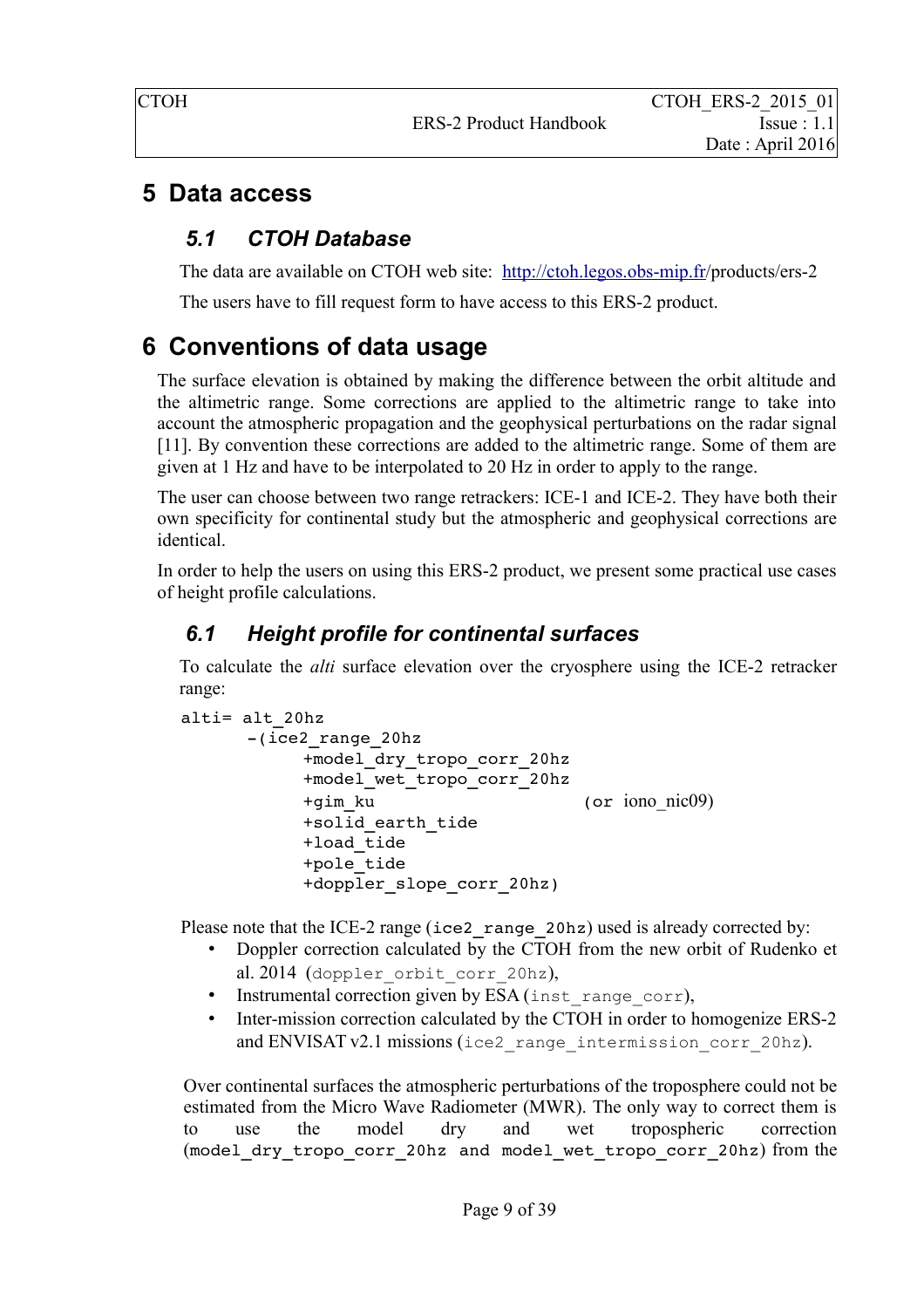ECMWF atmospheric model. The CTOH has computed those corrections using the altimetric elevation deduced from the range ICE-1 at 20hz [5]. These corrections are particularly important for continental surfaces and supplied at 20hz for this reason.

The Ionospheric corrections have also been consolidated into a homogeneous dataset, using the New Ionospheric Climatology 2009 (iono\_nic09) model until 1998 and the GPS Ionosphere Maps (gim\_ku) after that year.

Tidal corrections (solid earth tide, load tide, pole tide) have been calculated through the same algorithms used by ENVISAT v2.1

The doppler slope correction (doppler slope corr 20hz) corrects the doppler effect induced by the slope surfaces over continental surfaces.

CTOH provides several editing flags; they are detailed in section [2.7.](#page-6-0) We recommend to use the flags:

- ctoh flag to edit the data having a time tag not monotonous,
- calib mode flag 20hz flag to edit the measurement impacted by the calibration mode,
- ice2 flag 20hz flag to edit the measurement when the ICE-2 retracker do not manage to slove the waveform modeling,
- flag ocean1 ice0 20hz to select the right operating bandwidth mode: ice or ocean. In this case of continental surfaces, the radar operating mode was most of the time in ice mode.

### *6.2 Height profile for hydrology*

For hydrology, the calculation is similar to that of the continental case in the previous section and the calculation of the height profile using the ICE-1 retracker is:

```
alti= alt_20hz
      -(ice1~range~20hz)+model_dry_tropo_corr_20hz
           +model_wet_tropo_corr_20hz
           +gim_ku  (or iono_nic09)
           +solid_earth_tide
           +load_tide
           +pole_tide
           +doppler slope corr 20hz)
```
Previous studies in hydrology showed that among ranges estimated using the commonly available retracking algorithm, the ones obtained using the Offset Center of Gravity (OCOG) [12] or Ice-1 [13], and Ice-2 [14] retracking algorithms provide the best accuracy when compared to in situ measurements [15]–[17].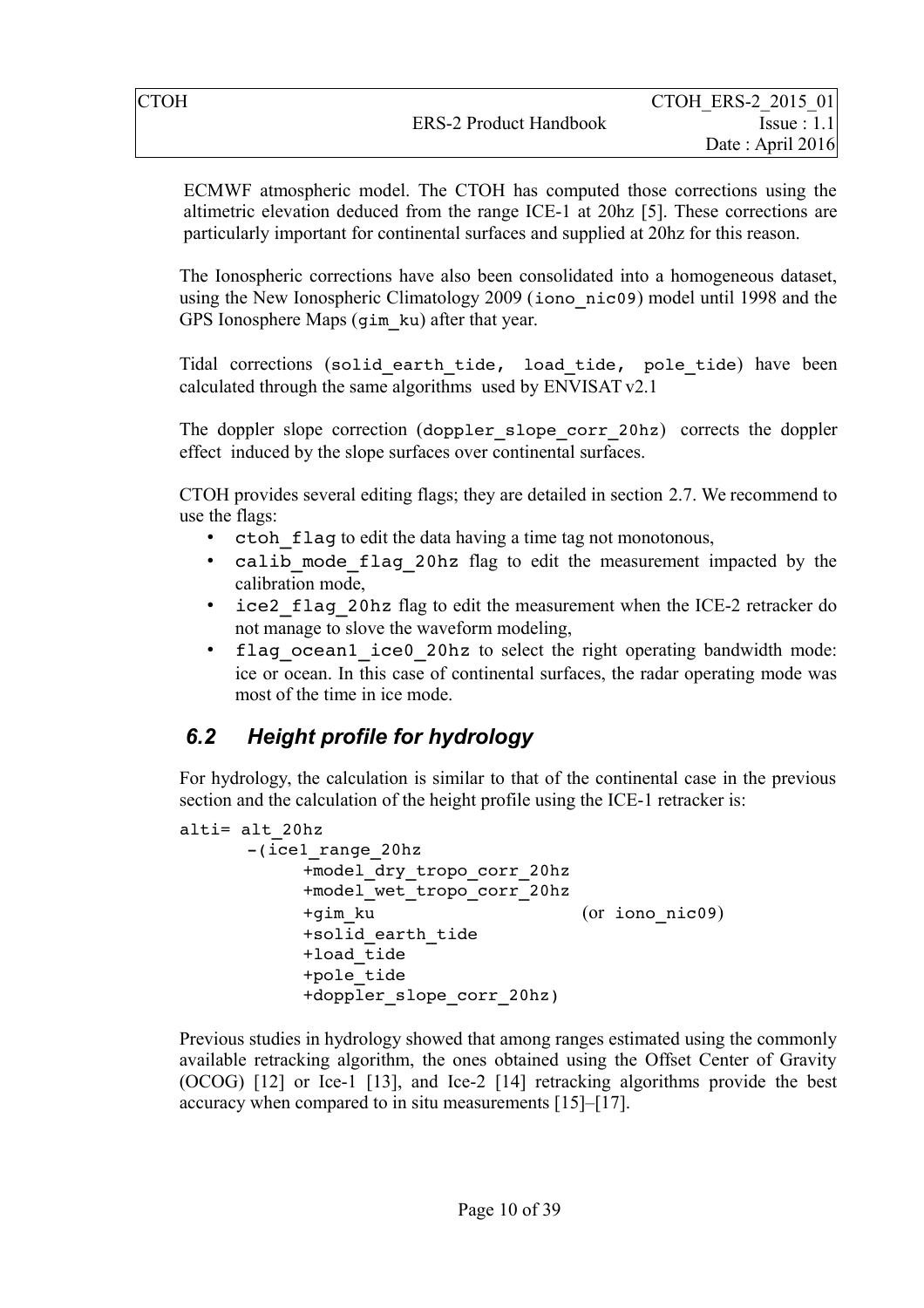# <span id="page-11-0"></span> **7 Product Parameters Overview**

The following table presents the origin of the parameters contained in the CTOH ERS-2 product; most of them are computed by CTOH for continental surfaces (but available on the global product), but we do copy into our product some geophysical parameters from ESA's REAPER ERS-2 product release REA-UG-PHB-7003 (with ESA's permission, which we gratefully acknowledge). The origin of all parameters is clearly stated as part of the product's NetCDF *comment* attribute metadata.

| Field                     | <b>From the</b><br><b>ESA</b><br>Original<br>data<br><b>WAP</b> | <b>From</b><br>the<br><b>ERS-2</b><br><b>GDR</b> of<br>the ESA<br>Reaper<br>release | Re-<br>processed<br>by the<br><b>CTOH</b> |
|---------------------------|-----------------------------------------------------------------|-------------------------------------------------------------------------------------|-------------------------------------------|
| time                      | X                                                               |                                                                                     |                                           |
| meas ind                  |                                                                 |                                                                                     | X                                         |
| time 20hz                 |                                                                 |                                                                                     | X                                         |
| lat                       |                                                                 |                                                                                     | $\mathbf x$                               |
| lon                       |                                                                 |                                                                                     | x                                         |
| lat 20hz                  |                                                                 |                                                                                     | x                                         |
| lon 20hz                  |                                                                 |                                                                                     | $\mathbf x$                               |
| alt 20hz                  |                                                                 |                                                                                     | x                                         |
| alt flag ocean1 ice0 20hz |                                                                 |                                                                                     | x                                         |
| inst range corr           | $\mathbf x$                                                     |                                                                                     |                                           |
| ice2 range numval         |                                                                 |                                                                                     | x                                         |
| ice2 sig0 numval          |                                                                 |                                                                                     | $\mathbf x$                               |
| ice2 flag 20hz            |                                                                 |                                                                                     | x                                         |
| ice2 range 20hz           |                                                                 |                                                                                     | x                                         |
| ice2 le width 20hz        |                                                                 |                                                                                     | $\mathbf x$                               |
| ice2_1st_te_slope_20hz    |                                                                 |                                                                                     | x                                         |
| ice2 sig0 20hz            |                                                                 |                                                                                     | $\mathbf x$                               |
| icel range 20hz           |                                                                 |                                                                                     | x                                         |
| icel range medium 20hz    |                                                                 |                                                                                     | $\mathbf{x}$                              |
| icel range high 20hz      |                                                                 |                                                                                     | x                                         |
| icel sig0 20hz            | $\mathbf x$                                                     |                                                                                     |                                           |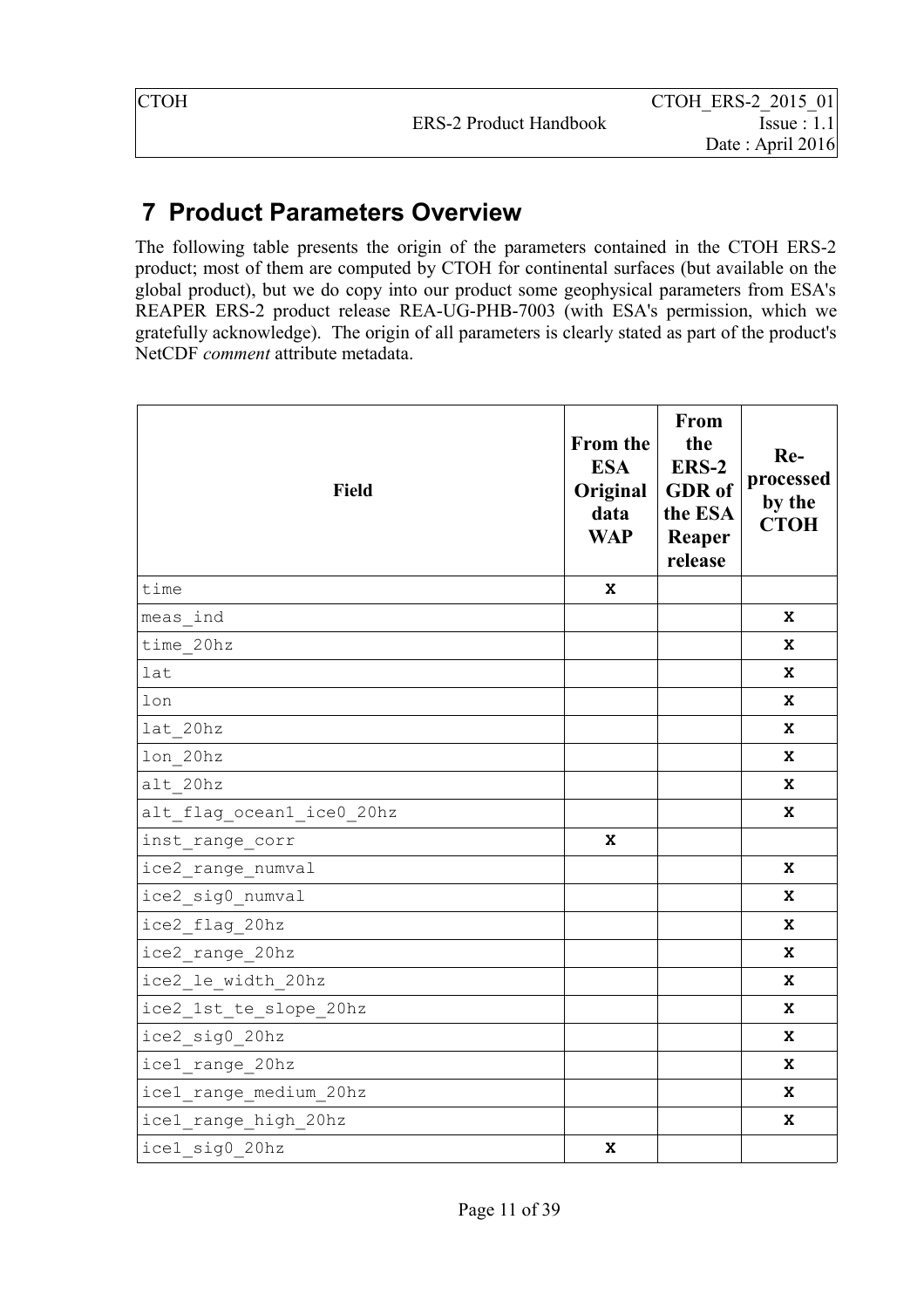### ERS-2 Product Handbook

| tracker range 20hz             | X |   |
|--------------------------------|---|---|
| ctoh flag                      |   | X |
| solid earth tide               | X |   |
| rad water vapour               | X |   |
| rad liquid water               | X |   |
| inst_agc_corr                  | X |   |
| agc 20hz                       | X |   |
| doppler_range_corr_20hz        |   | X |
| doppler_orbit_corr_20hz        |   | X |
| doppler_slope_corr_20hz        |   | X |
| along_track_surface_slope_20hz |   | X |
| footprint_length_20hz          |   | X |
| surface pressure 20hz          |   | X |
| model dry tropo corr 20hz      |   | X |
| temp 2m ecmwf                  |   | X |
| mean sea level pressure ecmwf  |   | X |
| iono nic09                     |   | X |
| flag_ocean1_ice0_20hz          |   | X |
| calib mode flag 20hz           |   | X |
| wet_tropo_cls                  |   | X |
| gim ku                         |   | X |
| ocean_tide_1_GOT00             |   | X |
| ocean_tide_FES_04              |   | X |
| ocean tide GOT47               |   | x |
| $\verb ib_MOG2D_NF $           |   | X |
| ib ECMWF NF                    |   | X |
| ib MOG2D hf                    |   | X |
| ib ECMWF bf                    |   | X |
| mss cnes cls 11                |   | X |
| mdt cnes cls 09                |   | X |
| mdt cnes cls 09 med            |   | X |
| geoid goce                     |   | X |
| geoid egm08                    |   | X |
| mss dtu 13                     |   | X |
| geoid grace                    |   | X |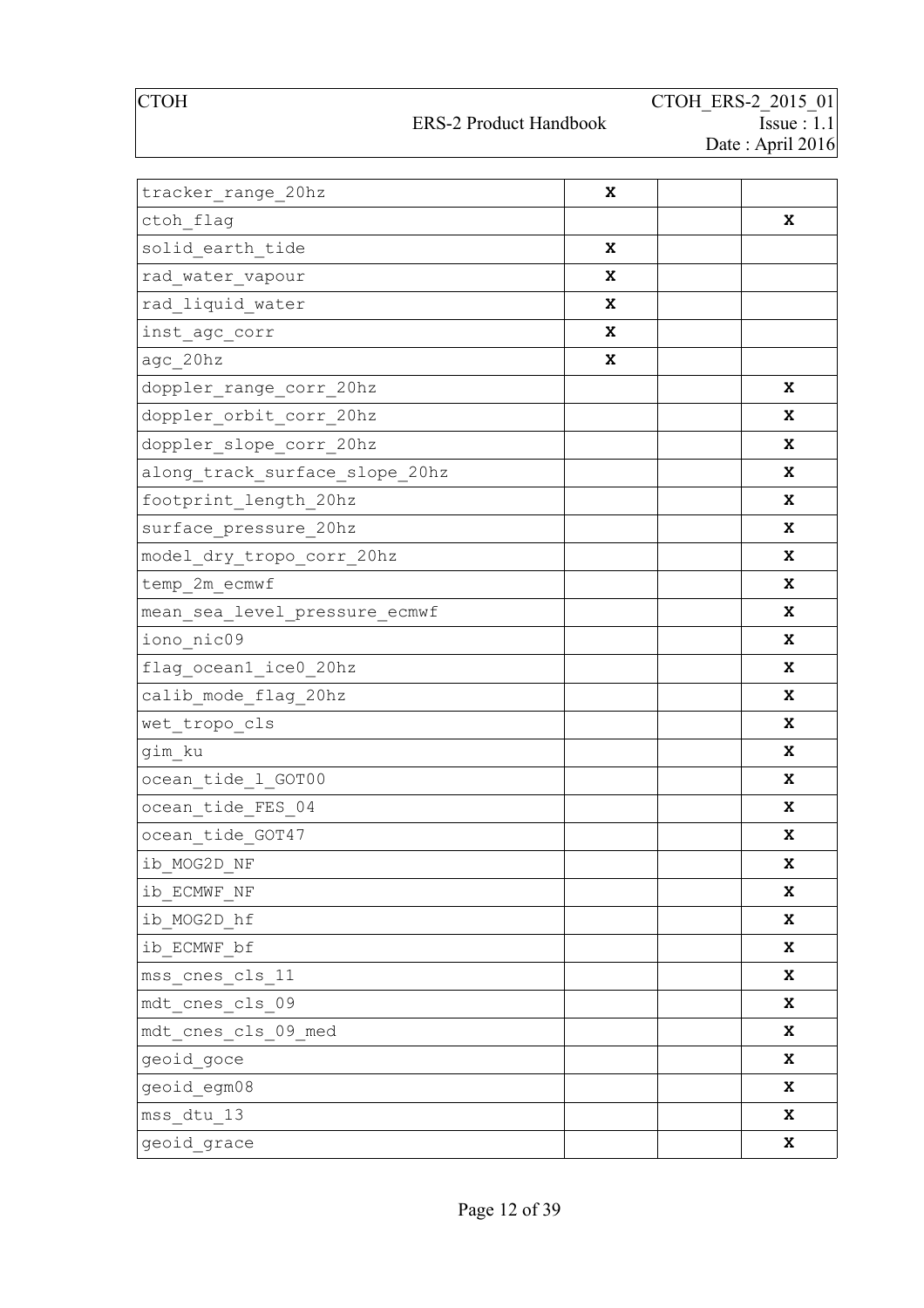### ERS-2 Product Handbook

| mss cnes cls 10                          | $\mathbf{x}$ |
|------------------------------------------|--------------|
| gridone                                  | X            |
| dist to coast leuliette                  | x            |
| dist to coast stumpf                     | X            |
| geoid eigen6c3                           | X            |
| qebco08                                  | X            |
| icel range intermission corr 20hz        | X            |
| icel sig0 intermission corr 20hz         | X            |
| ice2 range intermission corr 20hz        | X            |
| ice2 sig0 intermission corr 20hz         | X            |
| ice2 le width intermission corr 20hz     | X            |
| ice2 1st te slope intermission corr 20hz | x            |
| load tide sol2 reaper                    | $\mathbf x$  |
| ocean tide soll reaper                   | $\mathbf x$  |
| ocean tide sol2 reaper                   | $\mathbf{x}$ |
| pole tide reaper                         | X            |
| ocean tide non equil reaper              | $\mathbf x$  |
| tb 365 reaper                            | $\mathbf x$  |
| rad wet tropo corr reaper                | $\mathbf{x}$ |
| model wet tropo corr reaper              | X            |
| tb 238 reaper                            | $\mathbf{x}$ |
| ocean tide equil reaper                  | $\mathbf x$  |
| load tide soll reaper                    | $\mathbf x$  |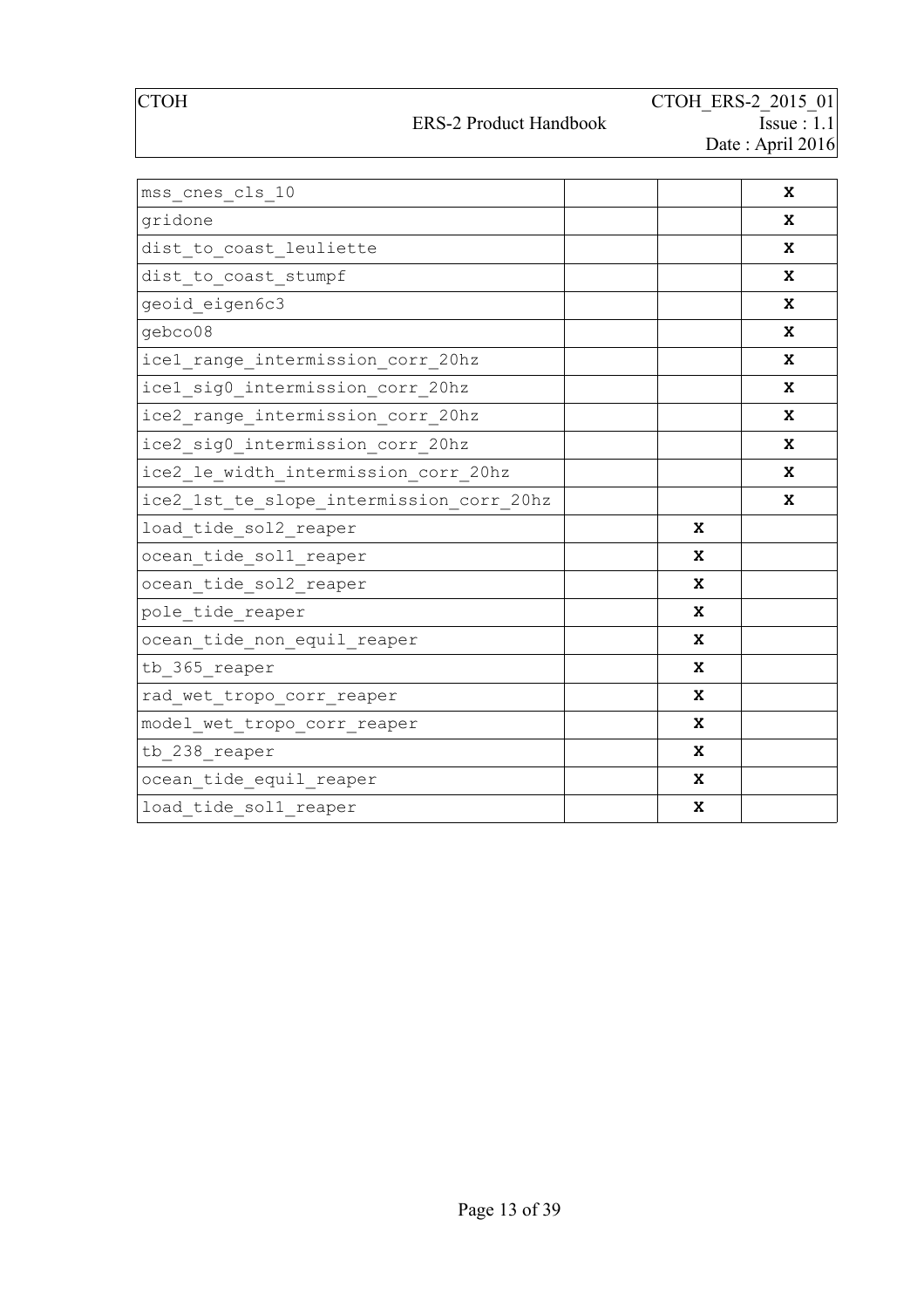#### <span id="page-14-0"></span> **8 Detailed ERS-2 product parameters**

#### **time**

```
double time(time) ; 
     time:comment = "ESA shifted time (-157766400.0 sec), initially 
defined in seconds since 1985-01-01" ; 
      time: units = "seconds since 1990-01-01";
      time:calendar = "gregorian" ;
```
#### **meas\_ind**

```
short meas ind(meas ind) ;
     meas ind:long name = "elementary measurement index" ;
     meas ind:units = "count" ;
     meas ind: comment = "Set to be compliant to CF-1.1 convention. Counts
0.19" ;
```
#### **lat**

```
int lat(time) ; 
      lat:long name = "latitude" ;
      lat: standard name = "latitude" ;
      lat:units = \overline{\text{''}}degrees north" ;
      lat:comment = "CTOH" recalculated latitude using the orbit solutionbased on the stationary geopotential model (developed by GFZ and 
CNES/GRGS). Reference: S. Rudenko, D. Dettmering, S. Esselborn, T. Schöne, 
C. Förste, J.-M. Lemoine, M. Ablain, D. Alexandre, et K.-H. Neumayer, 
« Influence of time variable geopotential models on precise orbits of 
altimetry satellites, global and regional mean sea level trends », Advances
in Space Research, vol. 54, nº 1, p. 92-118, juill. 2014.\ln";
      lat: scale factor = 1.e-06f ;
```
#### **lon**

```
int lon(time) ; 
      lon: long name = "longitude" ;
      lon: standard name = "longitude" ;
      lon: units = \overline{\text{''}}degrees east" ;
      lon:comment = "CTOH recalculated longitude using the orbit solution 
based on the stationary geopotential model (developed by GFZ and 
CNES/GRGS). Reference: S. Rudenko, D. Dettmering, S. Esselborn, T. Schöne, 
C. Förste, J.-M. Lemoine, M. Ablain, D. Alexandre, et K.-H. Neumayer, 
« Influence of time variable geopotential models on precise orbits of 
altimetry satellites, global and regional mean sea level trends », Advances
in Space Research, vol. 54, nº 1, p. 92-118, juill. 2014.\n \begin{bmatrix}\n n' \\
 n''\n \end{bmatrix}lon: scale factor = 1.e-06f ;
```
#### **time\_20hz**

```
double time 20hz (time, meas ind) ;
      time 20hz:longname = "CTOH high frequency time" ;
      time_20hz:comment = "CTOH recalculated high frequency time stamp 
(seconds after 1st January 1990)." ; 
      time 20hz:units = "seconds since 1990-01-01" ;
      time 20hz:calendar = "gregorian" ;
```
#### **lat\_20hz**

```
int lat 20hz(time, meas ind) ;
     lat 20hz:long name = "CTOH latitude high frequencey" ;
```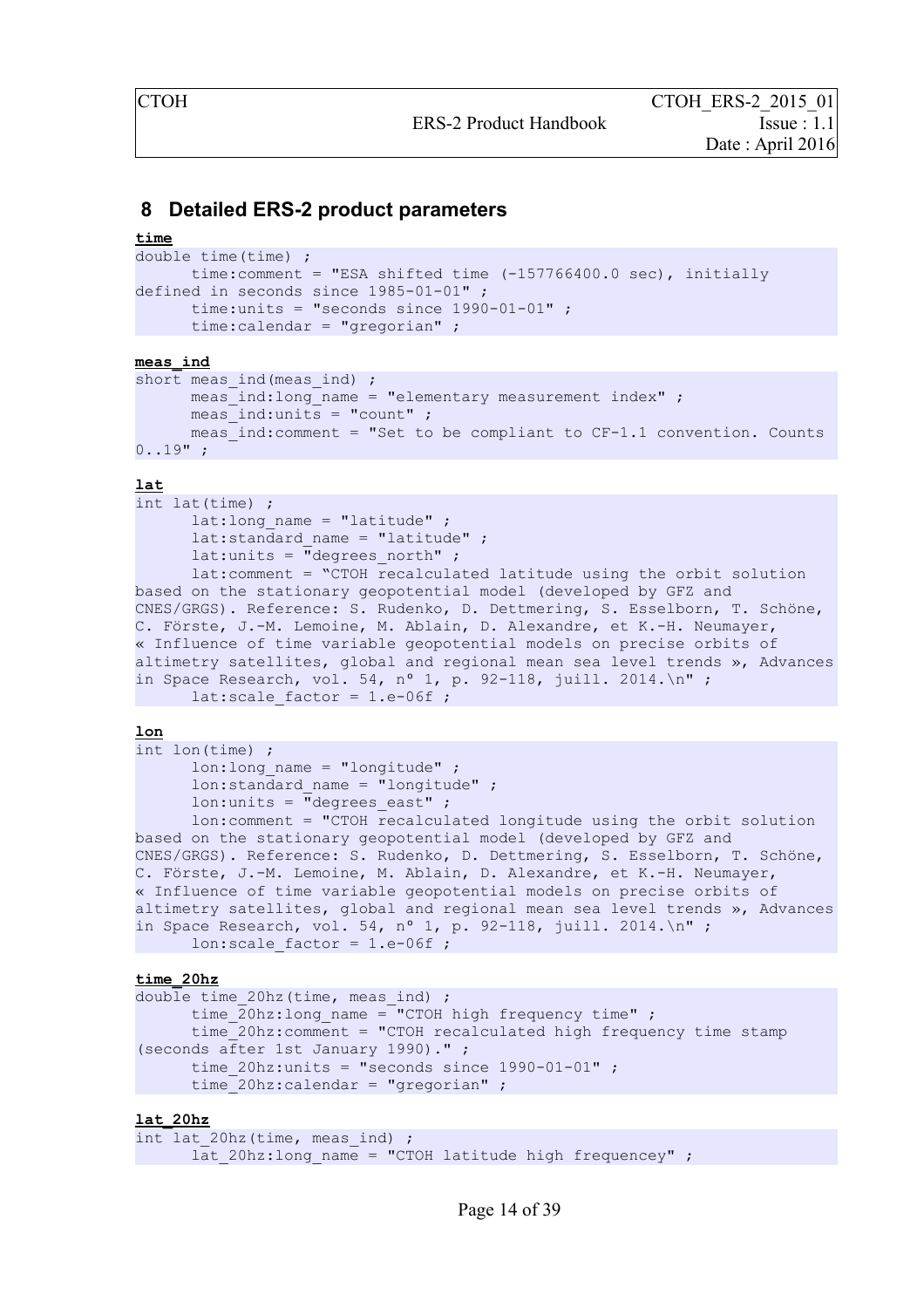```
lat 20hz: standard name = "latitude" ;
      lat 20hz:units = "degrees north" ;
      lat 20\text{hz:} comment = "CTOH recalculated high frequency latitude using
the orbit solution based on the stationary geopotential model (developed by
GFZ and CNES/GRGS). Reference: S. Rudenko, D. Dettmering, S. Esselborn, T. 
Schöne, C. Förste, J.-M. Lemoine, M. Ablain, D. Alexandre, et K.-H. 
Neumayer, « Influence of time variable geopotential models on precise 
orbits of altimetry satellites, global and regional mean sea level 
trends », Advances in Space Research, vol. 54, nº 1, p. 92-118, juill.
2014.\n\sqrt{n} ;
      lat 20hz: scale factor = 1.e-06f ;
      lat 20hz: FillValue = -2147483647 ;
lon_20hz
int lon 20hz(time, meas ind) ;
      lon 20hz:long name = "CTOH longitude high frequency" ;
      \overline{1}on<sup>-</sup>20hz:standard name = "longitude" ;
      \overline{\ }lon<sup>-</sup>20hz:units = "degrees east" ;
      \overline{20}hz:comment = "CTOH recalculated high frequencey longitude using
the orbit solution based on the stationary geopotential model (developed by
GFZ and CNES/GRGS). Reference: S. Rudenko, D. Dettmering, S. Esselborn, T. 
Schöne, C. Förste, J.-M. Lemoine, M. Ablain, D. Alexandre, et K.-H. 
Neumayer, « Influence of time variable geopotential models on precise 
orbits of altimetry satellites, global and regional mean sea level 
trends », Advances in Space Research, vol. 54, nº 1, p. 92-118, juill.
2014.\n\sqrt{n} ;
```

```
lon 20hz: scale factor = 1.e-06f ;
lon 20hz: FillValue = -2147483647 ;
```
**alt\_20hz**

```
int alt 20hz(time, meas ind) ;
      alt 20hz:long name = "CTOH altitude high frequency" ;
      alt 20hz:standard name = "altitude ellipsoid" ;
      alt 20hz:units = \frac{1}{m}m";
```
alt  $20$ hz:comment = "CTOH recalculated high frequency altitude using the orbit solution based on the stationary geopotential model (developed by GFZ and CNES/GRGS). Reference: S. Rudenko, D. Dettmering, S. Esselborn, T. Schöne, C. Förste, J.-M. Lemoine, M. Ablain, D. Alexandre, et K.-H. Neumayer, « Influence of time variable geopotential models on precise orbits of altimetry satellites, global and regional mean sea level trends », Advances in Space Research, vol. 54, nº 1, p. 92-118, juill.  $2014.$ \n" ;

alt 20hz: scale factor =  $0.001f$  ; alt 20hz: FillValue =  $-2147483647$  ;

#### **alt\_flag\_ocean1\_ice0\_20hz**

```
byte alt flag ocean1 ice0 20hz (time, meas ind) ;
      alt flag_ocean1_ice0_20hz:standard_name = "flag_ocean1_ice0" ;
      alt flag_ocean1_ice0_20hz:long_name = "Flag for ocean/ice
discrimination" ; 
      alt flag ocean1 ice0 20hz:comment = "Flag indicating ocean (1) or ice
(0) mode for the altimeter (from ESA WAP data)" ; 
      alt flag ocean1 ice0 20hz: FillValue = -127b ;
```
**inst\_range\_corr**

int inst range corr(time) ;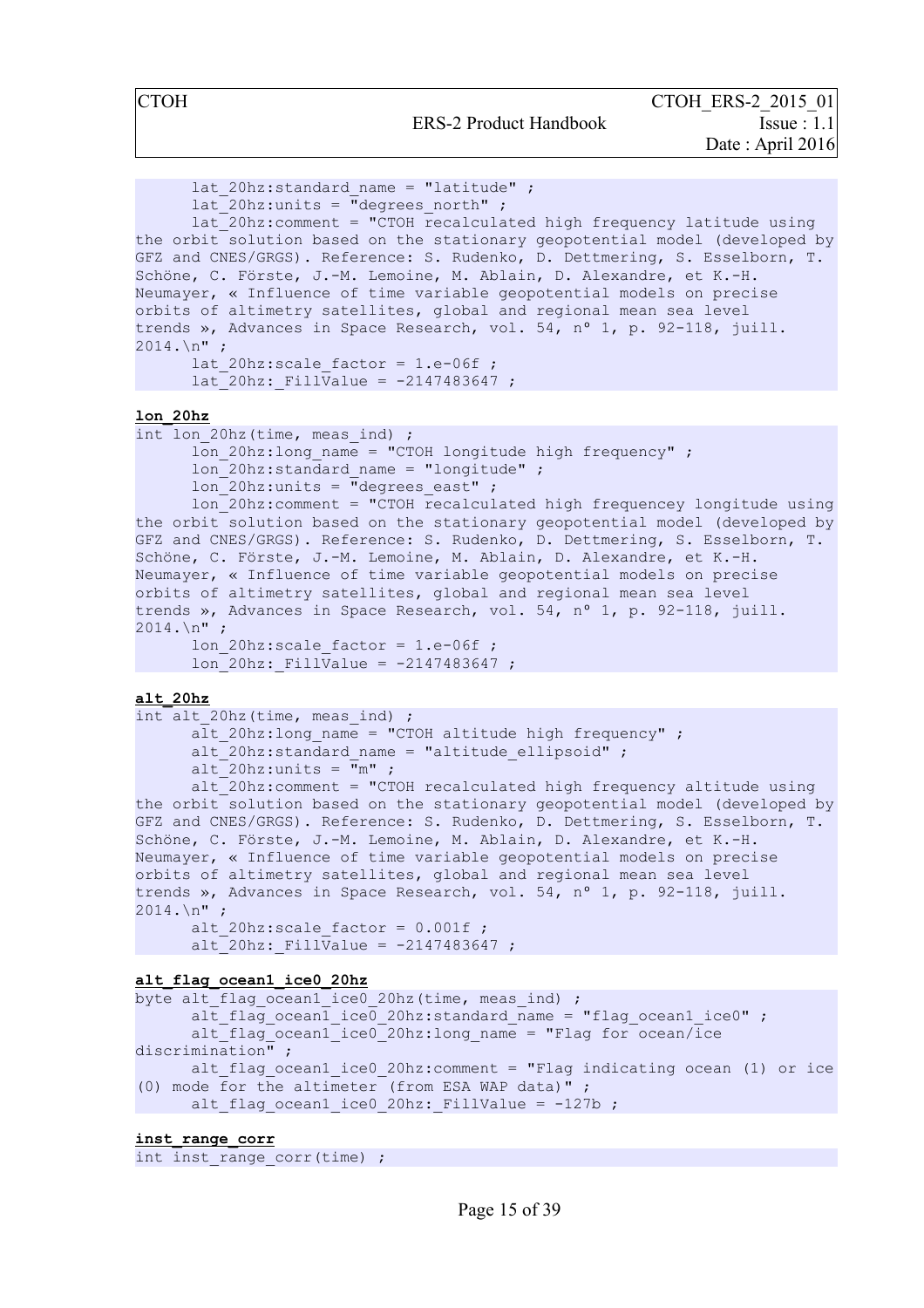```
inst range corr: long name = "Internal Range Correction given by ESA
WAP original file" ;
      inst range corr:units = "m" ;
      inst range corr:scale factor = 1.e-06f ;
```
#### **ice2\_range\_numval**

```
int ice2_range_numval(time) ; 
      ice2 range numval:long name = "number of correctly retracked
waveforms for range using CTOH\'s Ice-2 retracker" ;
     ice2 range numval: standard name = "number of valid points in ice2
retracker" ; 
     ice2 range numval:units = "count" ;
```
#### **ice2\_sig0\_numval**

```
int ice2 sig0 numval(time) ;
      \overline{ice2} sig0 numval:long name = "number of correctly retracked waveforms
giving backscatter using CTOH\'s Ice-2 retracker" ;
      ice2_sig0_numval:standard_name = "number of valid points in ice2 
retracker" ; 
      \text{ice2 sig0 numval:units} = \text{"count" } ;
```
#### **ice2\_flag\_20hz**

byte ice2 flag 20hz(time, meas ind) ; ice2 flag 20hz:long name = "High frequency flag for ice-2 retracking out  $0 = \circ k$ ,  $1 = \text{range} \circ k$  but no backscatter,  $2 = \text{NOK}$ " ice2 flag 20hz:standard name = "ice2 flag 20hz" ;  $ice2$  flag<sup>-20hz:comment = "VERY IMPORTANT variable for filtering CTOH</sup> ice2 parameters" ; ice2 flag 20hz: FillValue =  $-127b$  ;

#### **ice2\_range\_20hz**

```
int ice2_range 20hz(time, meas ind) ;
     ice2_range_20hz:long_name = "range high frequency (calculated by 
CTOH) ";
     ice2 range 20hz: standard name = "range" ;
      ice2_range_20hz:units = \overline{m}" ;
      ice2 range 20hz: comment = "range with internal range correction" ;
      \text{ice2} range 20hz: add offset = 800000.f ;
      ice2 range 20hz: scale factor = 0.001f ;
      ice2 range 20hz: FillValue = -2147483647 ;
```
#### **ice2\_le\_width\_20hz**

```
int ice2 le width 20hz(time, meas ind) ;
      ice2_le_width_20hz:long_name = "recalculated high frequency leading 
edge with \overline{CTOH}\'s Ice-2 retracker";
      ice2 le width 20hz:standard name = "leading edge width" ;
      ice2 le width 20hz:units = \overline{m}" ;
      ice2<sup>-</sup>le_width_20hz:scale_factor = 0.001f ;
      ice2<sup>-</sup>le<sup>width-20hz: FillValue = -2147483647 ;</sup>
```
#### **ice2\_1st\_te\_slope\_20hz**

```
int \overline{ice2} 1st te slope 20hz(time, meas ind) ;
      ice2_1st_te_slope_20hz:long_name = "recalculated high frequency 
trailing edge slope with CTOH\'s Ice-2 retracker" ; 
      ice2 1st te slope 20hz: standard name = "trailing edge" ;
```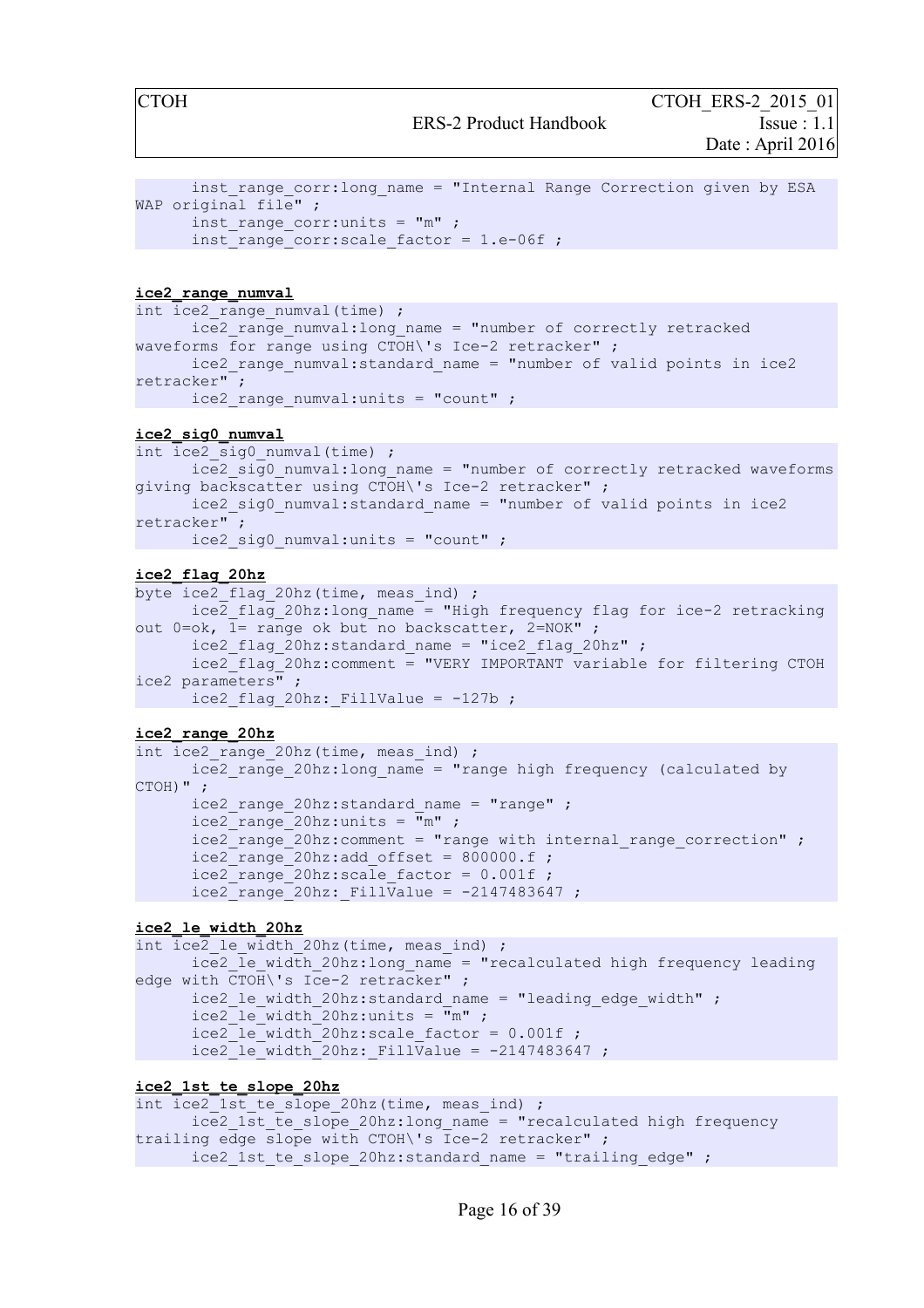```
ice2 1st te slope 20hz:units = "1/s" ;
ice2 1st te slope 20hz: scale factor = 1.f ;
ice2<sup>1st</sup> te slope<sup>20hz:</sup> FillValue = -2147483647 ;
```
#### **ice1\_sig0\_20hz**

```
short icel sig0 20hz(time, meas ind) ;
       \text{ice1} sig0 20hz:long name = "ESA-provided ice1 sigma0" ;
       \text{ice1} sig0<sup>-20hz:standard name = "sigma0 backscatter" ;</sup>
       \text{ice1} sig0 20hz: units = \text{H}dB" ;
       ice1\overline{\phantom{a}}sig0\overline{\phantom{a}}20hz:scale factor = 0.01f ;
       ice1_sig0_20hz: FillValue = -32767s ;
```
#### **ice2\_sig0\_20hz**

```
short ice2 sig0 20hz(time, meas_ind) ;
        \text{ice2} sig0<sup>-20hz:long name = "recalculated high frequency backscatter</sup>
from CTOH\'s Ice-2 retracker" ; 
        ice2 sig0 20hz:standard name = "sigma0 backscatter" ;
        \sec^2 \frac{1}{\sec^2 \theta} 20hz: units = \frac{\pi}{\cosh \theta};
        \sec^2 \left( \frac{\pi}{20} \right) = 20hz: scale factor = 0.01f ;
        \bar{c} = 2\bar{c}sig0 20hz: FillValue = -32767s ;
```
#### **ice1\_range\_20hz**

```
int ice1 range 20hz(time, meas ind) ;
      ice1 range 20hz:long name = "ice-1 range (25% leading edge) high
frequency (calculated by CTOH based on WAP low retrack point)" ;
     ice1 range 20hz: standard name = "range ice1" ;
      ice1 range 20hz:units = "m" ;
     ice1 range 20hz:add offset = 800000.f;
     ice1_range_20hz:comment = "range with internal_range_correction using
WAP\'s low retrack point" ;
     ice1 range 20hz:scale~factor = 0.001f ;
     ice1_range_20hz: FillValue = -2147483647 ;
```
#### **ice1\_range\_medium\_20hz**

```
int ice1 range medium 20hz(time, meas ind) ;
      ice1 range medium 20hz:long name = "ice-1 range (50% leading edge)
high frequency (calculated by CTOH based on WAP medium retrack point)" ;
      ice1 range medium 20hz: standard name = "range ice1 medium" ;
      \bar{r}ice1\bar{r}range\bar{m}medium\bar{r}20hz:units = \bar{r}m" ;
      \text{ice1} range medium 20hz: add offset = 800000.f ;
      \bar{1} range medium \bar{2}0hz: comment = "range with
internal range correction using WAP\'s medium retrack point" ;
      ice1 range medium 20hz: scale factor = 0.001f ;
      ice1 range medium 20hz: FillValue = -2147483647 ;
```
#### **ice1\_range\_high\_20hz**

```
int ice1 range high 20hz(time, meas ind) ;
      ice1 range high 20hz:long name = "ice-1 range (75% leading edge) high
frequency (calculated by CTOH based on WAP high retrack point)" ;
      ice1 range high 20hz: standard name = "range ice1 high" ;
      ice1\overline{\text{range}} high 20hz:units = \overline{\text{m}}" ;
      ice1 range high 20hz:add offset = 800000.f;
      \text{ice1} range high 20hz: comment = "range with internal range correction
using WAP\\overline{\phantom{a}}'s high retrack point" ;
      ice1_range_high_20hz:scale factor = 0.001f ;
      ice1 range high 20hz: FillValue = -2147483647;
```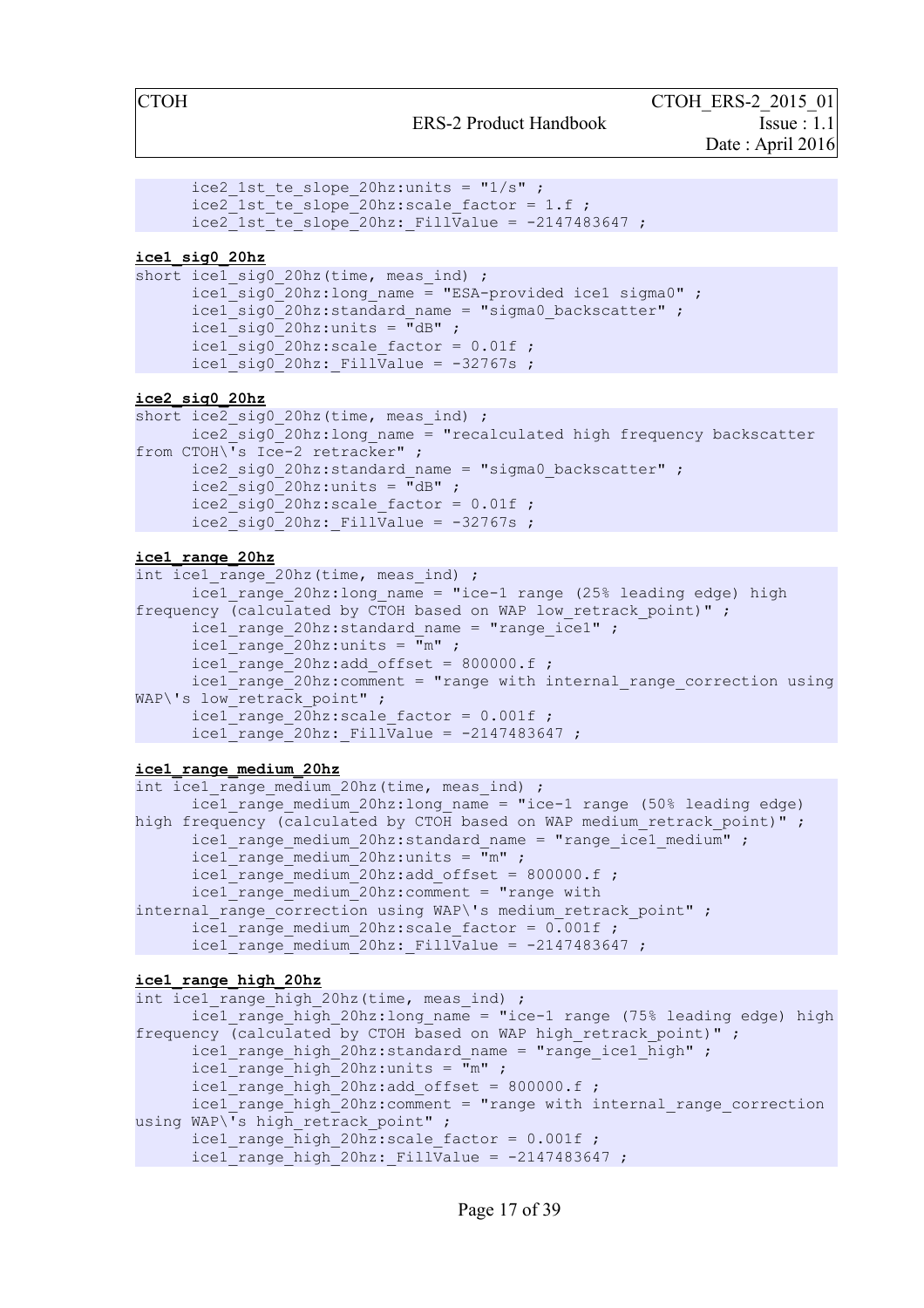#### **tracker\_range\_20hz**

```
int tracker range 20hz (time, meas ind) ;
      tracker range 20hz:long name = "20 Hz Ku band altimeter range (no
retracking), from WAP" ; 
      tracker range 20hz: standard name = "altimeter range" ;
      \text{trace} range 20hz: units = "m" ;
      tracker range 20hz: add offset = 800000.f;
      tracker_range_20hz:comment = "All instrumental corrections 
included" ; 
      tracker range 20hz: scale factor = 0.001f ;
      tracker_range_20hz: FillValue = -2147483647;
```
#### **ctoh\_flag**

```
int ctoh flag(time) ;
      ctoh flag: FillValue = 999999 ;
      ctoh_flag:comment = "CTOH recommend not to use (1: unconsistent 
time)" ; 
     ctoh flag:ctoh edit date = "2015-01-14 14:46" ;
```
#### **solid\_earth\_tide**

```
int solid earth tide(time) ;
      solid earth tide: long name = "Solid earth tide (Cartwright Edden
Tayler model)" ; 
      solid earth tide:units = "m" ;
      solid earth tide: scale factor = 0.001f ;
      solid earth tide: comment = "WAP field name: Earth Tide (range -1.0to 1.0)" ;
```
#### **rad\_water\_vapour**

```
int rad water vapour(time) ;
     rad water vapour: long name = "Total integrated water vapour, Q [GFA]"
; 
      rad water vapour: units = "kg/m^2 x 10 range 0 to 550" ;
     rad water vapour: comment = "WAP field name: q gfa (Total integrated
water vapour)" ;
     rad_water_vapour:scale_factor = 0.1f ; 
      rad_water_vapour: FillValue = -2147483647;
```
#### **rad\_liquid\_water**

```
int rad liquid water(time) ;
      rad liquid water:long name = "radiometer liquid water content" ;
      rad liquid water: source = "MWR" ;
      rad_liquid_water:units = "kg/m^2" ;
      rad liquid water: scale factor = 0.1f ;
      rad liquid water: comment = "WAP field name: l (Total liquid water,
range 0 \text{ to } 120)";
      rad liquid water: FillValue = -2147483647 ;
```
#### **inst\_agc\_corr**

```
int inst agc corr(time) ;
     inst_agc_corr:long_name = "ESA provided AGC Internal Correction in 
WAP original file" ;
     inst agc corr:units = "dB" ;
      inst agc corr: scale factor = 0.01f ;
```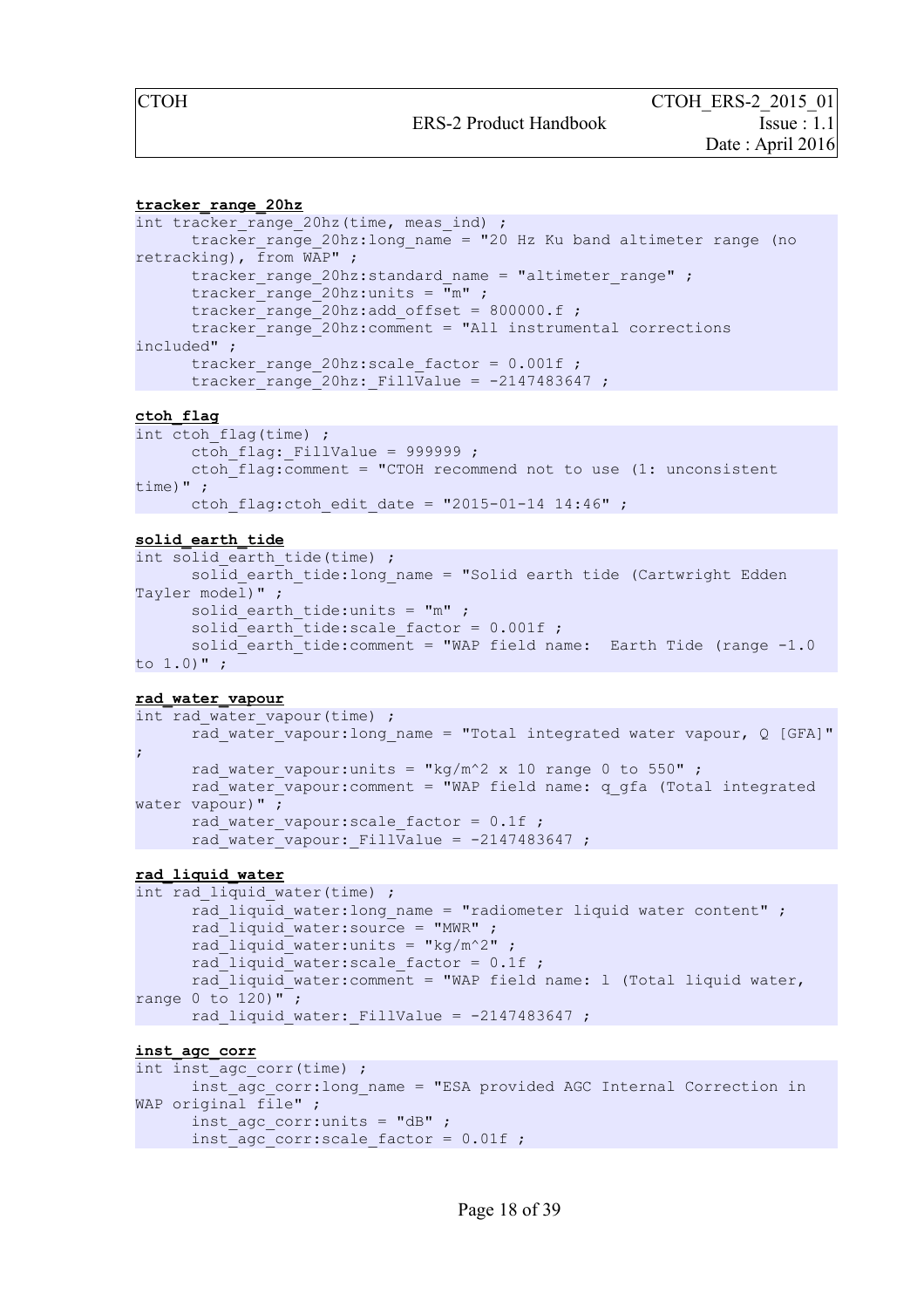#### **agc\_20hz**

```
short agc_20hz(time, meas_ind) ; 
      agc_20hz:long_name = TESA-provided corrected automated)control" ; 
      agc 20hz:standard name = "AGC" ;
      \overline{a}gc 20hz:units = \overline{u}dB" ;
      \texttt{age\_20hz:scale\_factor} = 0.01f;
      \texttt{age\_20hz:\_FillValue} = -32767s ;
```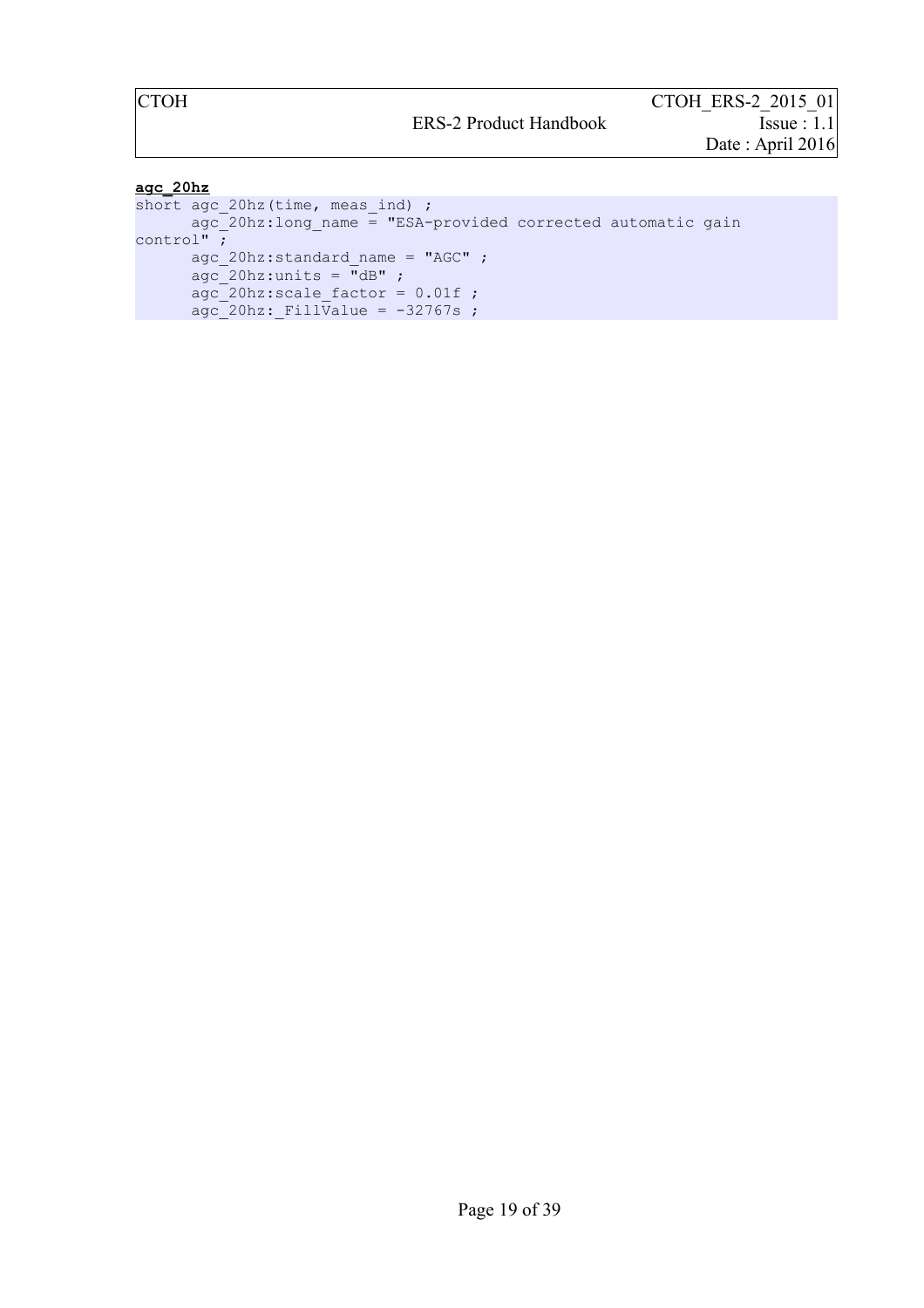#### <span id="page-20-0"></span> **9 Detailed original CTOH added parameters and corrections.**

#### **doppler\_range\_corr\_20hz**

```
short doppler range corr 20hz (time, meas ind) ;
      doppler range corr 20hz: FillValue = -32767s ;
      doppler range corr 20hz:units = "m" ;
      doppler range corr 20hz: scale factor = 0.001;
      doppler range corr_20hz:long_ name = "Full doppler correction (due to
```
the orbit rate and the surface height rate) to altimeter range" ;

doppler range corr 20hz: comment = "Doppler range correction: Doppler correction computed from the range (ICE-1) variation measured by the radar altimeter. This is integration of the doppler effect due to the orbit variation and the doppler effect due to the surface heigth variation. See proceeding: F. Blarel et al, INVESTIGATIONS ON THE ENVISAT RA2 DOPPLER SLOPE CORRECTION FOR ICE SHEETS, ESA Living Planet Symposium, 28 June - 2 July 2010, Bergen, Norway." ;

#### **doppler\_orbit\_corr\_20hz**

```
short doppler orbit corr 20hz (time, meas ind) ;
     doppler_orbit_corr_20hz: FillValue = -32767s;
     doppler orbit corr 20hz: units = "m" ;
     doppler_orbit_corr_20hz:scale_factor = 0.001;
     doppler_orbit_corr_20hz:long_name = "Doppler correction to altimeter
```
range" ;

doppler\_orbit\_corr\_20hz:comment = "Doppler orbit correction: Doppler correction computed from the orbit variation given by Altitude of CoG above reference ellipsoid. WARNING: To apply this correction, take care to remove from the range parameter (hz18\_ku\_ice2) the doppler correction (hz18 ku dop corr correcting the orbit variation effect) already applied. See proceeding: F. Blarel et al, INVESTIGATIONS ON THE ENVISAT RA2 DOPPLER SLOPE CORRECTION FOR ICE SHEETS, ESA Living Planet Symposium, 28 June - 2 July 2010, Bergen, Norway." ;

#### **doppler\_slope\_corr\_20hz**

```
short doppler_slope_corr_20hz(time, meas_ind) ; 
      doppler_slope_corr_20hz:_FillValue = -32767s ; 
      doppler slope corr 20hz: units = "m" ;
      doppler_slope_corr_20hz:scale_factor = 0.001 ; 
      doppler_slope_corr_20hz:long_name = "Doppler_slope_correction_to
altimeter range" ;
```
doppler slope corr 20hz: comment = "Doppler slope correction: Doppler correction computed from the surface heigth variation measured by the radar altimeter (ICE-1). See proceeding: F. Blarel et al, INVESTIGATIONS ON THE ENVISAT RA2 DOPPLER SLOPE CORRECTION FOR ICE SHEETS, ESA Living Planet Symposium, 28 June - 2 July 2010, Bergen, Norway." ;

#### **along\_track\_surface\_slope\_20hz**

```
short along track surface slope 20hz(time, meas ind) ;
     along track surface slope 20hz: FillValue = -32767s ;
     along track surface slope 20hz:units = "m/km" ;
     along track surface slope 20hz: scale factor = 0.001 ;
     along_track_surface_slope_20hz:long_name = "Along track surface
height slope" ;
     along track surface slope 20hz:comment = "Along track Surface slopecomputed from range (ICE-1) and orbit rate difference and taking to in
```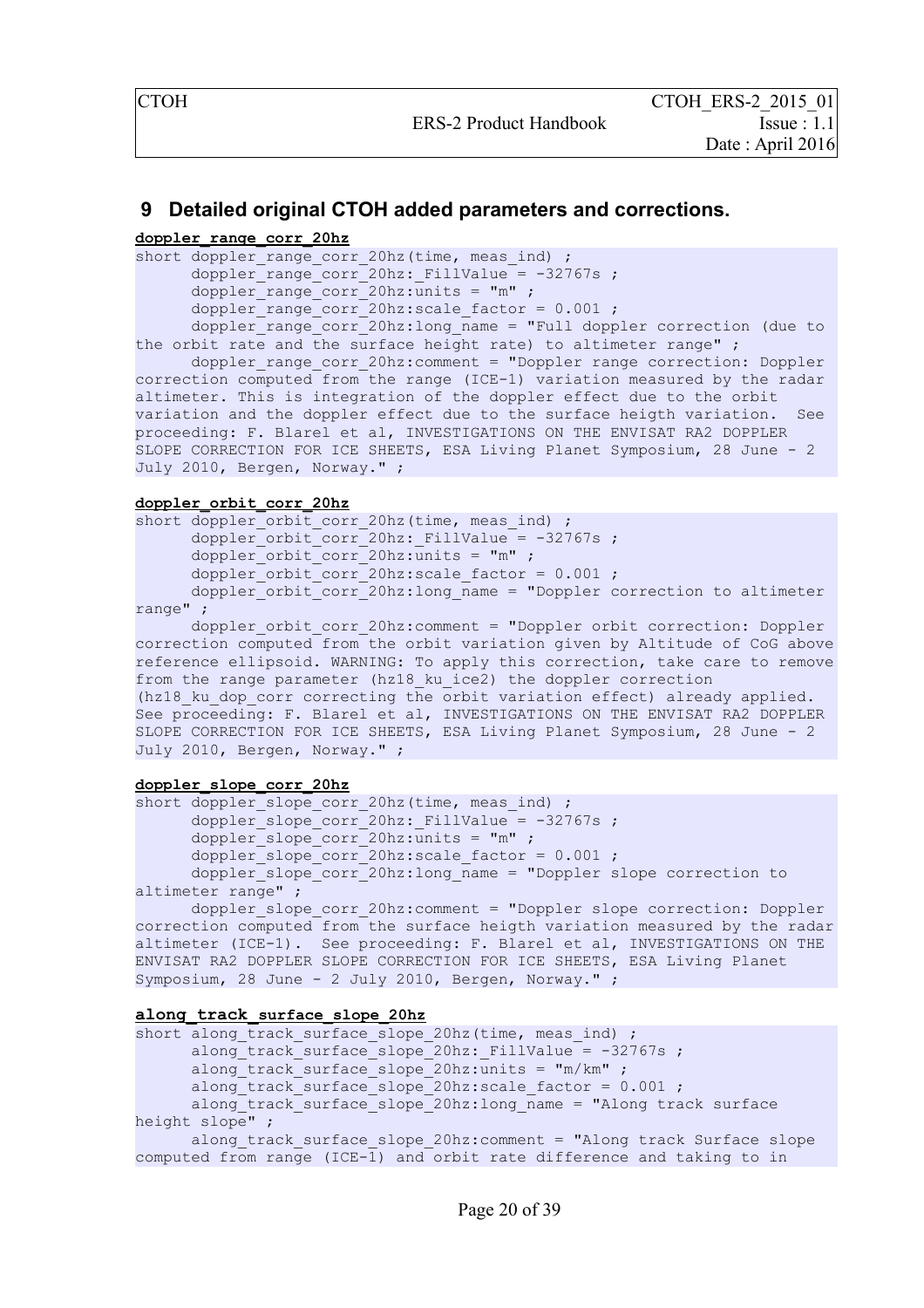```
account the ctoh footprint length size." ;
```
#### **footprint\_length\_20hz**

short footprint length 20hz (time, meas ind) ; footprint length 20hz: FillValue =  $-32767s$  ; footprint length  $20hz:units = "km"$  ; footprint length  $20hz:scale~factor = 0.001$  ;  $footprint_length_20hz:long_name = "footprint range"$  ;  $f$ ootprint length  $20$ hz:comment = "Size of the footprint length used to estimated the dopplers corrections computed by the CTOH." ;

#### **surface\_pressure\_20hz**

```
short surface pressure 20hz(time, meas ind) ;
      surface_pressure_20hz: FillValue = -32767s ;
      surface pressure 20hz: scale factor = 10. ;
      surface pressure 20hz:units = "Pa" ;
      surface pressure 20hz:long name = "air pressure" ;
      surface pressure 20hz: source = "ECMWF ERA Interim" ;
      \frac{-1}{20} surface pressure 20hz:comment = "Surface pressure computed form Mean
sea level pressure (ECMWF ERA Interim), t2m (ECMWF ERA Interim) and the 
altimetric surface heigh measure(=alt sat+ice1 range). See proceeding:
Blarel and Legresy, Investigations On The Envisat Ra2 Dry Tropspheric 
Correction, ESA Living Planet Symposium, Edinburgh, United Kingdom, 2013. 
" ;
```
#### **model\_dry\_tropo\_corr\_20hz**

short model dry tropo corr 20hz(time, meas ind) ;  $model_{\text{cty}\_\text{tropo}\_\text{corr}\_20\text{hz:}\_\text{FillValue}} = -32767s$  ; model\_dry\_tropo\_corr\_20hz:scale\_factor = 0.001 ; model\_dry\_tropo\_corr\_20hz:units = "m" ; model dry tropo corr 20hz:long name = "model dry tropospheric correction" ; model dry tropo corr 20hz: comment = "Dry tropospheric correction computed from surface\_pressure\_20hz using relationship of Saastamoinen (1972) and revisited by Davis et al. (1985). See proceeding: Blarel and Legresy, Investigations On The Envisat Ra2 Dry Tropspheric Correction, ESA

```
temp_2m_ecmwf
```

```
short temp 2m ecmwf(time) ;
     temp 2m ecmwf: FillValue = -32767s ;
      temp<sup>2m</sup> ecmwf:scale factor = 0.01 ;
      temp 2m ecmwf:units = "K" ;
      temp 2m ecmwf:long name = "2 metre temperature" ;
      temp 2m ecmwf: source = "ECMWF ERA Interim" ;
      temp_2m_ecmwf:comment = "2 metre temperature along track 
interpolated" ;
```
Living Planet Symposium, Edinburgh, United Kingdom, 2013. " ;

#### **mean\_sea\_level\_pressure\_ecmwf**

```
short mean sea level pressure ecmwf(time) ;
     mean sea level pressure ecmwf: FillValue = -32767s ;
     mean sea level pressure ecmwf: scale factor = 10.;
     mean sea<sup>level</sup> pressure ecmwf:units = "Pa" ;
     mean_sea_level_pressure_ecmwf:long name = "Mean sea level pressure" ;
     mean_sea_level_pressure_ecmwf:source = "ECMWF ERA Interim" ;
     mean sea level pressure ecmwf: comment = "Mean sea level pressure
```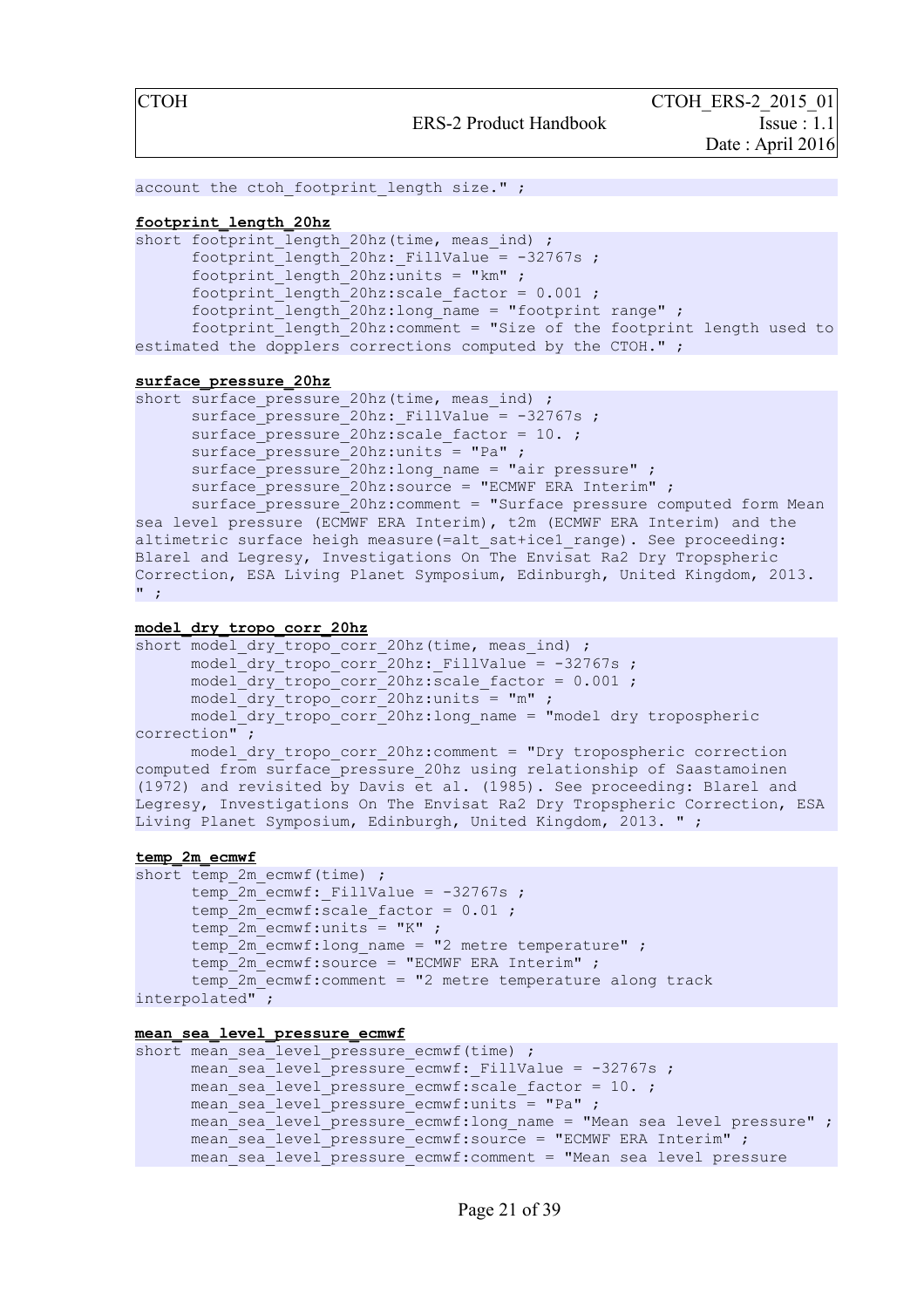```
along track interpolated" ;
```
#### **iono\_nic09**

```
short iono nic09(time) ;
      iono<sup>nic09</sup>: long name = "Modelled Ionospheric Correctionon Ku band,
NIC09." ; 
      iono nic09:standard name =
"altimeter range correction due to ionosphere" ;
      iono<sup>nic09:units = "m"</sup>;
      iono nic09: FillValue = -32767s ;
      \overline{\text{ion}} nic09:\overline{\text{comment}} = "NIC09 correction computed by the CTOH by using
the nicsubs module (ftp://ibis.grdl.noaa.gov/pub/remko/nic09. Revision 1.6 
2010/12/22 15:01:49) supplied by: Reference: Scharroo, R., and W. H. F. 
Smith, A global positioning system-based climatology for the total electron
content in the ionosphere, J. Geophys. Res., 115, A10318, 2010, 
doi:10.1029/2009JA014719." ; 
      iono nic09: scale factor = 0.001f ;
```
#### **flag\_ocean1\_ice0\_20hz**

int flag ocean1 ice0 20hz(time, meas ind) ; flag ocean1 ice0 20hz: FillValue = 2147483647 ; flag\_ocean1\_ice0\_20hz:comment = "Flag ocean/ice mode out of calibration modes. Deduced by CTOH from alt\_flag\_ocean1\_ice0\_20hz and calib mode flag 20hz" ; flag\_ocean1\_ice0\_20hz:units = "flag" ; flag\_ocean1\_ice0\_20hz:dims = "(\'time\', \'meas\_ind\')" ; flag\_ocean1\_ice0\_20hz:type = "i" ; flag ocean1 ice0 20hz:ctoh edit date = "2015-01-15 16:56" ;

#### **calib\_mode\_flag\_20hz**

```
int calib mode flag 20hz(time, meas ind) ;
      calib mode flag 20hz: FillValue = 2147483647 ;
      calib_mode_flag_20hz:\overline{c}omment = "flag>0: Data not usable. Probably in
calibration mode. Deduced by CTOH from: 1/ alt_flag_ocean1_ice0_20hz (2 
lonely successive peaks) and 2/ period of calibration (every 2400 20hz-
records) for the intermediate peaks" ; 
      calib_mode_flag_20hz:units = "flag" ; 
      calib_mode_flag_20hz:dims = "(\'time\', \'meas_ind\')" ;
      calib_mode_flag_20hz:type = "i" ;
      calib_mode_flag_20hz:ctoh_edit_date = "2015-01-15 16:56" ;
```
#### **wet\_tropo\_cls**

```
int wet tropo cls(time) ;
      wet tropo cls: FillValue = 32767 ;
      wet tropo cls: units = "m" ;
      wet tropo<sup>_</sup>cls:long_name = "wet tropo_cls" ;
      wet tropo<sup>c</sup>ls:scale factor = 0.001;
```
wet tropo cls: comment = "Wet troposphere correction calculated by CLS over the continents using NCEP data \tWet troposphere correction over the continents is either incorrect or not available on MGDRs. The program calculates the correction at the correct altitude, interpolated from the gridded NCEP levels. MERCIER (2003), Satellite altimetry over non ocean areas : an improved wet tropospheric correction from meteorological models, Joint EGS-AGU meeting, Nice, Spring 2003. Used: corr\_ssh = (alt - (range\_ku + solid earth tide + ctoh1:iono lis + pole tide + inv barom corr + model dry tropo corr + mean sea surface))/1000." ;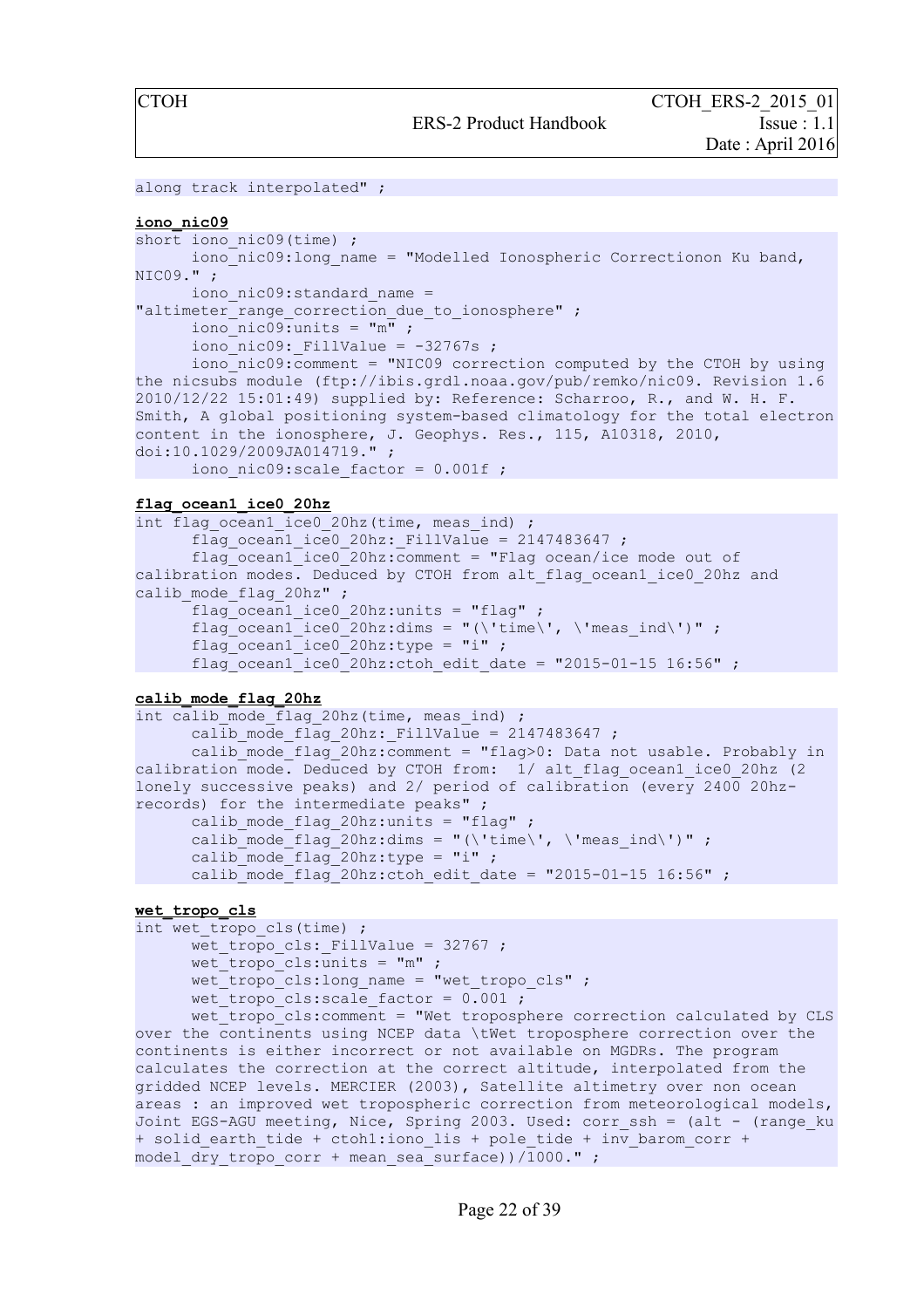```
wet tropo cls:ctoh edit date = "2015-01-14 21:30" ;
```
#### **gim\_ku**

```
int gim_ku(time) ; 
      gim ku: FillValue = -2147483648 ;
      qim ku:units = "m" ;
      gim_ku:long_name = ; 
      gim ku:scale factor = 0.001;
```
gim\_ku:comment = "The GIM ionospheric correction is based on Total Electron Content (TEC) grids which are operationally produced by JPL in delayed time (5 days) as well as in near real time (10 hours). B.A.,, I.L., Ho, C.M., Lindqwister, U.J., Mannucci, A.J., Pi, X., Reyes, M.J., Sparks, L.C., Wilson, B.D.,(1999). Automated daily process for global ionospheric total electron content maps and satellite ocean altimeter ionospheric calibration based on Global Positioning System data Journal of Atmospheric and Solar-Terrestrial Physics 61 1205-1218" ; gim ku:ctoh edit date = "2015-01-14 21:30" ;

#### **ocean\_tide\_l\_GOT00**

```
int ocean tide 1 GOT00(time) ;
      ocean_tide<sup>1</sup> GOT00: FillValue = 32767 ;
      ocean_tide_l_GOT00:units = "m" ; 
      ocean_tide_l_GOT00:long_name = "Ocean Tide using GOT 00 model" ; 
      ocean_tide_l_GOT00:scale_factor = 0.001 ; 
      ocean_tide_l_GOT00:comment = "Ocean tide correction from the GOT2000 
tidal model developed at GSFC.\n Warning: Does not include the load tide
(unlike ocean_tide_sol1), nor the permanent tide (like ocean tide sol1)." ;
      ocean tide 1 GOT00:ctoh edit date = "2015-01-14 21:30" ;
```
#### **ocean\_tide\_FES\_04**

```
int ocean tide FES 04(time) ;
     ocean tide FES 04: FillValue = 32767 ;
     ocean\_tide\_FES_04:units = "m" ;ocean tide FES 04:long name = "Ocean Tide using FES 2004 model" ;
     ocean tide FES 04:scale factor = 0.001 ;
     ocean tide FES 04: comment = "Ocean tide correction from the FES model
developed at LEGOS, Toulouse. F. LYARD, F. LEFEBRE, LETTELIER, T., Francis
O. (2004). Modeling the global ocean tides: modern insights from FES2004. 
Ocean dynamics 2006. 10.1007/s10236-006-0086-x.\n Warning: Does not 
include the load tide (unlike ocean tide sol2), nor the permanent tide
(like ocean_tide_sol2)." ; 
     ocean_tide_FES_04:ctoh_edit_date = "2015-01-14 21:30" ;
```

```
ocean_tide_GOT47
```

```
int ocean tide GOT47(time) ;
     ocean tide GOT47: FillValue = 32767 ;
     ocean tide GOT47:units = "m" ;
     ocean tide GOT47:long name = "Ocean Tide using GOT 4.7 model" ;
     ocean tide GOT47: scale factor = 0.001;
     ocean tide GOT47:comment = "Tide Predictions in Shelf and Coastal
Waters: Status and Prospects. Ray R. D., Egbert G. D., Erofeeva S. Y. in, 
Coastal Altimetry, Ed. Vignudelli S., Kostianoy A., Cipollini P., 
Benveniste J., Springer." ; 
      ocean tide GOT47:ctoh edit date = "2015-01-14 21:30" ;
```
**ib\_MOG2D\_NF**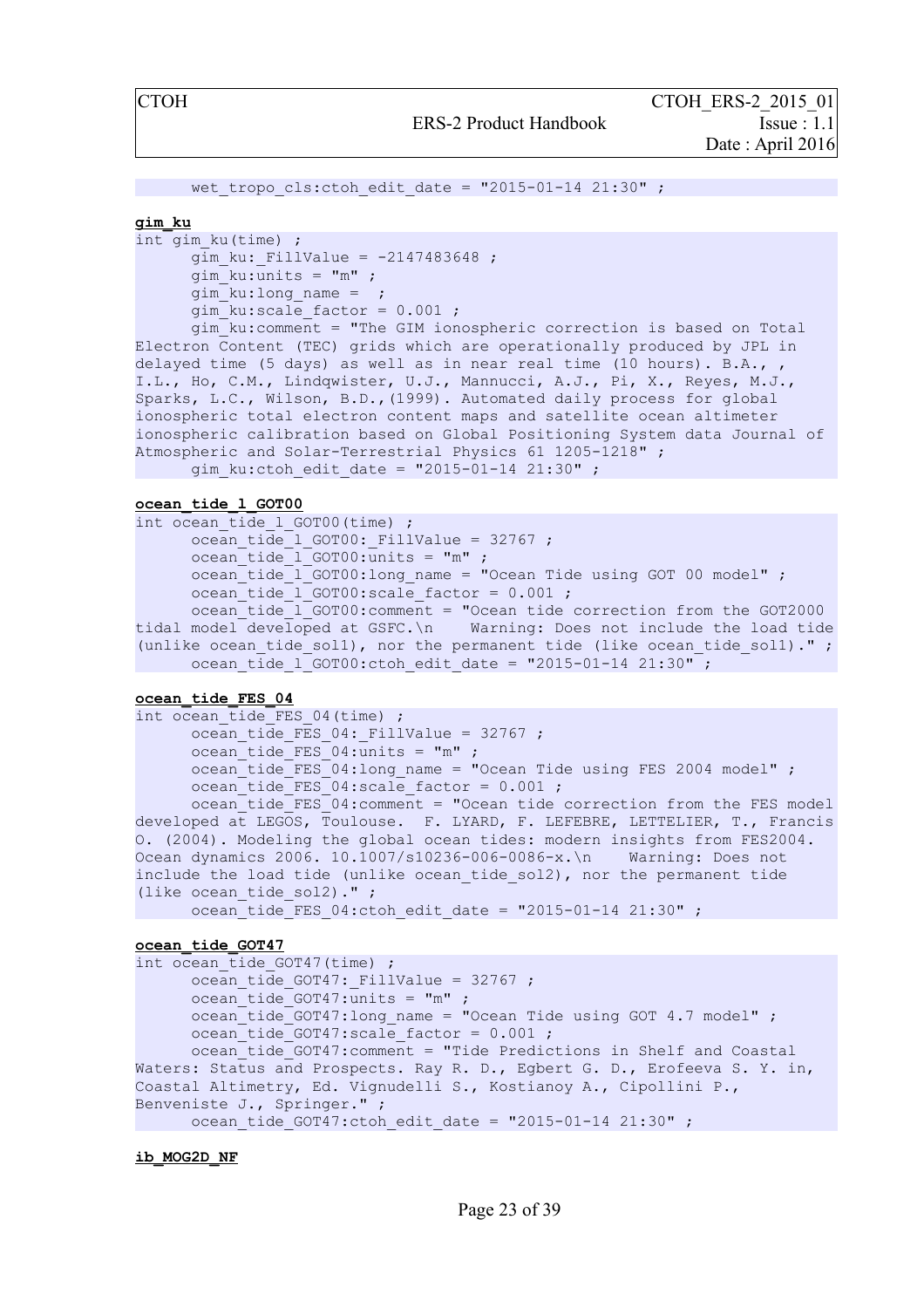```
int ib MOG2D NF(time) ;
```

```
ib MOG2D NF: FillValue = 999999 ;
```

```
ib MOG2D NF:units = "m" ;
```

```
ib_MOG2D_NF:long_name = "Inverted Barometer from MOG2D_model" ;
```

```
ib_MOG2D_NF:scale_factor = 1.e-05 ;
```
 $i_{\text{D}}$ MOG2D<sup>-</sup>NF:comment = "Barotropic ocean response to ECMWF wind and surface pressure forcing (6h), calculated using the MOG2D barotropic model. Includes the total non-isostatic ocean response to surface forcing. This correction replaces the standard inverse barometer correction or ib\_ECMWF. CARRERE L., LYARD F. (2003) Modeling the barotropic response of the global ocean to atmospheric wind and pressure forcing - comparisons with observations. Geophysical Res. Lett. vol. 30, n. 6,1275, doi:10:1029/2002GL016473." ;

ib MOG2D NF:ctoh edit date = "2015-01-14 21:30" ;

#### **ib\_ECMWF\_NF**

int ib ECMWF NF(time) ;  $\overline{1}$ b ECMWF NF: FillValue = 999999 ;  $\overline{ib}$  ECMWF NF: units = "m" ;  $\overline{16}$  ECMWF<sup>-</sup>NF:long name = "Inverted Barometer from ECMWF" ;  $\overline{\text{h}}$  ECMWF<sup>-</sup>NF:scale factor = 1.e-05 ; ib ECMWF\_NF:comment = "Inverted barometer effect calculated from 6hourly ECMWF surface pressure data and referenced to the global mean surface pressure over the oceans and sea-ice. Improvement to the IB response calculated by AVISO for TOPEX which is relative to a constant 1013 mbar reference surface. The new version conserves mass over the ocean." ; ib ECMWF NF:ctoh edit date = "2015-01-14 21:30" ;

#### **ib\_MOG2D\_hf**

```
int ib MOG2D hf(time) ;
      ib MOG2D hf: FillValue = 999999 ;
      ib MOG2D hf: units = "m" ;
      ib_MOG2D_hf:long_name = "Hight Frequency MOG2D Inverted Barometer" ;
      ib_MOG2D_hf:scale_factor = 1.e-05 ;
      ib_MOG2D_hf:comment = "ib_MOG2D_NF for periods smaller than 20 days."
; 
      ib_MOG2D_hf:ctoh_edit_date = "2015-01-14 21:30" ;
```
#### **ib\_ECMWF\_bf**

```
int ib ECMWF bf(time) ;
      \overline{1}b ECMWF bf: FillValue = 999999 ;
      ib ECMWF bf:units = "m" ;
      ib ECMWF bf:long name = "Low Frequency ECMWF Inverted Barometer" ;
      ib ECMWF bf:scale factor = 1.e-05 ;
      ib ECMWF bf: comment = "ib_ECMWF_NF for periods greater than 20 days."
; 
      ib ECMWF bf:ctoh edit date = "2015-01-14 21:30" ;
```
#### **mss\_cnes\_cls\_11**

```
int mss cnes cls 11(time) ;
        mss cnes cls 11: FillValue = 2147483647 ;
        mss cnes cls 11:scale factor = 0.001 ;
        \overline{\text{rms}} cnes cls 11:\text{CreatedBy} = "MSSAscii2Grille" ;
        \overline{\phantom{a}} mss<sup>\overline{\phantom{a}}</sup>cnes\overline{\phantom{a}}cls\overline{\phantom{a}}11:Title = "Mean sea surface CNES CLS 2011" ;
        \overline{\text{mss}} cnes cls 11:FileType = "GRID DOTS" ;
```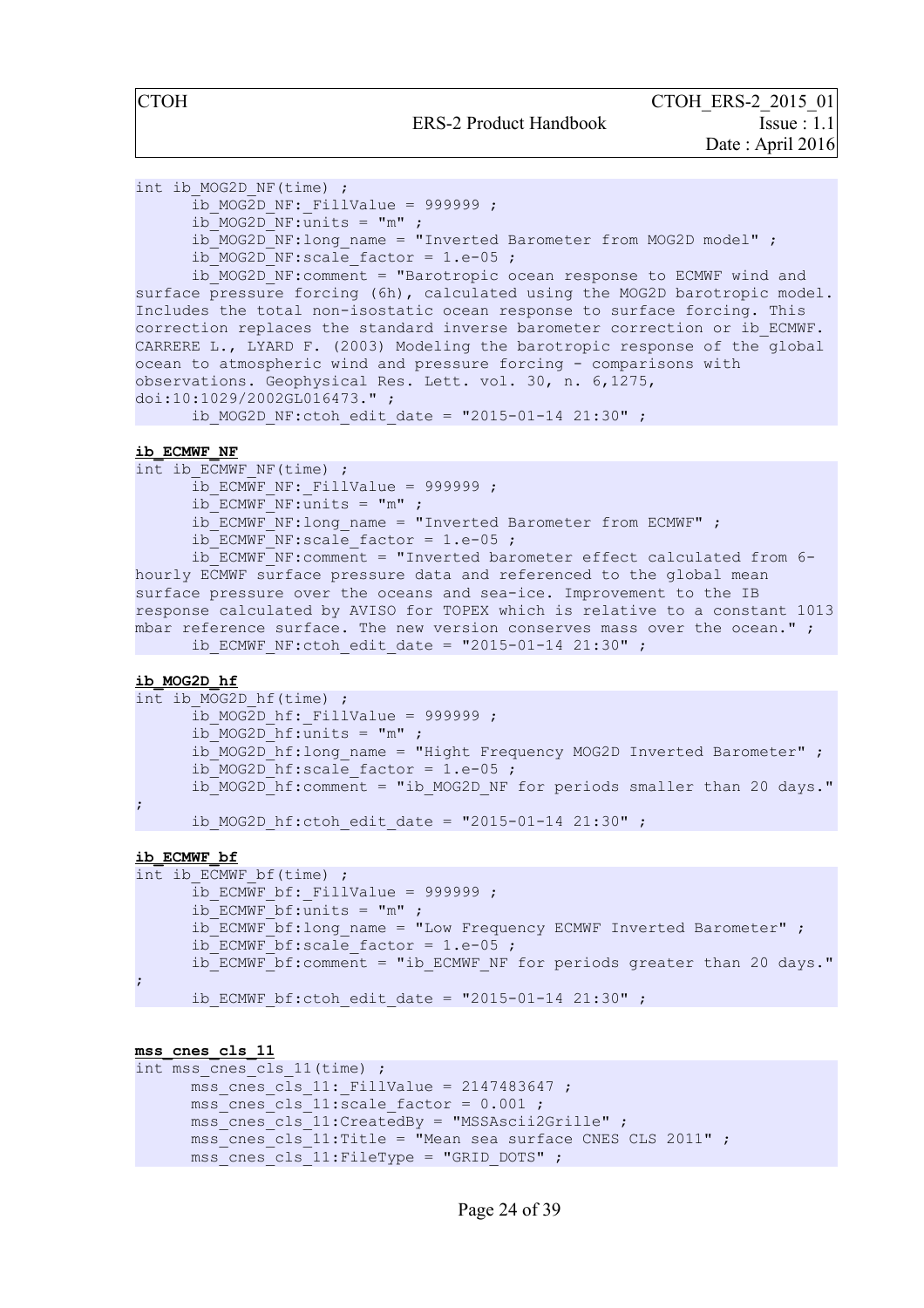ERS-2 Product Handbook Issue : 1.1

CTOH ERS-2 2015 01 Date : April 2016

```
mss cnes cls 11: type = "\langle i4" ;
mss cnes cls 11:long name = "Mean sea surface heights" ;
\overline{\text{mss}} cnes cls 11:OriginalName = "MSS CNES CLS 2011.xyz" ;
mss cnes cls 11:units = "m" ;
\overline{\text{mss}} cnes cls 11:\text{CreatedOn} = "08-MAR-2011" ;
\overline{\text{ms}} cnes cls 11:ctoh edit date = "2015-01-14 21:26" ;
```
**mdt\_cnes\_cls\_09**

```
double mdt cnes cls 09(time) ;
      mdt cnes cls 09: FillValue = 1.84467440737096e+19 ;
      mdt cnes cls<sup>-09:</sup>CreatedBy = "rio@px-124.cls.fr" ;
      mdt cnes cls 09:title = "MDT CNES-CLS09 V1.1" ;
      mdt cnes cls 09: FileType = "GRID DOTS" ;
      mdt cnes cls 09: type = "<f8" ;
      mdt cnes cls 09: long name = "Mean Dynamic Topography" ;
      mdt cnes cls 09:OriginalName = "MDT CNES-CLS09 v1.1.nc" ;
      mdt cnes cls 09: units = "m" ;
      \bar{m} mdt cnes cls<sup>09</sup>:CreatedOn = "11-MAR-2010 16:50:55:000000" ;
      mdt cnes cls<sup>09</sup>:ctoh edit date = "2015-01-14 21:50" ;
```

```
mdt_cnes_cls_09_med
```

```
float mdt cnes cls 09 med(time) ;
     mdt cnes cls 09 med: FillValue = 1.844674e+19f ;
     mdt_cnes_cls_09_med:CreatedBy = "rio@px-124.cls.fr" ; 
     mdt_cnes_cls_09_med:title = "SMDT MED07 recalee a Gibraltar (offset 
de 0.025 m)" ; 
     mdt cnes cls 09 med:FileType = "GRID DOTS" ;
     mdt cnes cls 09 med: type = "<f4" ;
     mdt cnes cls 09 med:long name = "Topographie Dynamique Moyenne MED07"
; 
     mdt cnes cls 09 med: OriginalName = "smdt med07 recale.nc" ;
     mdt cnes cls 09 med:units = "m" ;
     mdt cnes cls 09 med:CreatedOn = "29-APR-2010 16:12:33:000000" ;
     mdt cnes cls 09 med:ctoh edit date = "2015-01-14 22:01" ;
```
#### **geoid\_goce**

```
double geoid goce(time) ;
       geoid goce: scale factor = 1;
       geoid goce:doc = "Computed from GOCE with a correction to refer the
value to the mean tide system i.e. includes the permanent tide (zero 
frequency). Number of considered frequences : HS240 which is equivalent to 
a spatial resolution of: 0.75 degrees. The intermediate cartesian grid 
resolution is of 0.2 degrees. Elipsoid:T/P." ; 
       geoid goce: type = " <f8" ;
       geoid goce: coordinates = "lat lon" ;
       qeoid qoce:units = "m" ;
       geoid goce: original file = "grille geoide ponct.EIGEN-GOCE14p" ;
       q = 0 and q = 0. The metallic metallic metallic metallic metallic metallic metallic metallic metallic metallic metallic metallic metallic metallic metallic metallic metallic metallic metallic metallic metallic metallic 
       qeoid goce: ctoh edit date = "2015-01-14 22:06" ;
```
#### **geoid\_egm08**

```
double geoid egm08(time) ;
      geoid egm08: scale factor = 1 ;
      geoid_egm08:doc = "Computed from EGM2008 with a correction to refer 
the value to the mean tide system i.e. includes the permanent tide (zero 
frequency). Number of considered frequences : HS2400 which is equivalent to
```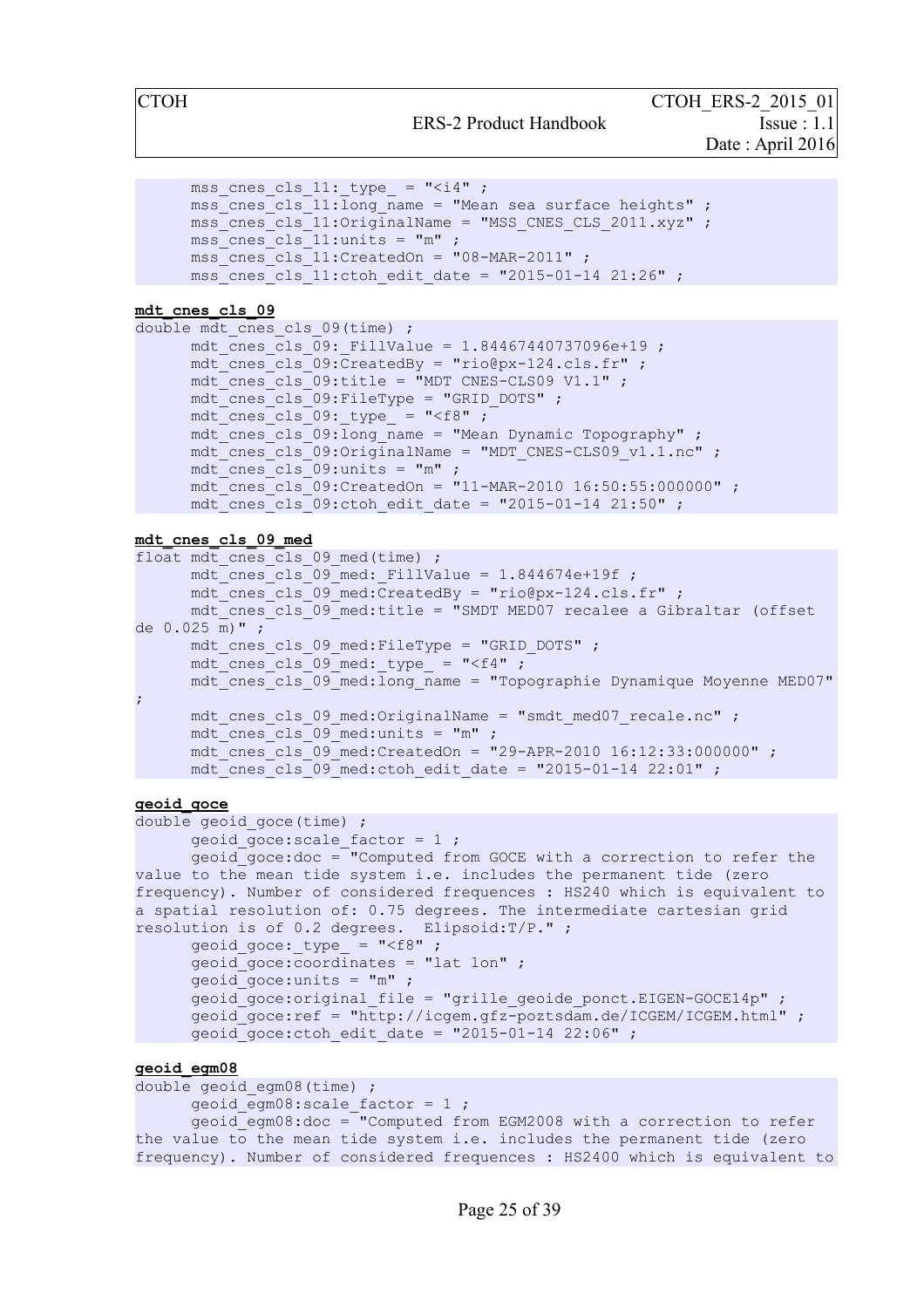CTOH ERS-2 2015 01

ERS-2 Product Handbook Issue : 1.1

Date : April 2016

```
a spatial resolution of 0.075 degrees. The intermediate cartesian grid 
resolution is of 0.033 degrees. Elipsoid: T/P (a tp= 6378136300.0 16,
e tp=1/298.257 16)." ;
      geoid_egm08: type = "<f8" ;
      q = 0 and q = 0 and q = 0 and q = 0 and q = 0.
      qeoid egm08: contact = "ctoh products@legos.obs-mip.fr" ;
      geoid egm08:units = "m" ;
      geoid egm08:original file =
"grid geoide ponc 2mn egm2008 2190 mean tide ctte Topex" ;
      geoid_egm08:ref = "http://earth-
info.nga.mil/GandG/wgs84/gravitymod/egm2008" ; 
     geoid egm08:ctoh edit date = "2015-01-14 22:20" ;
```
#### **mss\_dtu\_13**

```
int mss_dtu_13(time) ; 
       mss dtu 13:scale factor = 0.001 ;
       \bar{\text{ms}}dtu<sup>-13</sup>:source = "Danish National Space Center" ;
       \text{mss\_dtu\_13:\_type} = "<i4" ;
       \overline{\text{ms}}dtu\overline{13:}title = "DTU13MSS 1min.mss.nc" ;
       \text{mss} dtu 13: actual range = "[-105.566 86.767]" ;
       \overline{\text{mss}} dtu<sup>-13:</sup>Conventions = "COARDS/CF-1.0" ;
       mss dtu 13:long name = "mean sea surface height" ;
       mss dtu 13:units = "m" ;
       mss_dtu_13:node_offset = "1" ; 
       \text{mss} dtu 13:ctoh edit date = "2015-01-14 22:35" ;
```
#### **geoid\_grace**

```
double geoid_grace(time) ; 
     geoid grace: units = "m" ;
      geoid_grace:_type_ = "<f8" ; 
      geoid grace: original file = "GGM02 GHT GRAV meantide.GRID" ;
      geoid_grace:scale_factor = 0.001 ; 
      geoid_grace:doc = "From GGM02 grid of 0.5 degrees. See http://earth-
info.nga.mil/GandG/wgs84/gravitymod/egm2008" ; 
     geoid grace:ctoh edit date = "2015-01-14 22:50" ;
```
#### **mss\_cnes\_cls\_10**

```
int mss cnes cls 10(time) ;
      mss cnes cls 10: FillValue = 2147483647 ;
      \overline{\text{mss}} cnes cls<sup>10:</sup>comment = "The mean sea surface has been computed
using a 15-year of TP, ERS1 and ERS2, GFO, JASON1, ENVISAT mean profile 
with a spatial resolution of 2\'. It is referenced to 1993-1999 period. The
MSS contains over ocean, the mean geoid plus the mean ocean dynamic 
topography (1993-1999); over land, the EIGEN GRACE 5C mean geoid; and in
coastal areas a smooth extrapolation/relaxation of the ocean values (geoid 
+ MDT) toward the EIGEN GRACE 5C geoid." ;
      mss cnes cls 10:scale factor = 0.001 ;
       \overline{\text{mss}} cnes cls 10:CreatedBy = "MSSAscii2Grille" ;
      \text{mss} cnes cls<sup>10</sup>:Title = "Surface moyenne oceanique CNES CLS 2010" ;
      mss cnes cls 10:FileType = "GRID DOTS" ;
      \text{mss\_cnes\_cls\_10:\_type\_ = "<i>i4"</i>;
      mss cnes cls 10:long name = "Hauteurs de surface moyenne oceanique" ;
      \overline{\text{mss}} cnes cls 10:\overline{\text{OriginalName}} = \text{''MSS} CNES CLS 10" ;
      \overline{\text{mss}} cnes cls 10:units = "m" ;
      mss cnes cls 10:CreatedOn = "03-MAI-2010" ;
      \overline{\text{mss}} cnes cls 10:ctoh edit date = "2015-01-14 23:06" ;
```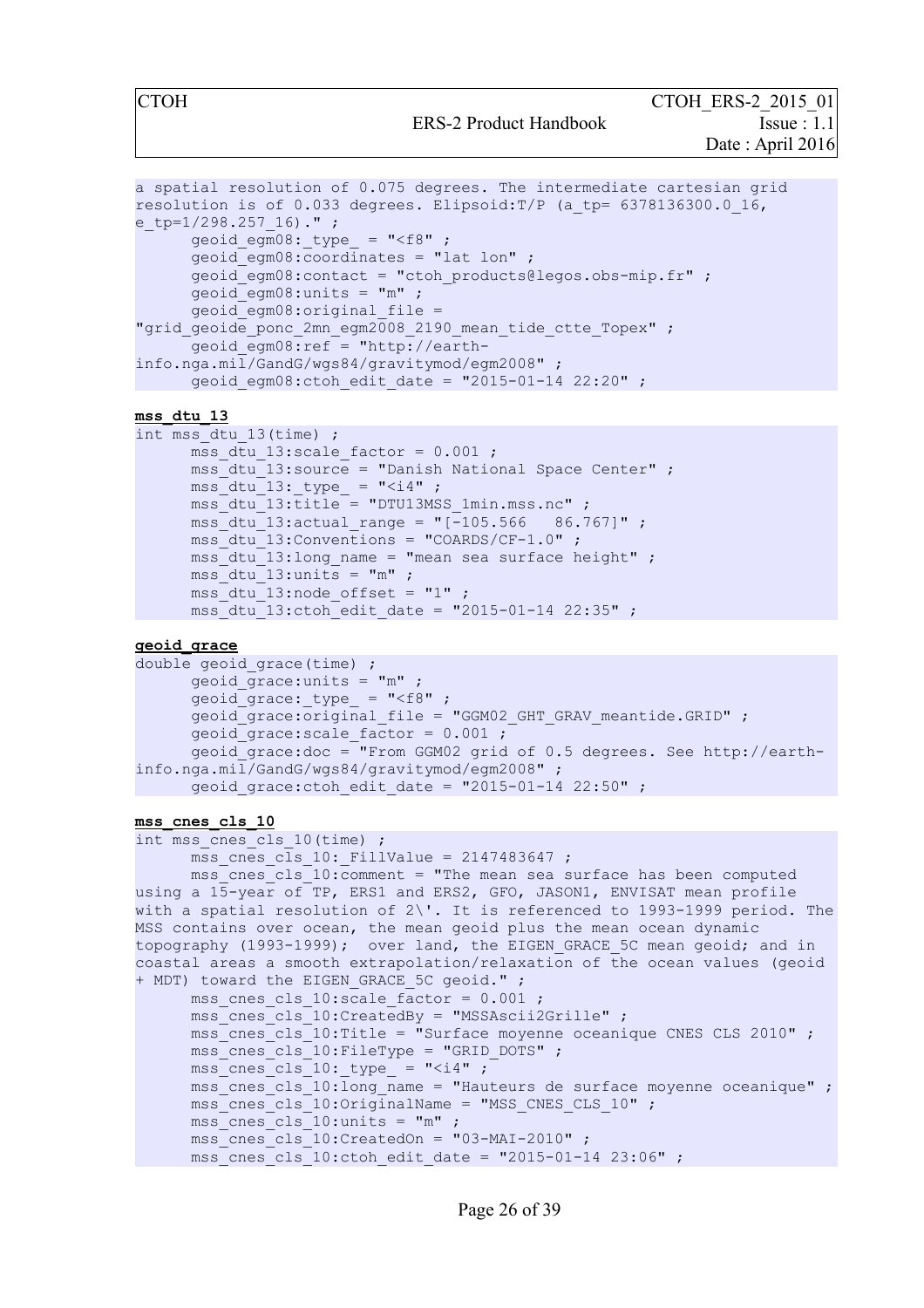```
gridone
short gridone(time) ; 
      gridone: scale factor = 1.;
      qridone: source = "1.00" ;
      gridone:title = "GEBCO One Minute Grid" ; 
      gridone: _type_ = " <i2" ;
      gridone:add_offset = 0. ; 
      gridone: long name = "Bathymetry from GEBCO One Minute Grid (gridone)"
; 
      gridone:units = "m" ; 
      gridone:node_offset = "0" ; 
      gridone: ctoh_edit date = "2015-01-14 23:21" ;
dist_to_coast_leuliette
float dist to coast leuliette(time) ;
      dist to coast leuliette: comment = "Gridded distance to nearest coast
(>400km2) computed by Eric Leuliette - NOAA/Lab for Satellite Altimetry 
using GMT tools and GSHHS coastline" ;
      dist to coast leuliette:title = "Distance to nearest coast (>400km2)
2 minutes \overline{grid}ded map ";
      dist to coast leuliette: actual range = "[-2513.446777343819.88769531]" ; 
      dist_to_coast_leuliette:_type_ = "<f4" ; 
      dist_to_coast_leuliette:Conventions = "COARDS/CF-1.0" ; 
      dist_to_coast_leuliette:long_name = "distance to coast" ; 
      dist_to_coast_leuliette:GMT version = "4.3.1" ;
      dist to coast leuliette: contact = "Eric.Leuliette@noaa.gov
ctoh products@legos.obs-mip.fr" ;
      dist_to_coast_leuliette:units = "km" ; 
      dist_to_coast_leuliette:node_offset = "0" ; 
      dist to coast leuliette: credits = "Eric Leuliette, NOAA Laboratory
for Satellite Altimetry" ; 
      dist to coast leuliette: institutions = "NOAA Laboratory for Satellite
Altimetry (original grid). LEGOS/CTOH (interpolation alongtracks)" ; 
      dist to coast leuliette: ctoh edit date = "2015-01-14 23:36" ;
dist_to_coast_stumpf
double dist to coast stumpf(time) ;
      dist to coast stumpf: comment = "Original grid provided by Richard P.
Stumpf from NOAA National Ocean Service. Computed with GMT using the World 
Vector Shoreline (WVS) and decimated to the intermediate resolution: 
http://gmt.soest.hawaii.edu/gmt/doc/gmt/html/GMT_Docs/node222.html. It 
includes all the islands." ; 
      dist to coast stumpf: reference =
"http://oceancolor.gsfc.nasa.gov/DOCS/DistFromCoast/" ; 
      dist to coast stumpf: title = "Distance to nearest coastline from a
0.04 degrees resolution grid" ;
      dist to coast stumpf: type = "<f8" ;
      dist to coast stumpf: coordinates = "lon lat" ;
      dist to coast stumpf: contact = "ctoh products@legos.obs-mip.fr" ;
      dist to coast stumpf: units = "km" ;
      dist to coast stumpf: original file = "dist2coast.signed.txt" ;
      dist<sup>-to</sup>coast<sup>-</sup>stumpf:history = "Wed Jan 26 18:21:17 2011: ncatted -a
comment, qlobal, c, c, Original grid provided by Richard P. Stumpf from NOAA
National Ocean Service. Computed with GMT using the World Vector Shoreline
```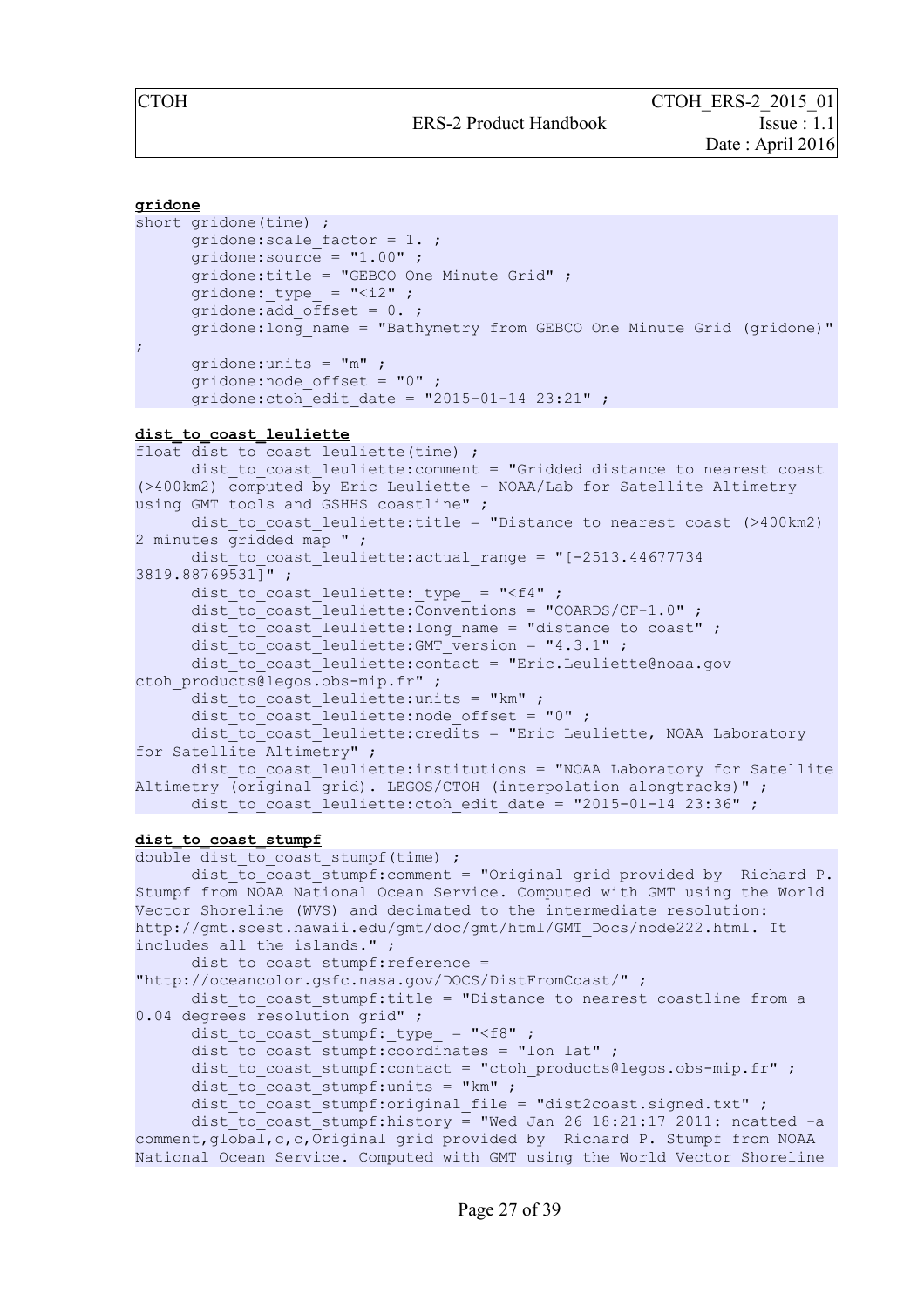```
(WVS) and decimated to the intermediate resolution: 
http://gmt.soest.hawaii.edu/gmt/doc/gmt/html/GMT_Docs/node222.html. It 
includes all the islands. dist2coast.signed.nc\nConversion to netcdf by 
CTOH www.ctoh.legos.obs-mip.fr" ; 
      dist to coast stumpf:ctoh_edit_date = "2015-01-14 23:50" ;
geoid_eigen6c3
int geoid eigen6c3(time) ;
      geoid eigen6c3:scale factor = 0.001 ;
      geoid_eigen6c3:doc = "Computed from GOCE with a correction to refer 
the value to the mean tide system i.e. includes the permanent tide (zero
frequency). Warning: This \'C\' model has assimilated altimetry data. Thus 
it is better than the \'S\' model, but it is not suitable to compute MSS or
MDT from altimetry as the data would be correlated. Number of considered 
frequences : HS1949 which is equivalent to a spatial resolution of: 10km or
0.09 degrees. The intermediate cartesian grid resolution is of 0.02 
degrees. Elipsoid:T/P: 
qm0=0.39860044150000E+15, a0=0.63781363000000E+07, uapl0=0.29825700000000E+03
,om0=0.72921150000000E-04.. Data provided by Jean-Michel Lemoine from 
GET/LEGOS team, on may 2014." ; 
      geoid_eigen6c3: type = "<i>i4</i>" ;
      geoid_eigen6c3:coordinates = "lat lon" ; 
      geoid eigen6c3:add offset = 0L ;
      geoid eigen6c3:units = "m" ;
      geoid_eigen6c3:original_file = "grille_EIGEN-
6C3stat.mean tide.dg 1949.5 min" ;
      geoid_eigen6c3:ref = "http://icgem.gfz-
potsdam.de/ICGEM/documents/Foerste-et-al-EIGEN-6C3stat.pdf" ; 
      geoid eigen6c3:ctoh edit date = "2015-01-15 00:05" ;
```
#### **gebco08**

```
int gebco08(time) ; 
      gebco08:scale_factor = 1. ; 
      qebco08:source = "20100927";
      gebco08:title = "GEBCO_08 Grid" ; 
      gebco08: type = "<i>i4</i>" ;
      gebco08:add offset = 0.;
      gebco08:long_name = "Bathymetry from GEBCO Half A Minute Grid 
(gebco_08)" ; 
      qebco08:units = "m" ;
      gebco08:node_offset = "1" ; 
      geb \text{co}08:\text{ctoh} edit date = "2015-01-15 00:21" ;
```
#### **ice1\_range\_intermission\_corr\_20hz**

```
short ice1 range intermission corr 20hz(time, meas ind) ;
      ice1_range_intermission_corr_20hz:_FillValue = -32767s ;
      \bar{i}ce1 range intermission corr 20hz:units = "m" ;
      \text{ice1} range intermission corr 20hz: scale factor = 0.001 ;
      ice1_range_intermission_corr_20hz:long_name = "ICE-1 Range Cross-
validation Correction" ;
```
ice1 range intermission corr 20hz:comment = "ICE-1 Range correction to apply to ICE-1 ranges to have this ERS-2 release product consistent with the ICE-1 range of the ENVISAT-V2.1 product. This correction correct the inter-mission crossover difference to the satellites altitude (alt\_20hz). It is already applied to the ICE-1 ranges parameters. It had been estimated by the CTOH in the Cross-Validation report available on it web site. Ref: "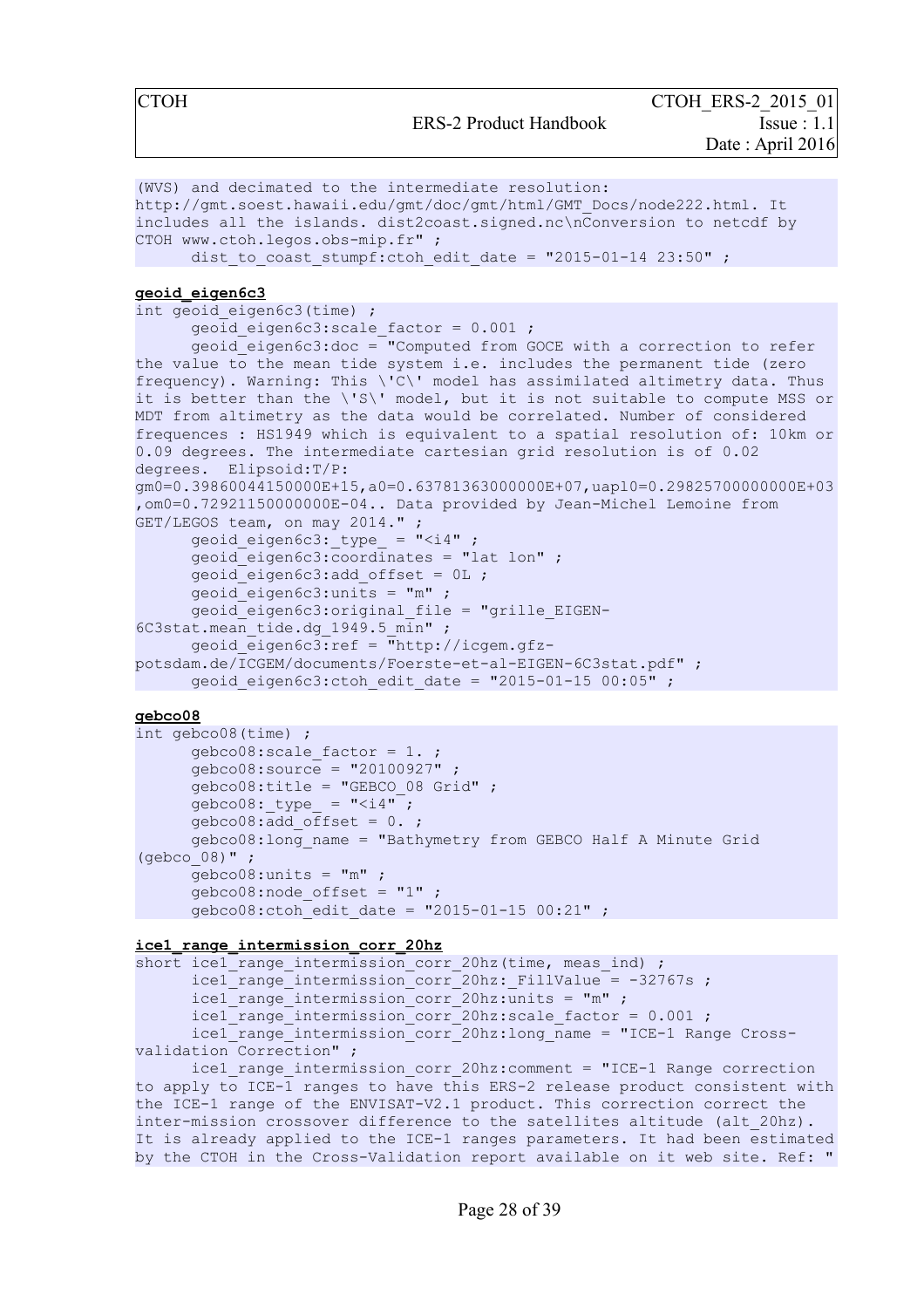;

#### **ice1\_sig0\_intermission\_corr\_20hz**

short icel sig0 intermission corr 20hz(time, meas ind) ;  $\text{icel}$  sig0 intermission corr 20hz: FillValue = -32767s ;  $\bar{i}$ ce1 sig0 intermission corr 20hz:units = "dB" ;  $\text{ice1}$  sig0 intermission corr 20hz: scale factor = 0.001 ; ice1\_sig0\_intermission\_corr\_20hz:long\_name = "ICE-1 Backscatter Cross-validation Correction" ;

ice1\_sig0\_intermission\_corr\_20hz:comment = "ICE-1 Backscatter correction to apply to ICE-1 Backscatter to have this ERS-2 release product consistent with the ICE-1 backscatter of the ENVISAT-V2.1 product. This correction correct the inter-mission crossover difference to the satellites altitude (alt 20hz). It is already applied to the ICE-1 Backscatter parameter. This correction had been estimated by the CTOH in the Cross-Validation report available on it web site. Ref: " ;

#### **ice2\_range\_intermission\_corr\_20hz**

short ice2 $\overline{\phantom{a}}$ range intermission corr 20hz(time, meas ind) ;  $\frac{1}{2}$  range intermission corr 20hz: FillValue = -32767s ; ice2\_range\_intermission\_corr\_20hz:units = "m"; ice2\_range\_intermission\_corr\_20hz:scale\_factor = 0.001 ; ice2 range intermission corr 20hz:long name = "ICE-2 Range Crossvalidation Correction" ;

ice2 range intermission corr 20hz:comment = "ICE-2 Range correction to apply to ICE-2 ranges to have this ERS-2 release product consistent with the ICE-2 range of the ENVISAT-V2.1 product. This correction correct the inter-mission crossover difference to the satellites altitude (alt\_20hz).It is already applied to the ICE-2 range parameter. This correction had been estimated by the CTOH in the Cross-Validation report available on it web site. Ref: " ;

#### **ice2\_sig0\_intermission\_corr\_20hz**

short ice2 sig0 intermission corr 20hz(time, meas ind) ;  $ice2$  sig0 intermission corr 20hz: FillValue = -32767s ; ice2\_sig0\_intermission\_corr\_20hz:units = "dB" ; ice2\_sig0\_intermission\_corr\_20hz:scale\_factor = 0.001 ; ice2 sig0 intermission corr 20hz:long name = "ICE-2 Backscatter Cross-validation Correction" ;

ice2\_sig0\_intermission\_corr\_20hz:comment = "ICE-2 Backscatter correction to apply to ICE-2 Backscatter to have this ERS-2 release product consistent with the ICE-2 backscatter of the ENVISAT-V2.1 product. This correction correct the inter-mission crossover difference to the satellites altitude (alt\_20hz). It is already applied to the ICE-2 Backscatter parameter. This correction had been estimated by the CTOH in the Cross-Validation report available on it web site. Ref: " ;

#### **ice2\_le\_width\_intermission\_corr\_20hz**

short ice2 le width intermission corr 20hz (time, meas ind) ; ice2 le width intermission corr<sup>20hz:</sup> FillValue = -32767s ; ice2 le width intermission corr 20hz:units = "m" ; ice2\_le\_width\_intermission\_corr\_20hz:scale\_factor = 0.001 ;  $\bar{c}$ ice2<sup>-</sup>le<sup>width\_intermission\_corr<sup>-</sup>20hz:long\_name = "ICE-2 Leading Edge</sup> Width Cross-validation Correction" ; ice2\_le\_width\_intermission\_corr\_20hz:comment = "ICE-2 Leading Edge

Width correction to apply to ICE-2 Leading Edge Width to have this ERS-2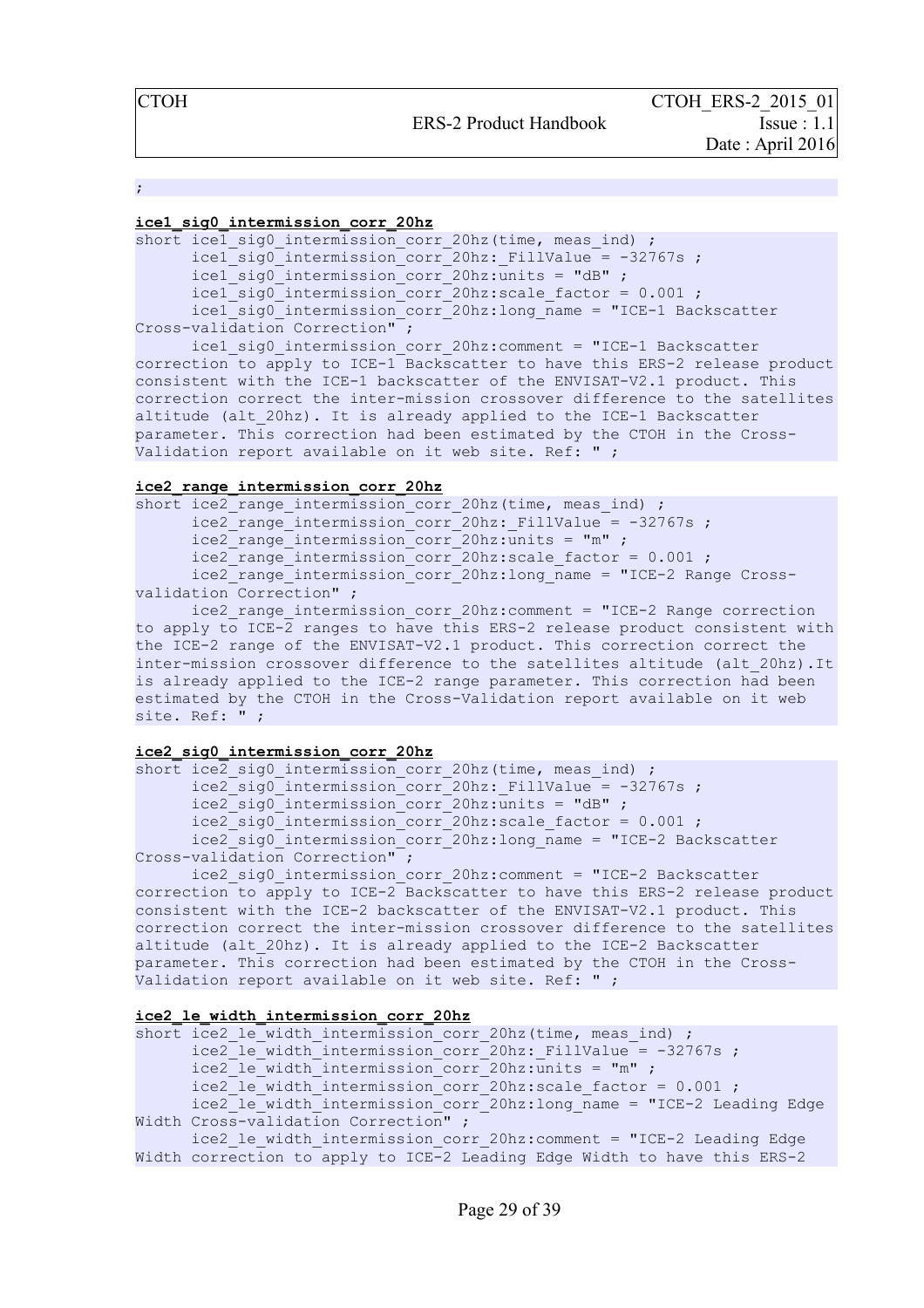release product consistent with the ICE-2 Leading Edge Width of the ENVISAT-V2.1 product. This correction correct the inter-mission crossover difference to the satellites altitude (alt\_20hz). It is already applied to the ICE-2 Leading Edge Width parameter. This correction had been estimated by the CTOH in the Cross-Validation report available on it web site. Ref: " ;

#### **ice2\_1st\_te\_slope\_intermission\_corr\_20hz**

short ice2 1st te slope intermission corr 20hz(time, meas ind) ; ice2 1st te slope intermission corr 20hz: FillValue =  $-32767s$  ;  $\bar{c}$  ice2<sup>-1st</sup> te<sup>-slope</sup> intermission<sup>-</sup>corr<sup>-20hz:units = "s<sup>-1"</sup>;</sup>  $\frac{1}{1}$  ice2<sup>-1</sup>st<sup>-1</sup> te<sup>-1</sup> slope<sup>-</sup>intermission<sup>-</sup>corr<sup>-20hz</sup>:scale factor = 0.001 ; ice2\_1st\_te\_slope\_intermission\_corr\_20hz:long\_name = "ICE-2 Trailing Edge Slope Cross-validation Correction" ; ice2 1st te slope intermission corr 20hz: comment = "ICE-2 Trailing

Edge Slope correction to apply to ICE-2 Trailing Edge Slope to have this ERS-2 release product consistent with the ICE-2 Trailing Edge Slope of the ENVISAT-V2.1 product. This correction correct the inter-mission crossover difference to the satellites altitude (alt\_20hz). It is already applied to the ICE-2 Trailing Edge Slope parameter. This correction had been estimated by the CTOH in the Cross-Validation report available on it web site. Ref: " ;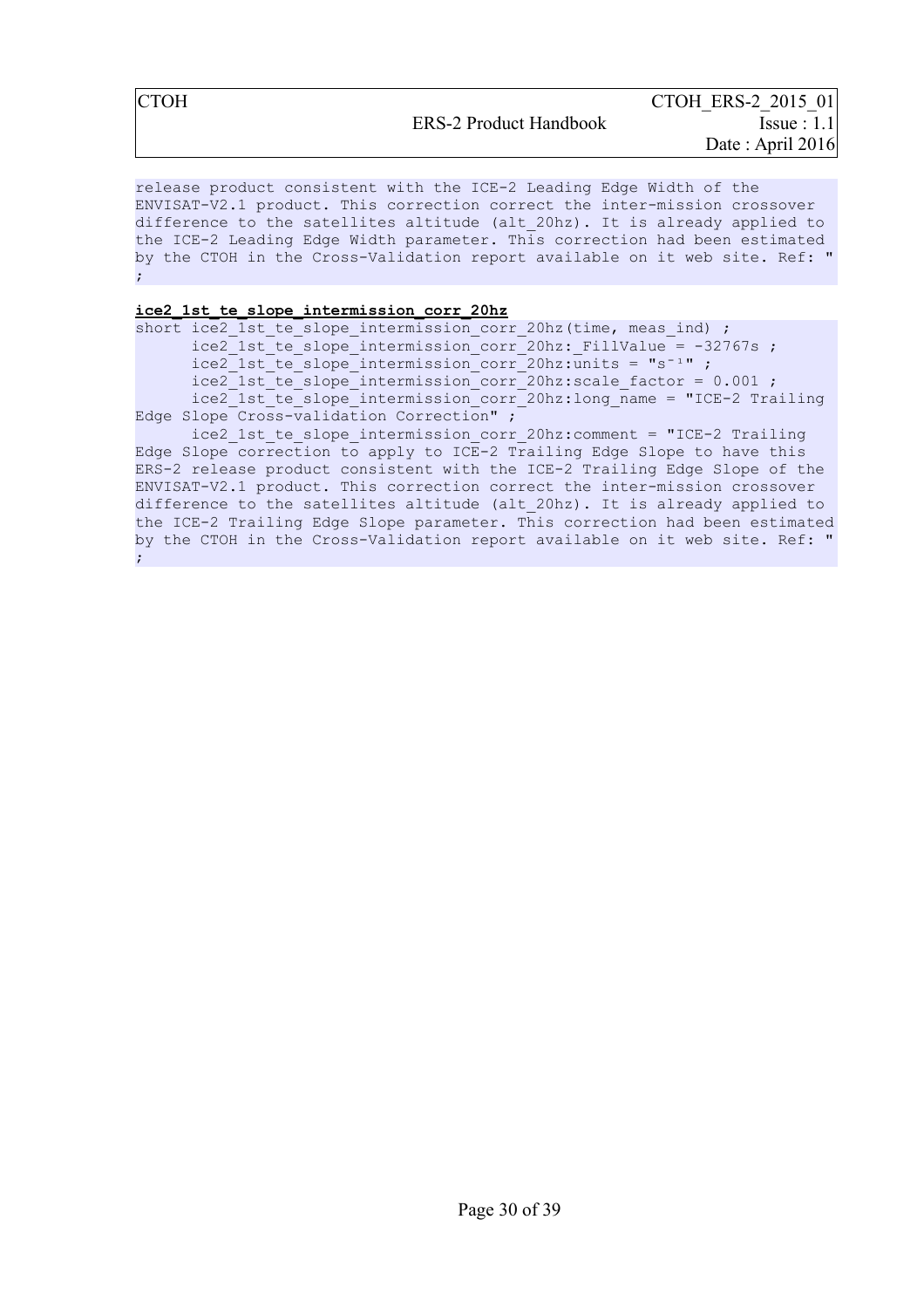### <span id="page-31-0"></span> **10 Detailed parameters and corrections interpolated from ERS-2 Reaper Product.**

```
load_tide_sol2_reaper
short load tide sol2 reaper(time) ;
      load tide sol2<sup>-</sup>reaper: FillValue = 32767s ;
      load tide sol2 reaper: comment = "Data interpolated from product
ers2.r by CTOH. This value can be added to the corresponding ocean tide 
height value recorded in the product (ocean tide sol2). See
 REAPER User Handbook." ;
      load tide sol2 reaper: scale factor = 0.001;
      load tide sol2 reaper: source = "FES2004" ;
      load tide sol2 reaper: dimensions = "(u\'time\',)" ;
      load tide sol2 reaper:coordinates = "lon lat" ;
      load tide sol2<sup>-</sup>reaper:long name = "load tide height for geocentric
ocean tide (solution 2)";
      load tide sol2 reaper: nb cycles = "1" ;
      load\_tide\_sol2 reaper: nc data type = "<i2" ;
      load tide sol2 reaper:units = "m" ;
      load tide sol2 reaper: institution = "CLS" ;
      load tide sol2 reaper: nb hf per record = "1" ;
      load\_tide\_sol2\_reaper:ctoh\_edit\_date = "2015-05-20 22:29" ;
ocean_tide_sol1_reaper
short ocean tide sol1 reaper(time) ;
      \bar{C} ocean tide sol1 reaper: FillValue = 32767s ;
      \bar{c} \bar{c} \bar{c} \bar{c} \bar{c} \bar{c} \bar{c} \bar{c} \bar{c} \bar{c} \bar{c} \bar{c} \bar{c} \bar{c} \bar{c} \bar{c} \bar{c} \bar{c} \bar{c} \bar{c} \bar{c} \bar{c} \bar{c} \bar{c} \bar{c} \bar{c} \bar{c} \bar{cers2.r by CTOH. Solution 1 corresponds to GOT4.7 model. This is the pure 
ocean tide, not including the corresponding loading tide 
(load_tide_sol1) and equilibrium long-period ocean tide height 
(ocean tide equil). The permanent tide (zero frequency) is not included in
this parameter because it is included in the geoid and mean sea surface (
geoid, mean sea surface). See REAPER User Handbook." ;
      ocean tide sol1 reaper: scale factor = 0.001 ;
      ocean_tide_sol1_reaper:source = "GOT4.7" ;
      ocean_tide_sol1_reaper:_dimensions_ = "(u\'time\',)" ;
      ocean_tide_sol1_reaper:coordinates = "lon lat" ;
      ocean_tide_sol1_reaper:long_name = "ocean tide height (solution 1)" ;
      ocean\_tide\_coll\_reaper:_nb\_cycles = "1" ;
      ocean\_tide\_coll\_reaper: Inc\_data\_type = "< i2" ;
      ocean tide sol1 reaper:units = \overline{m}" ;
      ocean tide soll reaper: institution = "CLS" ;
```
ocean tide sol1 reaper: nb hf per record = "1" ; ocean\_tide\_sol1\_reaper:ctoh\_edit\_date =  $\sqrt{2015-05-20}$  22:29" ;

#### **ocean\_tide\_sol2\_reaper**

```
short ocean tide sol2 reaper(time) ;
```
ocean\_tide\_sol2\_reaper: FillValue =  $32767s$  ; ocean\_tide\_sol2\_reaper:comment = "Data interpolated from product ers2.r by CTOH. Solution 2 corresponds to FES2004 model. This is the pure ocean tide, not including the corresponding loading tide (load\_tide\_sol2) and equilibrium long-period ocean tide height (ocean tide equil). The permanent tide (zero frequency) is not included in this parameter because it is included in the geoid and mean sea surface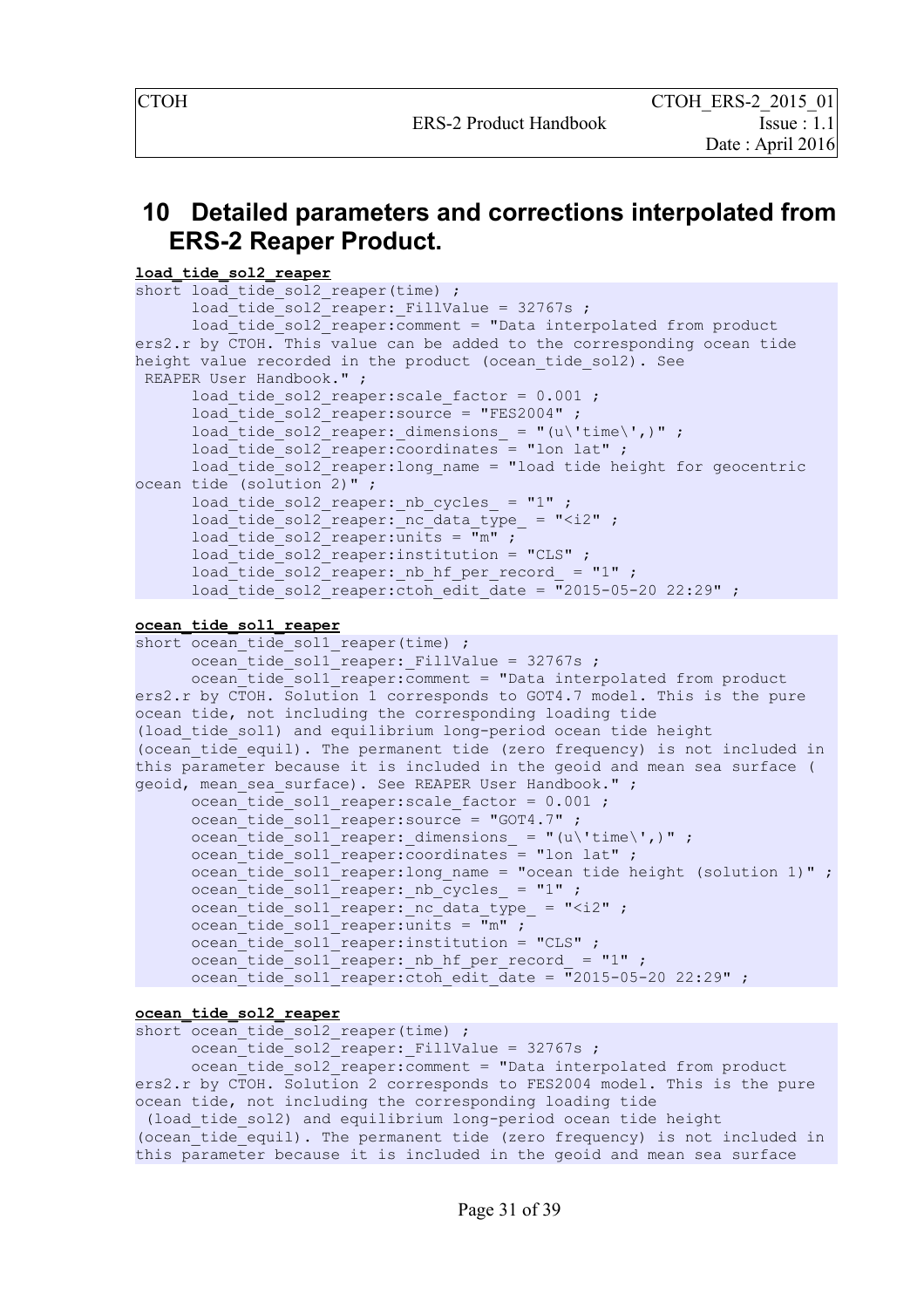ERS-2 Product Handbook Issue : 1.1

```
(geoid, mean sea surface). See REAPER User Handbook." ;
      ocean tide sol2 reaper: scale factor = 0.001;
      ocean_tide_sol2_reaper:source = "FES2004" ;
      ocean_tide_sol2_reaper: dimensions = "(u\'time\',)" ;
      ocean tide sol2 reaper:coordinates = "lon lat" ;
     ocean tide sol2 reaper:long name = "ocean tide height (solution 2)" ;
      ocean\_tide\_sol2\_reaper:_nb\_cycles_ = "1" ;
      ocean tide sol2 reaper: nc data type = "<i2" ;
      ocean tide sol2_reaper:units = \bar{m}" ;
      ocean tide sol2 reaper: institution = "CLS" ;
      ocean_tide_sol2_reaper: nb hf per_record_ = "1" ;
      ocean\_tide\_sol2\_reaper:ctoh edit date = \overline{''}2015-05-20 22:29" ;
```

```
pole_tide_reaper
```

```
short pole tide reaper(time) ;
      pole tide reaper: FillValue = 32767s ;
      pole tide reaper: comment = "Data interpolated from product ers2.r by
CTOH. See REAPER User Handbook." ;
     pole tide reaper: scale factor = 0.001;
      pole tide reaper: source = "Wahr [1985]" ;
      pole tide reaper: dimensions = "(u\'time\',)" ;
      pole_tide_reaper:coordinates = "lon lat" ;
      pole_tide_reaper:long_name = "geocentric pole tide height" ;
      pole_tide_reaper: standard name =
"sea surface height amplitude due to pole tide" ;
     pole tide reaper: nb_cycles = "1" ;
     pole tide reaper: nc data type = "<i2" ;
     pole tide reaper:units = "m" ;
     pole tide reaper: institution = "CLS" ;
     pole tide reaper: nb hf per record = "1" ;
     pole tide reaper: ctoh edit date = \sqrt{2015-05-20} 22:29" ;
```
#### **ocean\_tide\_non\_equil\_reaper**

```
short ocean_tide_non equil reaper(time) ;
      ocean tide non equil reaper: FillValue = 32767s ;
      ocean tide non equil reaper: comment = "Data interpolated from product
ers2.r by CTOH. This parameter is computed as a correction to the parameter
ocean tide equil. This value can be added to ocea
n tide equil (or ocean tide sol1, ocean tide sol2) so that the resulting
value models the total non equilibrium ocean tide height. See REAPER User 
Handbook." ;
      ocean tide non equil reaper: scale factor = 0.001 ;
      ocean tide non equil reaper: source = "FES2004" ;
      ocean tide non equil reaper: dimensions = "(u\'time\',)" ;
      ocean tide non equil reaper: coordinates = "lon lat" ;
      ocean_tide_non_equil_reaper:long_name = "non-equilibrium long-period
ocean tide \overline{height}" ;
     ocean tide non equil reaper: standard name =
"sea surface height amplitude due to non equilibrium ocean tide" ;
      ocean tide non equil reaper: nb cycles = "1" ;
      ocean tide non equil reaper: nc data type = "<i2" ;
      ocean_tide_non_equil_reaper:\overline{u}nits = \overline{m}" ;
      ocean\_tide\_non\_equil\_reaper:institution = "CLS" ;
      ocean\_tide\_non\_equil\_reaper: _nb_hf\_per\_record = "1" ;ocean\_tide\_non\_equil\_reaper:ctoh edit date = \frac{1}{2}2015-05-20 22:29" ;
```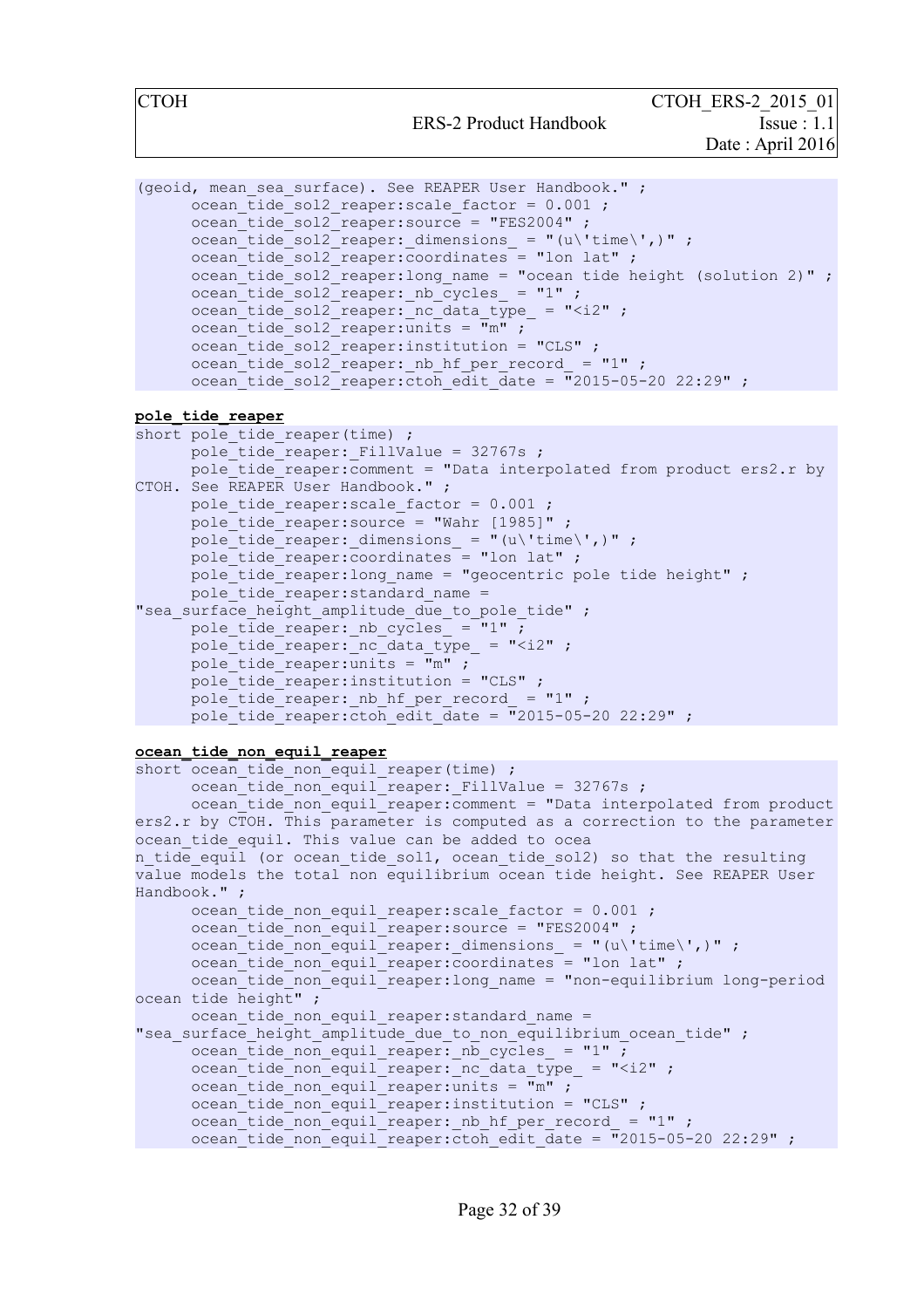#### **tb\_365\_reaper**

```
short tb 365 reaper(time) ;
      tb^-365 reaper: FillValue = 32767s ;
      tb 365 reaper: quality flag = "interp flag tb rad state " ;
      tb 365 reaper: scale factor = 0.01 ;
      tb_365_reaper:long_name = "36.5 GHz main beam brightness temperature"
;
      tb 365 reaper: dimensions = "(u\'time\',)" ;
      tb 365 reaper: coordinates = "lon lat" ;
      tb_365_reaper: nb cycles = "1" ;
      tb 365 reaper: standard name = "surface brightness temperature" ;
      \overline{b} 365 reaper: nc data type = "<i2" ;
      \overline{16} 365 reaper: units = "K";
      tb_365_reaper:comment = "Data interpolated from product ers2.r by 
CTOH. Brightness temperature measured by the microwave radiometer at 36.5 
GHz and cross-calibrated with ENVISAT. This is an avera
ged, 1 Hz value computed from the valid 20 Hz measurements." ;
      tb 365 reaper: nb hf per record = "1" ;
      \text{tb} 365 reaper:\text{ctoh} edit date = \frac{1}{2}015-05-20 22:29" ;
rad_wet_tropo_corr_reaper
short rad_wet_tropo_corr_reaper(time) ;
      rad_wet_tropo_corr_reaper:_FillValue = 32767s ;
      rad_wet_tropo_corr_reaper:\overline{quality_f}lag = "qual rad 1hz
interp flag tb" ;
      rad_wet_tropo_corr_reaper:scale_factor = 0.001 ;
      rad wet tropo corr reaper: source = "MWR" ;
      rad wet tropo corr reaper: dimensions = "(u\'time\',)" ;
      rad_wet_tropo_corr_reaper:coordinates = "lon lat" ;
      rad_wet_tropo_corr_reaper:long_name = "radiometer wet tropospheric 
correction" ;
     rad wet tropo corr reaper: standard name =
"altimeter range correction due to wet troposphere" ;
      rad wet tropo corr reaper: nb cycles = "1" ;
      rad wet tropo corr reaper: nc data type = "<i2" ;
```
rad wet tropo corr reaper:  $\overline{u}$ nits =  $\overline{u}$ m" ;

```
rad_wet_tropo_corr_reaper:institution = "CLS" ;
```
rad wet tropo corr reaper: comment = "Data interpolated from product ers2.r by CTOH. A wet tropospheric correction must be added (negative value) to the instrument range to correct this range meas urement for wet tropospheric range delays of the radar pulse. See REAPER User Handbook." ;

```
rad wet tropo corr reaper: nb hf per record = "1" ;
rad wet tropo corr reaper:ctoh edit date = "2015-05-20 22:29" ;
```
**model\_wet\_tropo\_corr\_reaper**

```
short model wet tropo corr reaper(time) ;
      model wet tropo corr reaper: FillValue = 32767s ;
     model wet tropo corr reaper: comment = "Data interpolated from product
ers2.r by CTOH. Computed at the altimeter time-tag from the interpolation 
of 2 meteorological fields that surround the altime
ter time-tag. A wet tropospheric correction must be added (negative value) 
to the instrument range to correct this range measurement for wet 
tropospheric range delays of the radar pulse. See REAPER User Handbook
. " ;
```

```
model wet tropo corr reaper: scale factor = 0.001 ;
```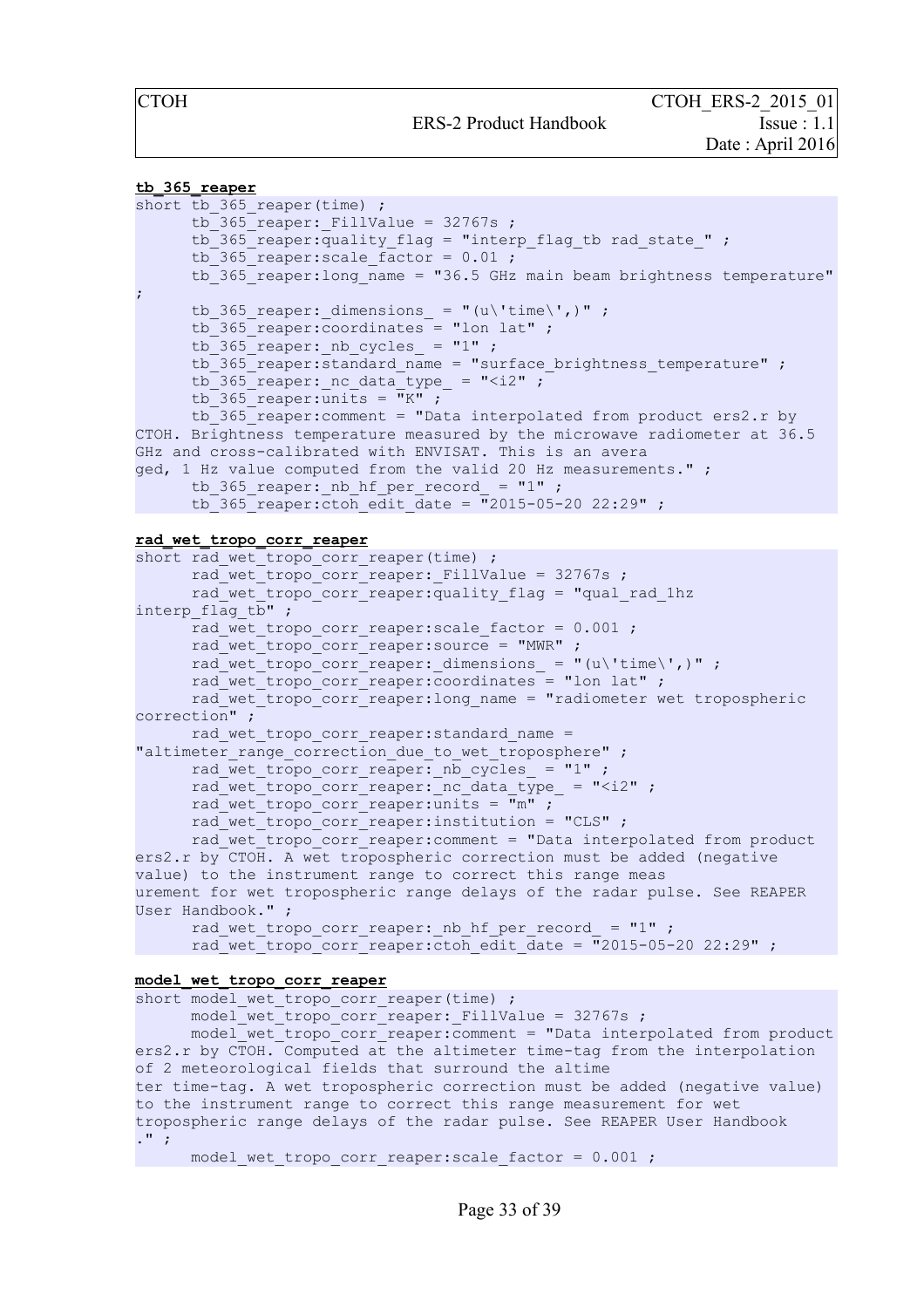ERS-2 Product Handbook Issue : 1.1

CTOH ERS-2 2015 01 Date : April 2016

```
model wet tropo corr reaper: source = "European Center for Medium
Range Weather Forecasting" ;
      model wet tropo corr reaper: dimensions = "(u\'time\',)" ;
      model wet tropo corr reaper: coordinates = "lon lat" ;
      model wet tropo corr reaper: long name = "model wet tropospheric
correction" ;
      model_wet_tropo_corr_reaper:standard_name = 
"altimeter range correction due to wet troposphere" ;
      model wet tropo corr reaper: nb cycles = "1" ;
      model wet tropo corr reaper: nc data type = "<i2" ;
      model wet tropo corr reaper:units = \overline{m}" ;
      model{\text{-}}\text{wet}{\text{-}}\text{tropo}\text{-}\text{corr}\text{-} \text{reaper:} institution = "ECMWF" ;
      model wet tropo corr reaper: nb hf per record = "1" ;
      model{\_}vet{\_}tropo{\_}corr{\_}reaper:ctoh{\_}edit{\_}date = "2015-05-20 22:29" ;
```
#### **tb\_238\_reaper**

```
short tb 238 reaper(time) ;
      \text{tb} 238 reaper: FillValue = 32767s ;
      tb<sup>-238</sup> reaper:quality flag = "interp flag tb rad state " ;
      \overline{1} tb<sup>-238</sup> reaper: scale factor = 0.01 ;
      \text{tb}^{-238} reaper: long name = "23.8 GHz main beam brightness temperature"
;
      tb 238 reaper: dimensions = "(u\'time\',)" ;
      tb 238 reaper: coordinates = "lon lat" ;
      \text{tb}<sup>238</sup>_reaper:_nb_cycles_ = "1" ;
      tb 238 reaper: standard name = "surface brightness temperature" ;
      tb 238 reaper: nc data type = "\langle i2" ;tb 238 reaper: units = "K" ;
      tb_238_reaper:comment = "Data interpolated from product ers2.r by 
CTOH. Brightness temperature measured by the microwave radiometer at 23.8 
GHz and cross-calibrated with ENVISAT. This is an avera
ged, 1 Hz value computed from the valid 20 Hz measurements." ;
      tb 238 reaper: nb hf per record = "1" ;
      tb<sup>238</sup> reaper:ctoh edit date = \sqrt{2015-05-20} 22:29" ;
```
#### **ocean\_tide\_equil\_reaper**

```
short ocean_tide_equil_reaper(time) ;
      ocean tide equil reaper: FillValue = 32767s ;
      ocean_tide_equil_reaper:comment = "Data interpolated from product 
ers2.r by CTOH. This value can be added to the two geocentric ocean tide 
height values recorded in the product (ocean tide sol1 a
nd ocean tide sol2).";
      ocean tide equil reaper: scale factor = 0.001 ;
      ocean tide equil reaper: source = "Cartwright tidal potential" ;
      ocean tide equil reaper: dimensions = "(u\'time\',)" ;
      ocean tide equil reaper: coordinates = "lon lat" ;
     ocean tide equil reaper: long name = "equilibrium long-period ocean
tide height" ;
      ocean tide equil reaper: standard name =
"sea surface height amplitude due to equilibrium ocean tide" ;
     ocean tide equil reaper: nb cycles = "1" ;
      ocean_tide_equil_reaper: nc data type = "<i2" ;
     ocean\_tide\_equil\_reaper:units = \frac{1}{m}" ;
     ocean\_tide\_equil\_reaper:institution = "CLS" ;
      ocean_tide_equil_reaper: nb hf per record = "1" ;
      ocean_tide_equil_reaper:ctoh_edit_date = \frac{1}{2015-05-20} 22:29" ;
```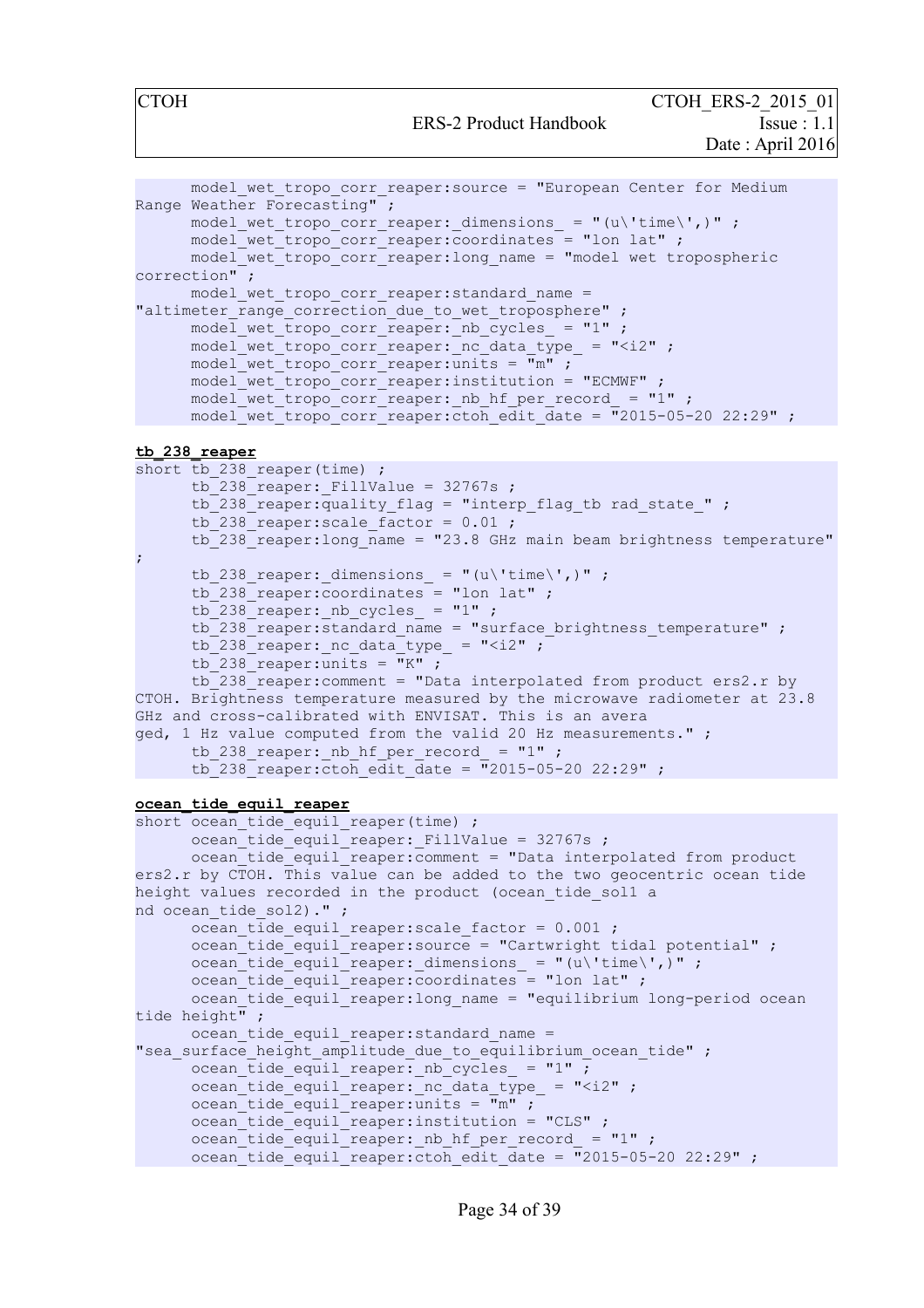#### **load\_tide\_sol1\_reaper**

```
short load tide sol1 reaper(time) ;
      load tide sol1 reaper: FillValue = 32767s ;
      load tide soll reaper: comment = "Data interpolated from product
ers2.r by CTOH. This value can be added to the corresponding ocean tide 
height value recorded in the product (ocean_tide_sol1). See
 REAPER User Handbook." ;
     load tide sol1 reaper: scale factor = 0.001 ;
      load tide sol1 reaper: source = "GOT4.7" ;
      load tide soll reaper: dimensions = "(u\'time\',)" ;
      \overline{\phantom{a}} load tide soll reaper: coordinates = "lon lat" ;
      load tide sol1 reaper:long name = "load tide height for geocentric
ocean tide (solution 1)";
      load tide sol1 reaper: nb cycles = "1" ;
      load tide sol1 reaper: nc data type = "<i2" ;
      load tide sol1 reaper:units = "m" ;
      \overline{\phantom{a}} load tide soll reaper: institution = "CLS" ;
      load tide soll reaper: nb hf per record = "1" ;
      load tide soll reaper: ctoh edit date = \frac{1}{2015-05-20} 22:29" ;
```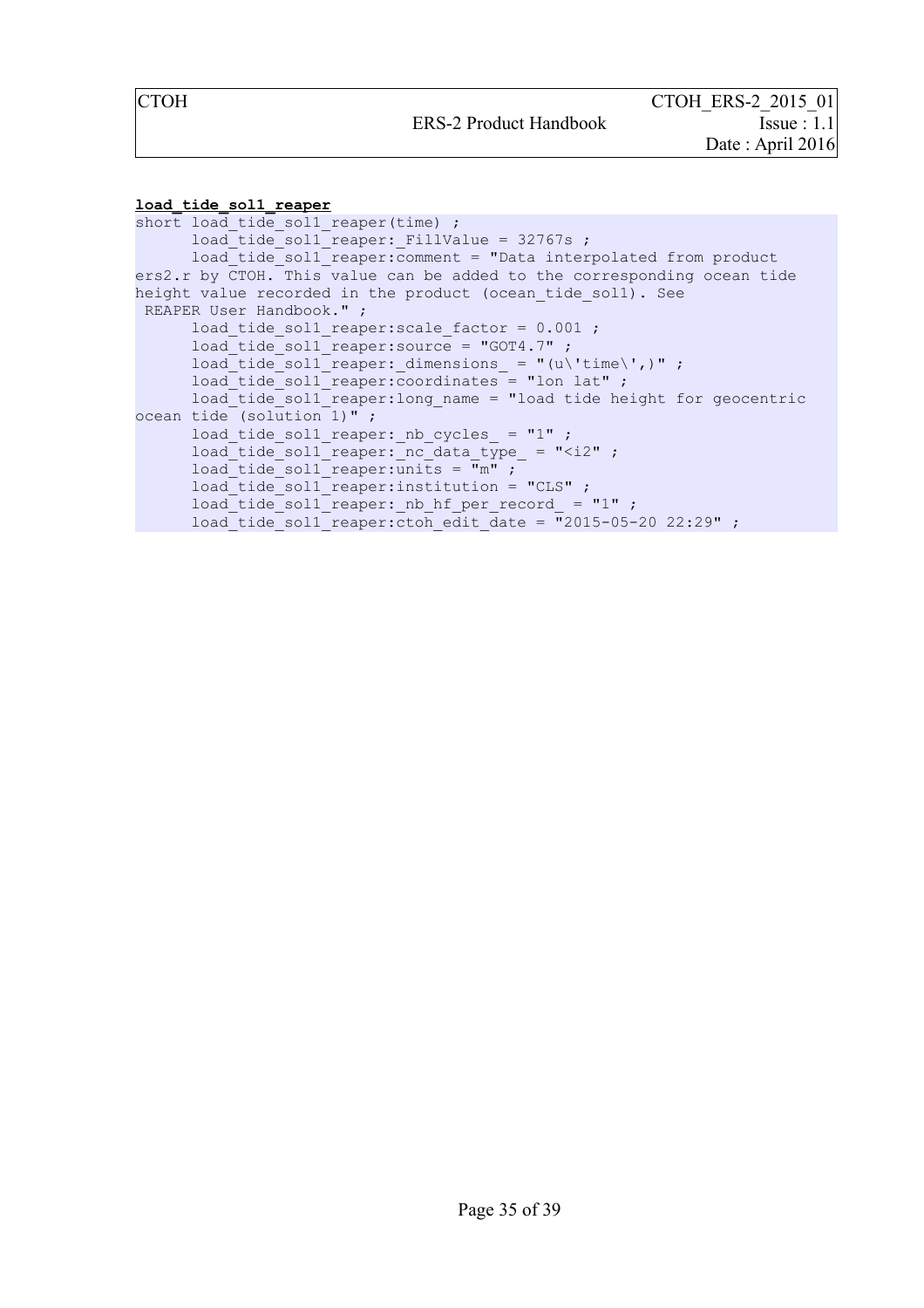# <span id="page-36-0"></span> **11 References**

- [1] "REAPER Product Handbook for ERS Altimetry Reprocessed Products," 12-May-2014. [Online]. Available: https://earth.esa.int/documents/10174/1511090/Reaper-Product-Handbook-2\_2.pdf. [Accessed: 28-May-2014].
- [2] B. Legresy, F. Papa, F. Remy, G. Vinay, M. van den Bosch, and O.-Z. Zanife, "ENVISAT radar altimeter measurements over continental surfaces and ice caps using the ICE-2 retracking algorithm," *Remote Sens. Environ.*, vol. 95, no. 2, pp. 150–163, Mar. 2005.
- [3] S. Rudenko, D. Dettmering, S. Esselborn, T. Schöne, C. Förste, J.-M. Lemoine, M. Ablain, D. Alexandre, and K.-H. Neumayer, "Influence of time variable geopotential models on precise orbits of altimetry satellites, global and regional mean sea level trends," *Adv. Space Res.*, vol. 54, no. 1, pp. 92–118, Jul. 2014.
- [4] S. Rudenko, M. Otten, P. Visser, R. Scharroo, T. Schöne, and S. Esselborn, "New improved orbit solutions for the ERS-1 and ERS-2 satellites," *Adv. Space Res.*, vol. 49, no. 8, pp. 1229–1244, 2012.
- [5] F. Blarel and B. Legresy, "INVESTIGATIONS ON THE ENVISAT RA2 TROPOSPHERIC CORRECTION." ESA Living Planet, 2013.
- [6] F. Blarel and B. Legresy, "INVESTIGATIONS ON THE ENVISAT RA2 DOPPLER SLOPE CORRECTION FOR ICE SHEETS." ESA Living Planet, 2012.
- [7] R. Scharroo and W. H. F. Smith, "A global positioning system–based climatology for the total electron content in the ionosphere," *J. Geophys. Res.*, vol. 115, no. A10, Oct. 2010.
- [8] B. A. Iijima, I. L. Harris, C. M. Ho, U. J. Lindqwister, A. J. Mannucci, X. Pi, M. J. Reyes, L. C. Sparks, and B. D. Wilson, "Automated daily process for global ionospheric total electron content maps and satellite ocean altimeter ionospheric calibration based on Global Positioning System data," *J. Atmospheric Sol.-Terr. Phys.*, vol. 61, no. 16, pp. 1205–1218, 1999.
- [9] B. Legresy, F. Blarel, F. Nino, and F. Frappart, "ERS2-ENVISAT cross-validation CTOH retracking of the tandem phase." OSTST, 2014.
- [10] F. Blarel, B. Legresy, and F. Remy, "VALIDATION OF ENVISAT RADAR ALTIMETRY WITHIN THE OSCAR PROJECT," *06-2010*.
- [11] D. B. Chelton, J. C. Ries, B. J. Haines, L.-L. Fu, and P. S. Callahan, "Satellite" altimetry," *Int. Geophys.*, vol. 69, pp. 1–ii, 2001.
- [12] D. J. Wingham, C. G. Rapley, and H. Griffiths, "New techniques in satellite altimeter tracking systems," in *ESA Proceedings of the 1986 International Geoscience and Remote Sensing Symposium(IGARSS'86) on Remote Sensing: Today's Solutions for Tomorrow's Information Needs,* 1986, vol. 3.
- [13] J. L. BAMBER, "Ice sheet altimeter processing scheme," *Int. J. Remote Sens.*, vol. 15, no. 4, pp. 925–938, 1994.
- [14] B. Legresy and F. Remy, "Altimetric observations of surface characteristics of the Antarctic ice sheet," *J. Glaciol.*, vol. 43, no. 144, pp. 265–275, 1997.
- [15] F. Frappart, S. Calmant, M. Cauhope, F. Seyler, and A. Cazenave, "Preliminary results of ENVISAT RA-2-derived water levels validation over the Amazon basin," *Remote Sens. Environ.*, vol. 100, no. 2, pp. 252–264, Jan. 2006.
- [16] F. Frappart, K. D. Minh, J. L'Hermitte, A. Cazenave, G. Ramillien, T. Le Toan, and N. Mognard-Campbell, "Water volume change in the lower Mekong from satellite altimetry